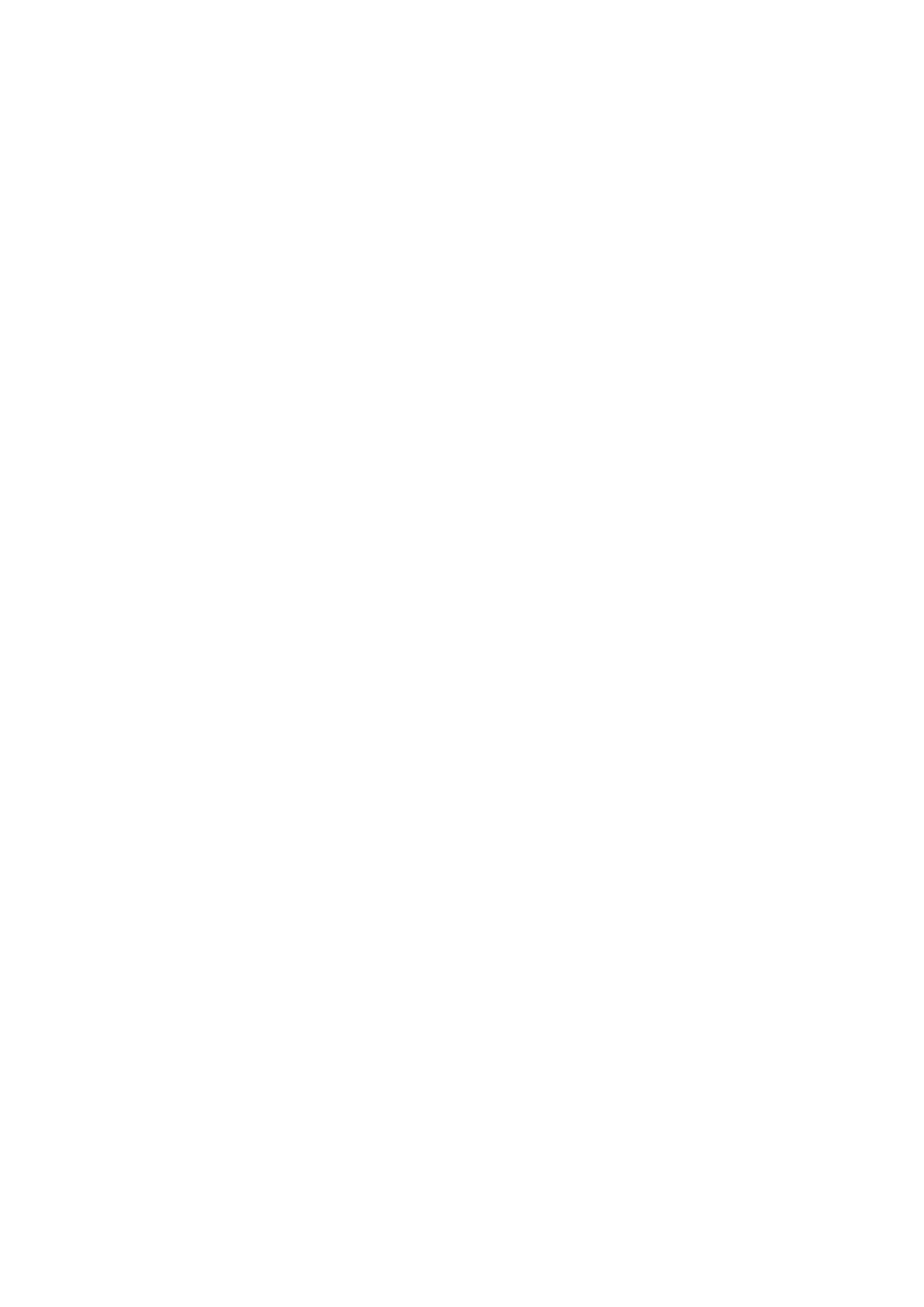### **Foreword**

The 2005 Sexually Transmitted Infection (STI) Prevalence Survey is the third of its kind in Cambodia. The first one was conducted by the National Center for HIV/AIDS Dermatology and STD (NCHADS) in collaboration with partners in 1996, followed by a second one in 2001.

Information related to STIs is crucial for fighting against the spread of HIV/AIDS as evidence shows that several STIs, such as syphilis, have a strong association with the risk of HIV transmission and acquisition. Furthermore, STIs are believed to be responsible for large proportion of pelvic inflammatory disease, ectopic pregnancy, infertility and congenital infections. Because of its significance to HIV/AIDS prevention activities, the third STI survey round, conducted in 2005, aimed to estimate the prevalence of three STIs -gonorrhea, chlamydia, and syphilis - among brothel-based female sex workers (FSWs), police, and men who have sex with men (MSM).

The survey showed that the prevalence of STIs among brothel-based FSWs since 2001. STI prevalence among police remained low, and syphilis seropositivity declined to less than 1%. Police who were currently infected with STIs were more likely to report having unprotected sex with FSWs. STI prevalence among MSM was relatively high compared with the police group. Moreover, rectal chlamydia among MSM, especially among transgenders (12%), was high.

The sustained high prevalence of gonorrhea and chlamydia among FSWs five years after the previous survey suggests that FSWs are not always adequately treated for their STI or that reinfection may be common. Innovative approaches are needed to increase FSWs participation in STI prevention programs and to ensure appropriate and effective treatment on a regular basis, beginning as soon as they start work in a new establishment. Because of its role in preventing the spread of HIV in Cambodia, controlling the STI epidemic among female sex workers, their partners and MSM is of critical importance.

Finally, I would like to express my gratitude to all those who have contributed to this survey and particularly, the study participants who helped make this study happen.

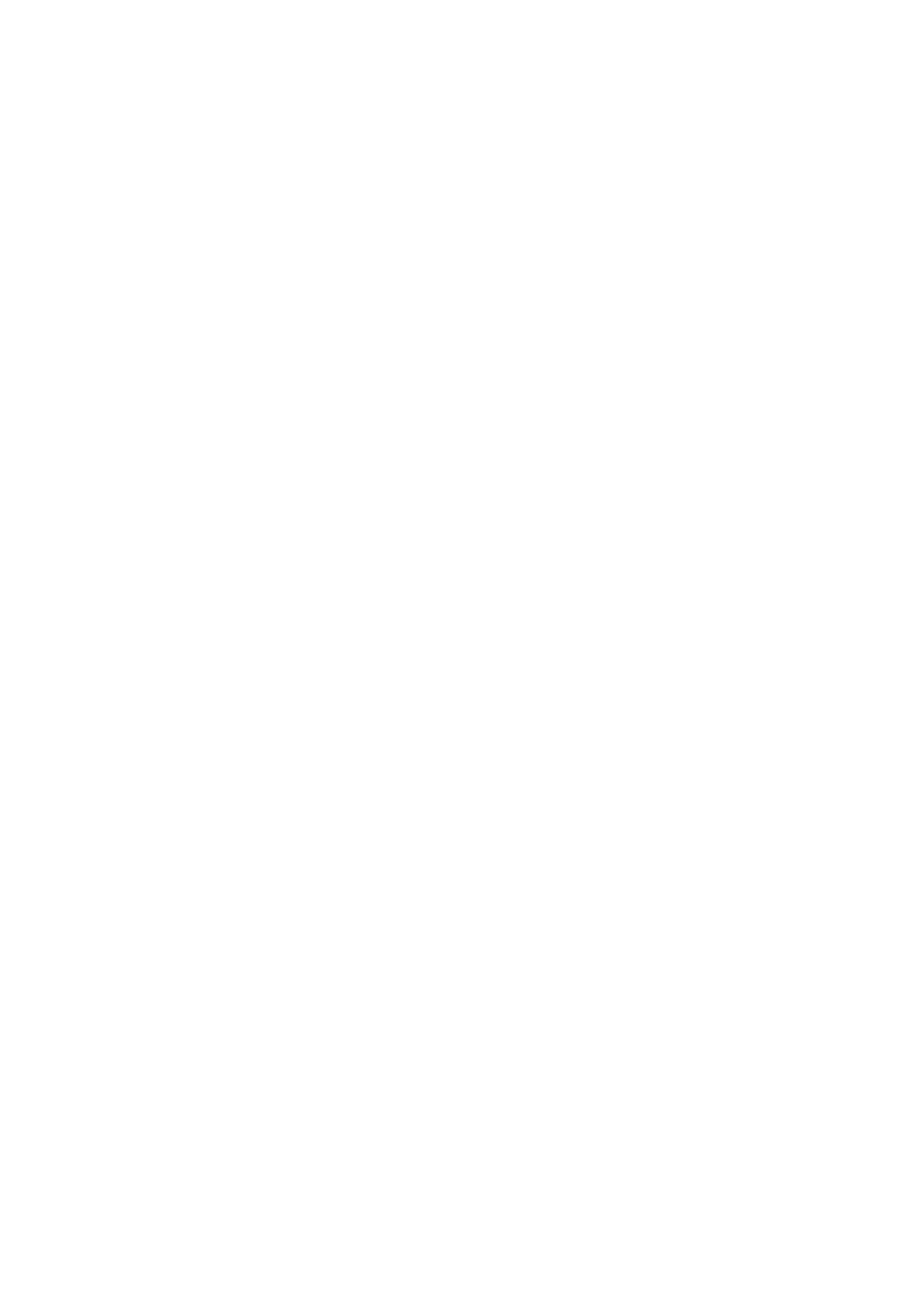# **Acknowledgments**

#### *Survey Team:*

- Dr. Heng Sopheab Dr. Lon Say Heng
- Dr. Mun Phalkun Dr. Chan Navy
- Dr. Th eng Th ithara Dr. Th ei Sophalla
- Mrs. Seng Sopheata **Dr. Kheiv Nareth**
- Mrs. Kao Chantha **Mrs. Kao Chantha Mrs. Angles** Mr. Chhok Sam
- 
- 
- 
- 
- 

#### *Technical Assistance Team*

- Dr. Guy Morineau: Family Health International (FHI), Senior Surveillance Officer
- Dr. Joyce J. Neal: US CDC Global AIDS Program (GAP), Epidemiologist
- Dr. James C. McDonald: US CDC GAP, Microbiology Laboratory Advisor
- Dr. François Crabbe: Institute of Tropical Medicine Antwerp, STI advisor
- Dr. Nigel O'Farrell: Asian Development Bank (ADB), Consultant
- Dr. Saphonn Vonthanak: NCHADS Research Unit, Head

#### *Acknowledgements*

NCHADS would like to express gratitude to those who provided support for this survey, including:

- The Ministry of Health of Cambodia
- USAID, US CDC GAP, and ADB for their financial support
- FHI and US CDC GAP for their technical and logistical assistance
- The National Center for Dermatology and STDs referral laboratory for STI and HIV testing
- US CDC STD Laboratory for quality control testing
- The Provincial AIDS Offices for their participation
- The NCHADS Surveillance Unit
- The survey respondents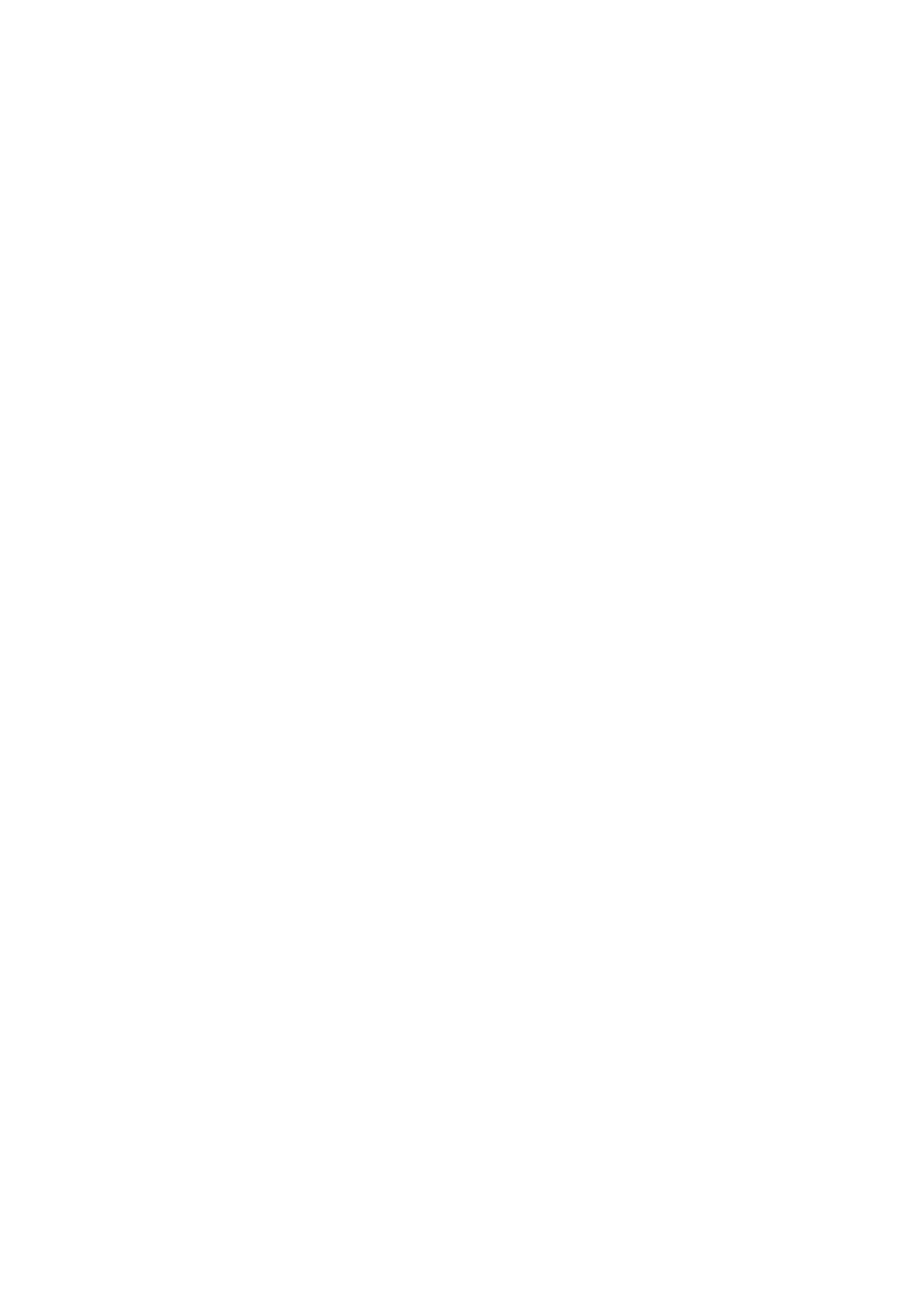### **Table of Contents**

| I.   |      |        |
|------|------|--------|
| II.  |      |        |
| III. |      |        |
| IV.  |      |        |
|      | 4.1. |        |
|      | 4.2. |        |
|      | 4.3. |        |
|      | 4.4. |        |
|      | 4.5. |        |
|      |      | 4.5.1. |
|      |      | 4.5.2. |
|      |      | 4.5.3. |
|      | 4.6. |        |
|      | 4.7. |        |
|      | 4.8. |        |
|      |      | 4.8.1. |
|      |      | 4.8.2. |
|      |      | 4.8.3. |
|      | 4.9. |        |
|      |      |        |
|      |      |        |
|      |      |        |
|      |      |        |
|      |      |        |
|      |      |        |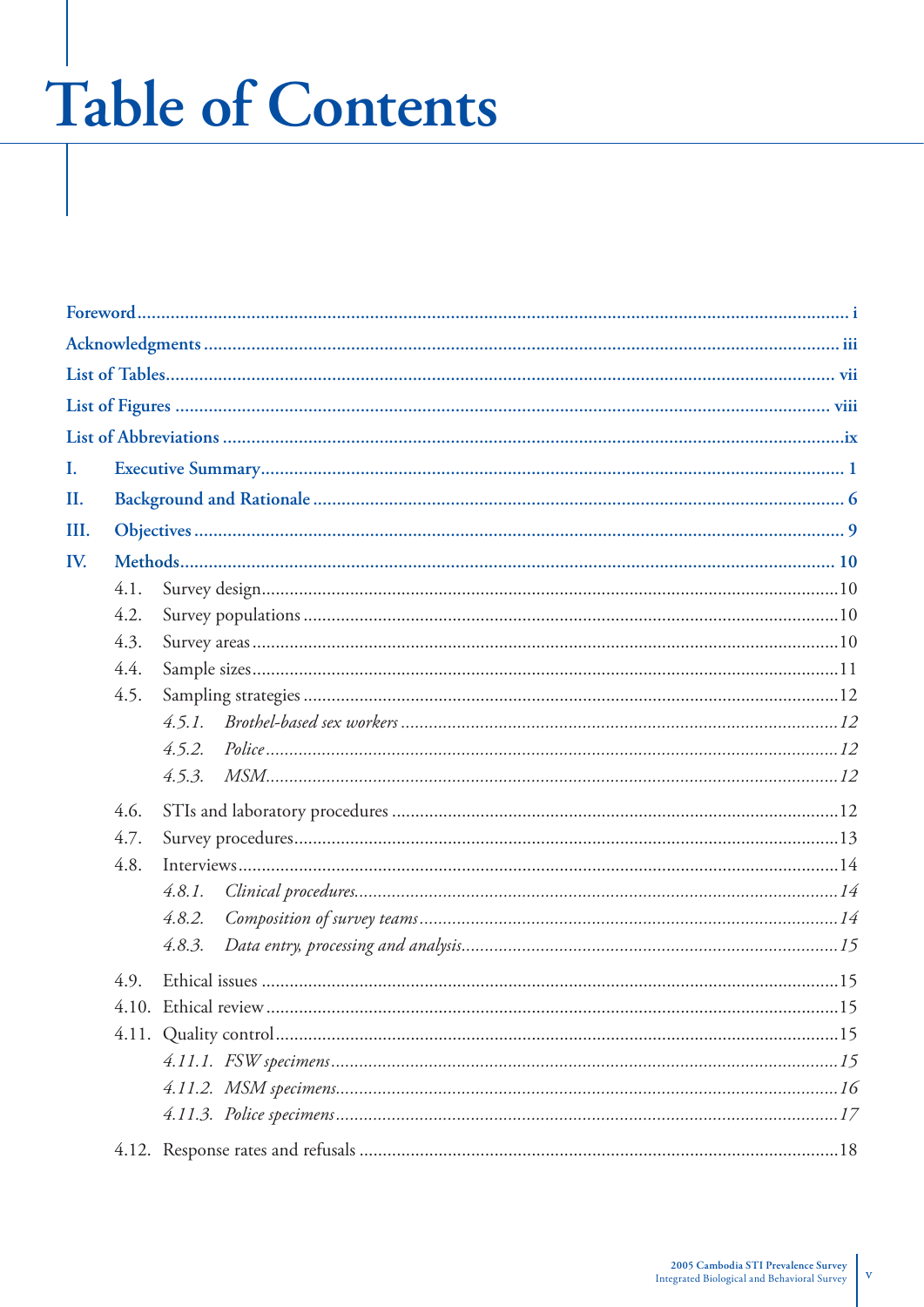| V.   |      |        |  |  |  |  |
|------|------|--------|--|--|--|--|
|      | 5.1. |        |  |  |  |  |
|      |      | 5.1.1. |  |  |  |  |
|      |      | 5.1.2. |  |  |  |  |
|      |      | 5.1.3. |  |  |  |  |
|      |      | 5.1.4. |  |  |  |  |
|      |      | 5.1.5. |  |  |  |  |
|      |      | 5.1.6. |  |  |  |  |
|      |      | 5.1.7. |  |  |  |  |
|      |      | 5.1.8. |  |  |  |  |
|      |      | 5.1.9. |  |  |  |  |
|      | 5.2. |        |  |  |  |  |
|      |      | 5.2.1. |  |  |  |  |
|      |      | 5.2.2. |  |  |  |  |
|      |      | 5.2.3. |  |  |  |  |
|      | 5.3. |        |  |  |  |  |
|      |      | 5.3.1. |  |  |  |  |
|      |      | 5.3.2. |  |  |  |  |
|      |      | 5.3.3. |  |  |  |  |
|      |      | 5.3.4. |  |  |  |  |
|      |      | 5.3.5. |  |  |  |  |
|      |      | 5.3.6. |  |  |  |  |
|      |      | 5.3.7. |  |  |  |  |
|      |      | 5.3.8. |  |  |  |  |
|      |      | 5.3.9. |  |  |  |  |
|      |      |        |  |  |  |  |
| VI.  |      |        |  |  |  |  |
|      | 6.1. |        |  |  |  |  |
|      | 6.2. |        |  |  |  |  |
|      | 6.3. |        |  |  |  |  |
|      | 6.4. |        |  |  |  |  |
|      |      |        |  |  |  |  |
|      |      | 6.4.2. |  |  |  |  |
|      |      |        |  |  |  |  |
| VII. |      |        |  |  |  |  |
|      |      |        |  |  |  |  |
|      |      |        |  |  |  |  |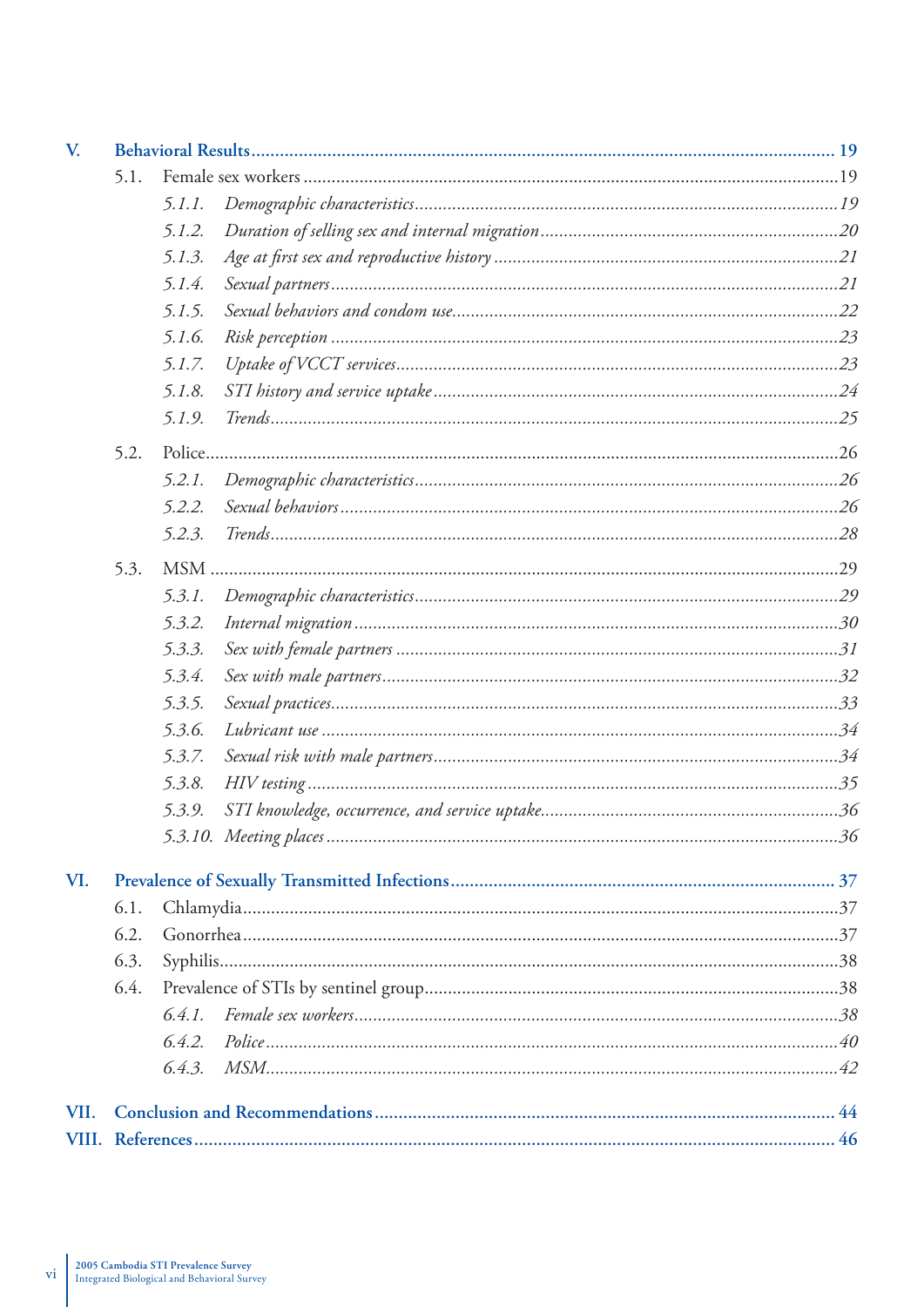#### **List of Tables**

| Table 1. |                                                                                            |  |
|----------|--------------------------------------------------------------------------------------------|--|
| Table 2. |                                                                                            |  |
| Table 3. | Prevalence estimates obtained from Banteay Meanchey Integrated                             |  |
| Table 4. |                                                                                            |  |
| Table 5. |                                                                                            |  |
| Table 6. |                                                                                            |  |
| Table 7. |                                                                                            |  |
| Table 8. | Comparison of Cambodia and CDC Atlanta results for testing FSW vaginal swabs  16           |  |
| Table 9. | Comparison of Cambodia and CDC Atlanta results for testing MSM rectal swabs 16             |  |
|          | Table 10. Comparison of Cambodia and CDC Atlanta results for testing MSM urine specimens17 |  |
|          | Table 11. Comparison of Cambodia and CDC Atlanta for testing police urine specimens17      |  |
|          |                                                                                            |  |
|          |                                                                                            |  |
|          |                                                                                            |  |
|          |                                                                                            |  |
|          |                                                                                            |  |
|          |                                                                                            |  |
|          |                                                                                            |  |
|          |                                                                                            |  |
|          |                                                                                            |  |
|          |                                                                                            |  |
|          |                                                                                            |  |
|          |                                                                                            |  |
|          |                                                                                            |  |
|          | Table 25. Number of male partners in the past month and in the past week reported by MSM,  |  |
|          |                                                                                            |  |
|          |                                                                                            |  |
|          |                                                                                            |  |
|          | Table 29. Association between testing positive for any STI and demographic and             |  |
|          | Table 30. Association between testing positive for any STI and demographic and             |  |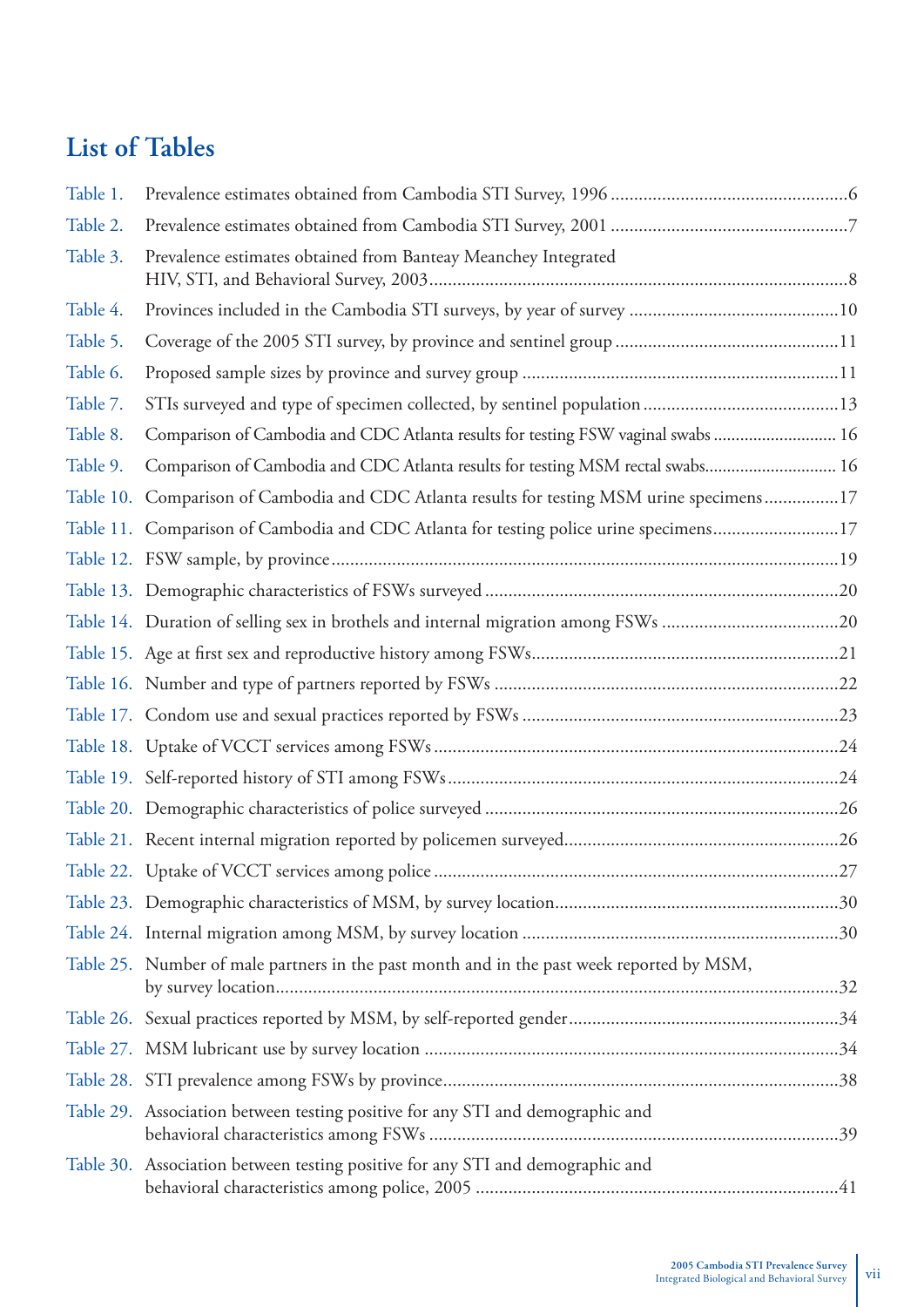### **List of Figures**

| Figure 1.  |  |
|------------|--|
| Figure 2.  |  |
| Figure 3.  |  |
| Figure 4.  |  |
| Figure 5.  |  |
| Figure 6.  |  |
| Figure 7.  |  |
| Figure 8.  |  |
| Figure 9.  |  |
| Figure 10. |  |
| Figure 11. |  |
|            |  |
|            |  |
|            |  |
|            |  |
|            |  |
|            |  |
|            |  |
|            |  |
|            |  |
|            |  |
|            |  |
|            |  |
|            |  |
|            |  |
|            |  |
|            |  |
|            |  |
|            |  |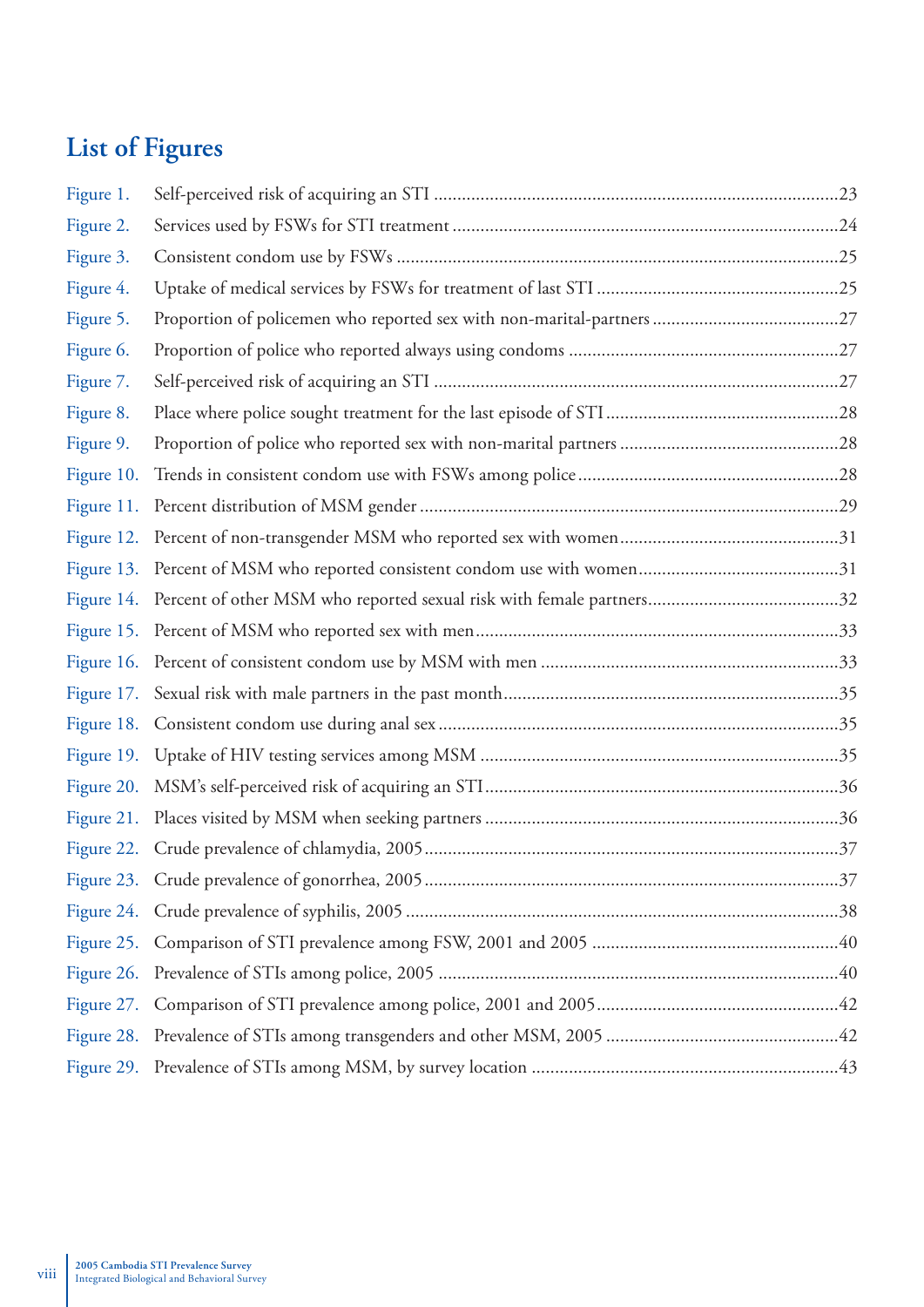## **List of Abbreviations**

| <b>AIDS</b>   | Acquired immune deficiency syndrome                 |
|---------------|-----------------------------------------------------|
| <b>ANC</b>    | Antenatal care                                      |
| <b>BSS</b>    | Behavioral surveillance survey                      |
| <b>CDC</b>    | Centers for Disease Control and Prevention          |
| <b>CT</b>     | Chlamydia trachomatis                               |
| <b>CUP</b>    | Condom Use Program                                  |
| <b>FSW</b>    | Female sex worker                                   |
| <b>FHI</b>    | Family Health International                         |
| <b>GAP</b>    | Global AIDS Program                                 |
| <b>HIV</b>    | Human immunodeficiency virus                        |
| <b>HSV</b>    | Herpes simplex virus                                |
| <b>IBBS</b>   | Integrated biological and behavioral survey         |
| <b>MSM</b>    | Men who have sex with men                           |
| <b>NCHADS</b> | National Center for HIV/AIDS, Dermatology, and STDs |
| <b>NG</b>     | Neisseria gonorrhoeae                               |
| <b>NGO</b>    | Non-governmental organization                       |
| <b>NIPH</b>   | National Institute of Public Health                 |
| <b>PCR</b>    | Polymerase chain reaction                           |
| <b>PID</b>    | Pelvic inflammatory disease                         |
| <b>QC</b>     | Quality control                                     |
| <b>RHC</b>    | Reproductive health clinic                          |
| <b>RPR</b>    | Rapid plasma reagin                                 |
| <b>STD</b>    | Sexually transmitted disease                        |
| <b>STI</b>    | Sexually transmitted infection                      |
| TB            | Tuberculosis                                        |
| <b>TPPA</b>   | Treponema pallidum particle agglutination           |
| <b>TPHA</b>   | Treponema pallidum hemagglutination                 |
| <b>UPP</b>    | Urine processing pouch                              |
| <b>VCCT</b>   | Voluntary confidential counseling and testing       |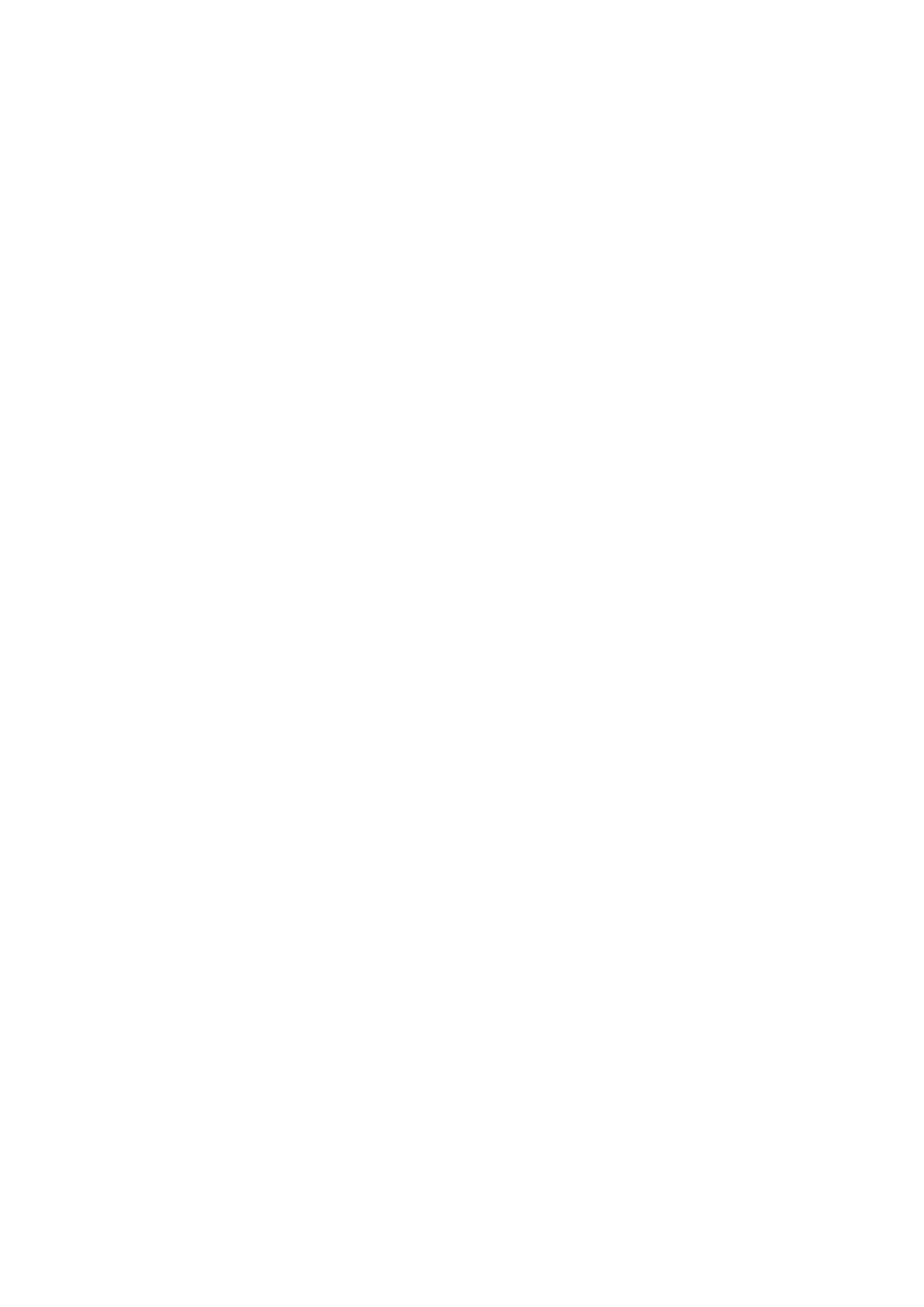### **Executive summary**

#### **1.1. Objective and Methods**

**I**

The objectives of this survey were: 1) to estimate the prevalence of gonorrhea, chlamydia, syphilis, and related risk behaviors among three sentinel groups; 2) to estimate HIV among men who have sex with men (MSM); and 3) to provide data for planning and management of sexually transmitted infection (STI) control and prevention programs.

This cross-sectional survey was conducted among 1,079 brothel-based female sex workers (FSWs), 623 police, and 548 MSM. Survey participation, restricted to persons aged at least 15 years, was voluntary and anonymous, and required witnessed verbal informed consent. The provinces included in the 2005 survey were selected purposively and included most of the provinces covered by the previous STI survey round to allow for comparability and construction of trends. Sampling methodologies included: stratified cluster sampling with equal probability for FSWs and police, and respondent driven sampling for MSM. Data were collected from April through August 2005.

Behavioral data were collected through face-to-face interviews conducted in the Khmer language by Provincial Health Department staff using standard questionnaires. Biological results were linked to selfreported behaviors.

The following specimens were collected: self-collected vaginal swabs, urine (males only), self-collected rectal swabs (MSM only), and venous blood. We tested for the following STIs: chlamydia, gonorrhea, and syphilis (all participants) and HIV (MSM only). Swabs and urine specimens were tested for chlamydia and gonorrhea using the BD ProbeTec strand displacement assay (a nucleic acid amplification assay). For purposes of offering treatment for syphilis, blood was tested in the field using the Abbott Determine® Rapid Syphilis TP assay. All blood specimens were again tested in the central laboratory for syphilis

using RPR and reactive specimens were confirmed by TPPA. Blood specimens from MSM were tested for HIV using Genscreen ELISA and reactive specimens were confirmed using the Chem-Bio HIV 1/2 Stat-Pak assay.

All FSWs in our sample were offered presumptive treatment for gonorrhea or chlamydia, i.e., 1 g azithromycin and 400 mg cefixime orally administered while under observation of the survey team doctor. Police and MSM were offered treatment if they reported STI symptoms. Participants whose syphilis rapid test was positive were informed about their test results, counseled about syphilis complications, and offered an intramuscular injection of  $2.4$  mU benzathine penicillin after ensuring the absence of known allergy to penicillin. Survey team doctors had received training on how to treat allergic reactions and had been provided with emergency medical kits.

#### **1.2. Brothel-based female sex workers**

FSW participants were young—80% were younger than 30 years old. About half had experienced a broken marriage, and most had received little education. Although a third of the FSWs in our sample reported selling sex for two or more years, 40% of the FSWs were newcomers to brothel-based sex work, having worked in this type of establishment for less than one year. FSWs reported working in the current city on average for 10 months, allowing sufficient time for an ongoing prevention program to reach its target multiple times. Because of the high turnover of brothel-based FSWs, HIV prevention education programs need to be offered continuously. The high turnover also suggests that FSWs may continue to play a leading role in the dynamics of Cambodia's HIV epidemic because new FSWs are likely to get infected with HIV while working in the sex industry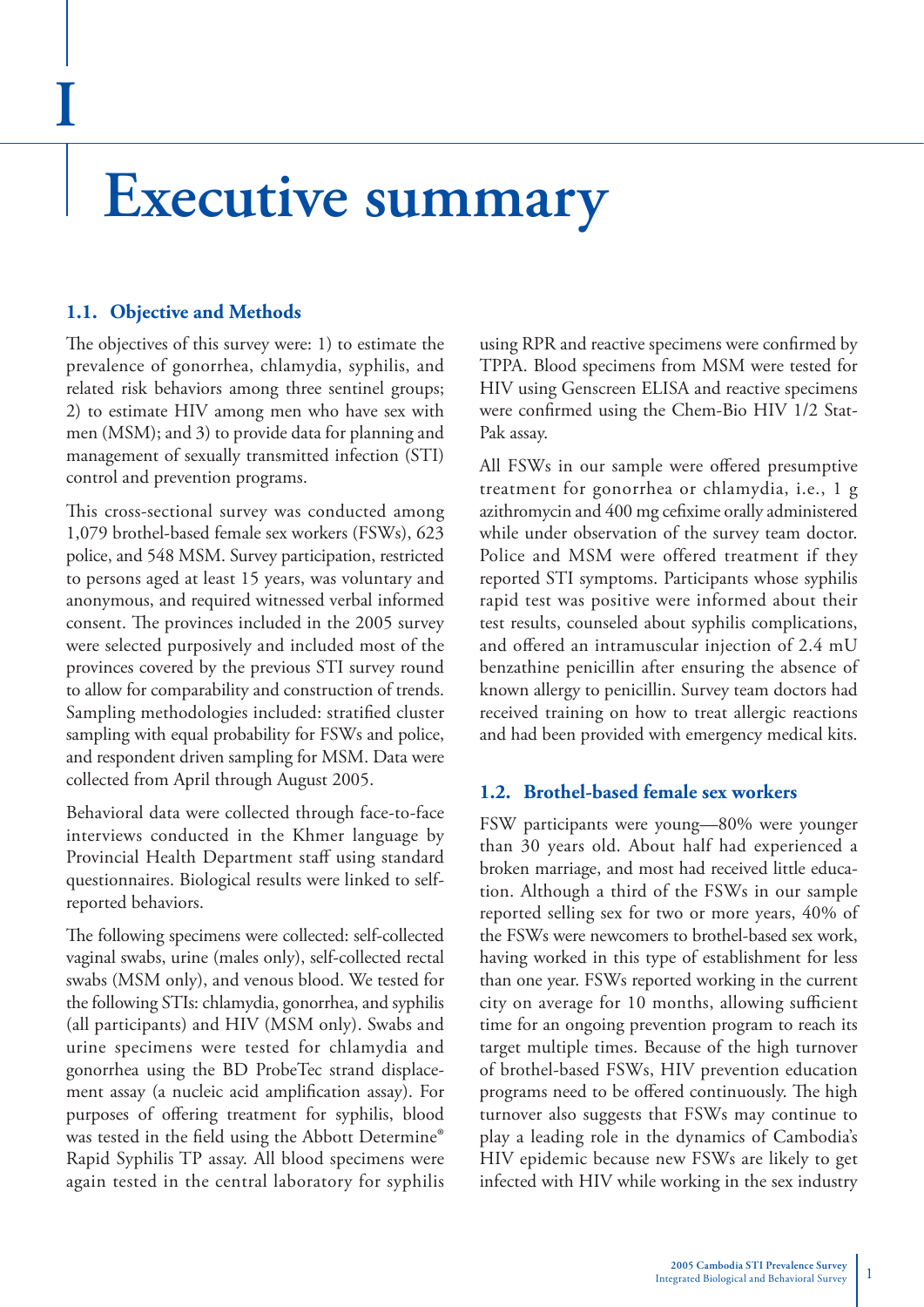and continue to work during the highly contagious acute infection period, that is, when the probability of HIV transmission is very high.

More than half (54%) of all FSWs surveyed had ever had an abortion and 15% reported having had three or more abortions. Among those who ever had an abortion, 80% had their last abortion in the past year. These data indicate substantial exposure to unprotected sex as well as the need for family planning services. Such services for FSWs could help them prevent unwanted pregnancy, and provide counseling about prevention of mother-to-child transmission of HIV.

FSWs had, on average, 3.5 clients per day. In addition to clients, 58% of FSWs reported having non-paying partners: either a sweetheart (a non-paying, nonmarital, and non-cohabitating *regular* partner) or a casual partner (a non-paying, non-marital, noncohabiting, *non-regular* partner), or both. In the past three months, 18% of FSWs had sex with a male partner they knew had sex with other men, which indicates mixing between MSM and FSW populations and the potential for overlapping HIV and STI epidemics.

The percent of FSWs who reported consistent condom use (always using condoms) with clients in the past week or with their sweethearts in the past month was much lower than in  $2003$ .<sup>1</sup> In  $2005$ , consistent use of condoms with clients in the past week remained relatively high (80%), whereas consistent condom use with sweethearts in the past month remained insufficient at 25%. A large proportion of FSWs from provinces other than Phnom Penh and Siem Reap reported consistent condom use with clients, ranging from 90 to 97%. The vulnerability of FSWs and the fact that some may have difficulty negotiating condom use with clients was suggested, however, by the large proportion of FSWs who reported having been "forced" by a client in the past week not to use condoms. Education programs aimed at helping FSWs develop negotiation skills and policies that support the rights of FSWs to protect themselves are needed. About a third of the FSWs continued to work during menstruation, which increases the risk of both HIV acquisition<sup>2</sup> and transmission.3 FSWs may have little power to negotiate with brothel owners and should receive some support from HIV prevention programs to advocate for sexual health standards on their behalf.

Almost half of FSWs did not consider themselves at higher risk for acquiring an STI compared with other Cambodian women. Those who reported that they had practiced anal sex or had clients "force" them not to use condoms reported feeling at increased risk, but self-perception of higher risk did not appear to be associated with any other sexual behaviors or inconsistent condom use in general. In fact, perception of higher risk was reported by 40% of FSWs who always used condoms with clients, but only by 20% who did not always use condoms with clients. HIV and STI education for FSWs should be more participatory to help them assess their risk for HIV and STI exposure.

Almost half of all FSWs had been tested for HIV and received their test results, among whom 81% received their results in the past year. This suggests a high demand for voluntary confidential counseling and testing (VCCT) services which are now integrated within Cambodia's Continuum of Care Program, a national strategy for providing comprehensive HIV/ AIDS services including prevention, counseling, testing, and care and treatment. Efforts to promote access and uptake of VCCT services by FSWs should be sustained.

Almost one quarter (24%) of FSWs were found by the survey to be infected with an STI. Chlamydia was the most common STI with a prevalence of 14%. Compared with 2001 survey estimates, estimates of gonorrhea, chlamydia, and syphilis prevalence in 2005 were virtually the same. Most FSWs sought STI treatment from public facilities. The trend in uptake of medical services among FSWs for STI treatment has continued to rise since 1997. The sustained high prevalence of STIs among FSWs despite increased uptake of medical services suggests that the STI diagnosis and treatment algorithm should be evaluated, as well as the quality of STI care provided to FSWs, the accuracy of self-reported consistent condom use, and the effectiveness of the 100% Condom Use Program (CUP) and enforcement of consistent condom use in brothels.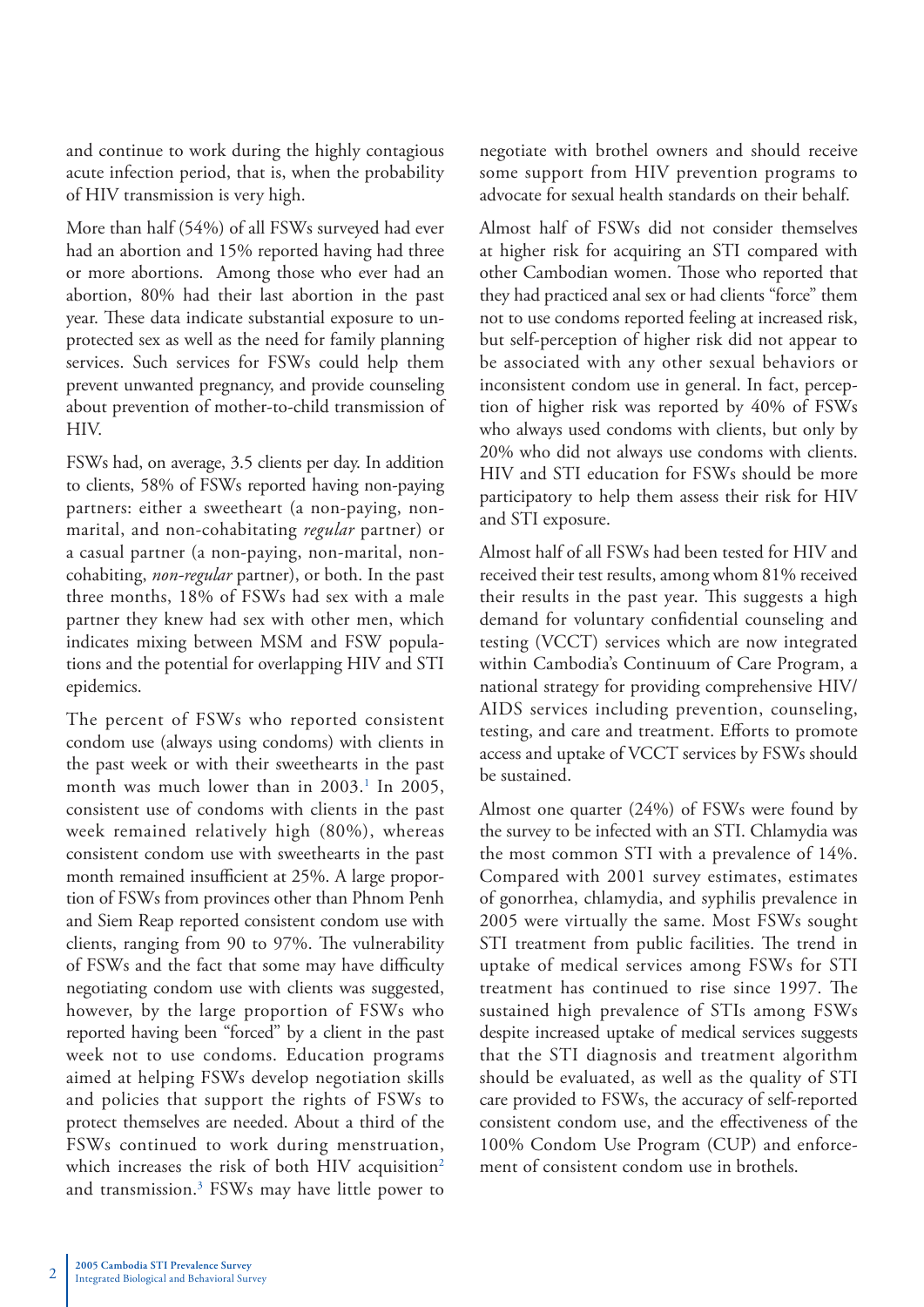The prevalence of syphilis was low, except for in the northwestern provinces (Banteay Meanchey, Siem Reap and Battambang), where syphilis prevalence ranged from 4% to 7%. Special attention should be paid to syphilis screening among FSWs and potentially among pregnant women in this area of Cambodia.

FSWs who were found to be currently infected with an STI were more likely to have started selling sex within the past year and to have self-reported having had an STI episode in the past year. No association between recent unprotected sex (inconsistent use of condoms with either a client or sweetheart) and having an STI was found. Possible reasons for the lack of an association between unprotected sex and STI prevalence include: (1) over-reporting of consistent condom use among those FSWs with an STI, and (2) under-reporting of unprotected sex with clients in the past week (i.e., perhaps a much larger proportion of FSWs have unprotected sex than the 20% who reported inconsistent condom use with clients in the past week).

#### **1.3. Police**

Policemen in Cambodia represent an aging cohort of men. As police recruitment has been virtually frozen for the past several years, this occupational group includes only a few men younger than 30 years old. Almost all (96%) of policemen surveyed in 2005 were aged 30 years and older and most (92%) were married. Among all police, 41% reported having sex with multiple partners in the past year with 10% having had more than five partners during that time. FSWs were the most common type of nonmarital partner reported by police—25% of police had sex with an FSW and 10% with a sweetheart in the past three months. The proportion of police who reported having sweethearts has increased since 2003.1

Overall, 29% of police reported having sex with non-marital partners in the past three months and 8% reported unprotected sex with such a partner in the past three months. Policemen were more likely to use condoms with FSWs than with other partners. As a result, unprotected sex with sweethearts was the most frequently reported risky sexual behavior. If female sweethearts are women from the low-risk general population, these women may be at risk of getting infected through sexual intercourse with their police sweethearts. If these female sweethearts are informal (non-brothel-based) FSWs, police may be at risk of getting infected through a relationship they believe to be safer than having sex with brothelbased FSWs. Accordingly, prevention messages targeting police should focus on the issue of condom use during sex with not only FSWs, but with sweethearts and other partners.

Among police surveyed, 66% believed that they were at low risk of acquiring an STI, although those who had unprotected non-marital sex believed that they were at higher risk than others. More than a third (37%) of police had been tested for HIV and received their test results.

Only 5% of police self-reported having had an STI in the past year. This relatively low prevalence of STI was validated by biological testing which found 2.1% prevalence of any STI among police. Chlamydia  $(2.1\%)$  was the most common STI identified among police and gonorrhea (0.3%) was rarely found (which may be related more to unreliable performance of the test for gonorrhea than actual low prevalence). Syphilis prevalence was 0.9%.Men who had either gonorrhea or syphilis also had chlamydia. Having an STI was more likely among police who were not married (single, divorced, separated, or widowed), who had not attended secondary school, who had sex with a sweetheart in the past three months, or who did not use condoms consistently with FSWs.

#### **1.4. MSM**

The 2005 survey sampled MSM from three cities and data are presented either by survey location (Phnom Penh and the two provincial capital cities of Battambang and Siem Reap) or by self-reported gender, classified for the purpose of this report as transgender or other (non-transgender) MSM. Almost all MSM surveyed in 2005 were young—65% in Phnom Penh and 82% in the provincial cities were younger than 25 years old. About a quarter of MSM in Phnom Penh and almost a third in the two provincial cities were teenagers, between 15 and 19 years old. The fact that almost two thirds in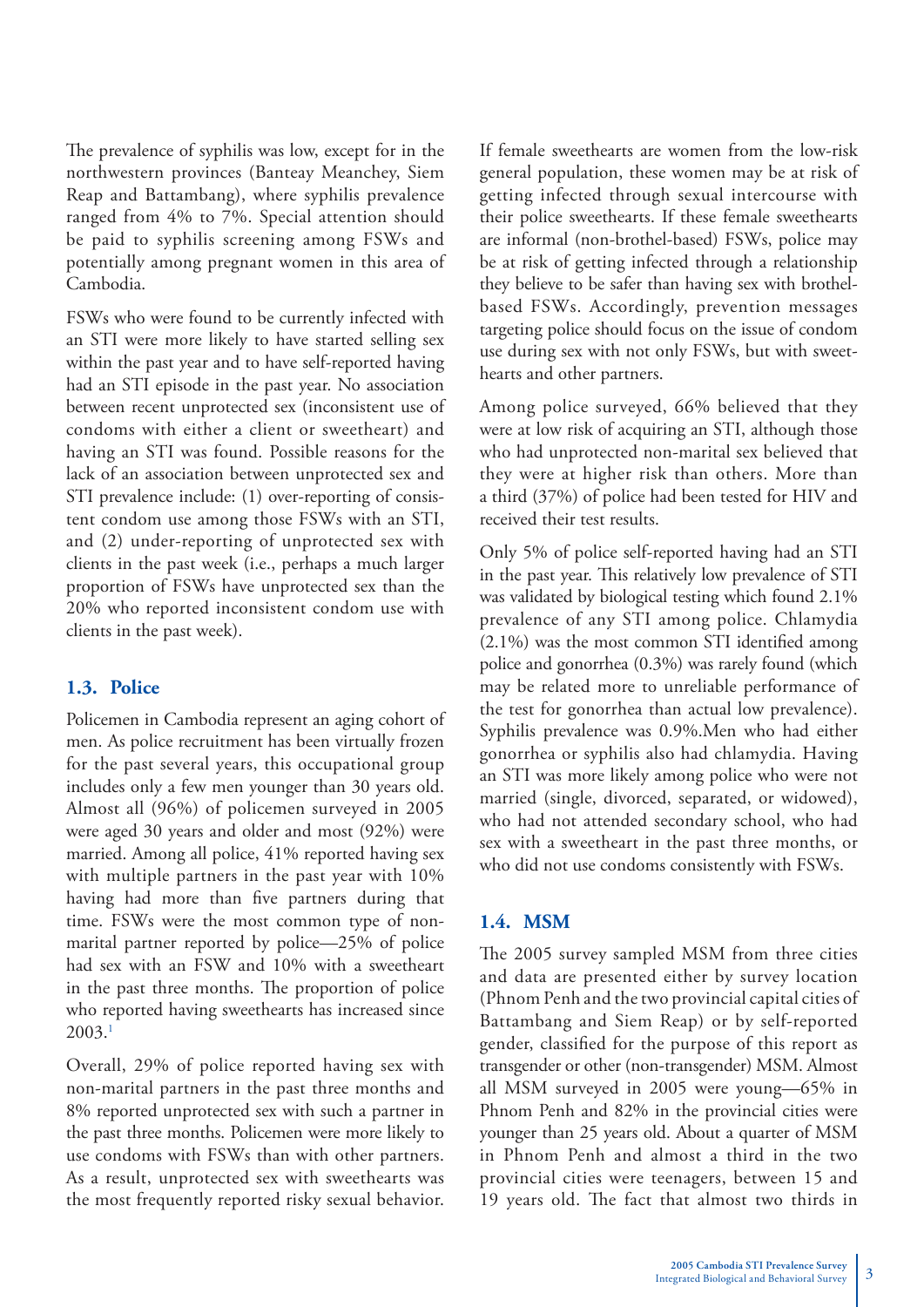each survey location had attended secondary school suggests potential benefit if comprehensive HIV/ AIDS education were provided at school. Very few MSM were married, which suggests that the sample captured "visible" MSM and not those MSM who may try to hide their male-to-male sexual activity from spouses. MSM sampled were not from the poorest socioeconomic strata—most reported spending a substantial amount of money for leisure in the past week (at least US\$10 in the capital and US\$5 in the provinces).

The MSM sampled did not appear to be from highly mobile or migrant populations. These MSM tended to have lived for a long time in their current city of residence and seldom moved across the country. Most MSM reported living with their families.

About a third of the MSM sampled were transgenders (defined as men who reported they perceived themselves as women)—34% in Phnom Penh and 38% in the provinces. Sex with women was rare among transgenders but common among other MSM. Almost half of the non-transgender MSM from Phnom Penh had sex with a woman in the past month. A substantial proportion of non-transgender MSM reported having had sex with FSWs in the past month: 22% of those from Phnom Penh and 29% of those from the provinces. Sex between MSM and FSWs is a pathway by which STIs, including HIV, can pass from one subpopulation to another. Compared with non-transgender MSM from the capital, a larger proportion of those from the provinces reported having sex with women and using condoms less consistently with these female partners, which could potentially result in more rapid transmission of STIs and HIV between subpopulations in the provinces than in Phnom Penh. Unprotected sex with women in the month before being interviewed was reported by 11% of non-transgender MSM from Phnom Penh and 24% of those from the provinces. Depending on survey location, 17% to 26% of non-transgender MSM had sex with female casual partners and 14% to 23% with their female sweethearts in the past month, suggesting that a sub-epidemic among MSM would also have consequences among women in the general population.

Both in Phnom Penh and in the provinces, the majority of MSM reported having had multiple

male partners in the past month and among these MSM, an overwhelming majority reported having had anal sex. In the past month, the majority reported having had sex with male sweethearts, and overall about half had casual male partners, and half had sold sex to a male customer. The definition of an MSM male sex worker should be reviewed, as most MSM surveyed reported selling sex, many of whom did not consider themselves to be sex workers. The risk of selling sex occasionally by opportunity as opposed to occupationally may be comparable to the risk of having sex with a casual partner.

Consistent condom use with male partners was low in the provinces (ranging from 19% to 23% depending on the type of partner) and did not vary by whether sexual partners were paid or were non-commercial partners. In Phnom Penh the percent of MSM who reported consistent condom use with male partners was higher (ranging from 49% to 66%) than in the provinces and the percent who always used condoms was higher during paid sex than during unpaid sex. Unprotected sex with a male partner in the past month was reported by 38% of Phnom Penh MSM and 83% of MSM from the provinces, suggesting that the potential for an explosive epidemic of HIV and STIs among MSM is especially high in the provinces. Lubricants were always used during receptive anal intercourse by 28% of Phnom Penh and only 14% of MSM in the provinces. Compared with MSM from the capital, more MSM from the provinces perceived themselves to be at risk for becoming infected with an STI. MSM-specific STI and HIV education, prevention, and care programs are urgently needed, especially in the provinces.

While MSM from the capital mostly meet partners in parks and on river banks, those from the provinces meet their partners at parties, concerts, in the streets or at temples. Access to MSM may be more difficult in the provinces than in the capital city.

Transgenders were more likely than other MSM to have receptive anal sex, and to provide oral sex. As a consequence of frequent unprotected anal sex, transgenders had a higher prevalence of rectal chlamydia than other MSM (12.0% versus 1.8%), suggesting a high vulnerability to HIV infection among transgenders.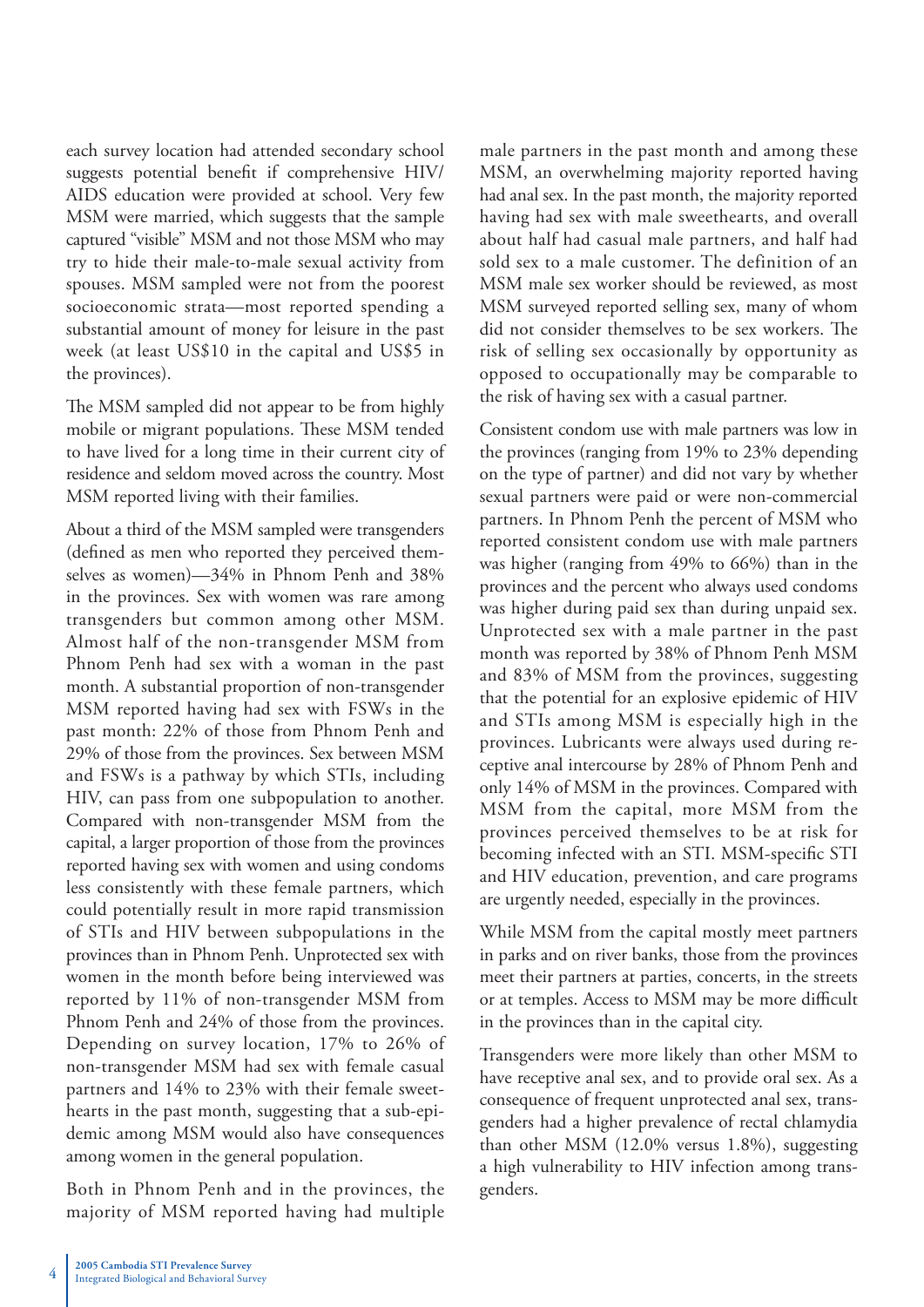The prevalence of HIV was high in Phnom Penh among transgenders (17%) and other MSM (5%). At the time of the survey, the HIV epidemic among non-transgender MSM appeared to be limited to Phnom Penh. STI epidemics are ongoing in Phnom Penh and in the provinces and in both MSM subpopulations, with 21% of transgenders and 5% of other MSM infected with a bacterial STI.

#### **1.5. Conclusion**

Prevalence of STIs among brothel-based FSWs is comparable to that in the region.<sup>4</sup> However, prevalence has remained unchanged since 2001, despite an increase in national and multilateral efforts to provide FSWs with universal access to STI prevention and care. Data show that use of health care services for STI is on the rise among FSWs. The fact that STI prevalence has not declined suggests that STIs are not always diagnosed or adequately treated, or that some FSWs are not using condoms consistently and are being regularly reinfected. Innovative approaches are needed to increase participation of FSWs in STI control programs and to ensure accurate STI diagnosis, provision of appropriate treatment and counseling on the importance of treatment adherence. Programs encouraging participation of FSWs' partners (e.g., clients and sweethearts) to reduce their likelihood of serving as STI reservoirs for reinfection should be considered.

Among police, 8% reported having unprotected sex in the past three months and unprotected sex with a sweetheart (61%) was the most frequently reported risky sexual behavior. The proportion of police who reported having a sweetheart has increased since the last round of BSS conducted in 2003.<sup>1</sup> Police who were currently infected with an STI were more likely to be unmarried, less educated men who had sex with a sweetheart in the past three months, or who did not use condoms consistently with FSWs.

Among MSM, the prevalence of HIV is alarmingly high among transgenders and among non-transgender MSM from Phnom Penh. The potential for an explosive HIV epidemic in the provinces as suggested by the high prevalence of STIs and level of high risk behavior is also of great concern. Comprehensive information and health care packages tailored for transgenders and other MSM are urgently needed and would be an asset to STI control programs.

The fact that Cambodia's HIV epidemic is considered concentrated does not mean that HIV is confined within certain subpopulations and if contained in one group will not spread to others. This survey found mixing between groups at variable risk for HIV (e.g., frequent unprotected sex between non-transgender MSM and various groups of women). Because sexual connections cross group boundaries, the STI and HIV epidemics are not confined within certain subpopulations. Control of the STI epidemic among MSM as well as among FSWs and their partners is essential to reducing Cambodia's HIV epidemic.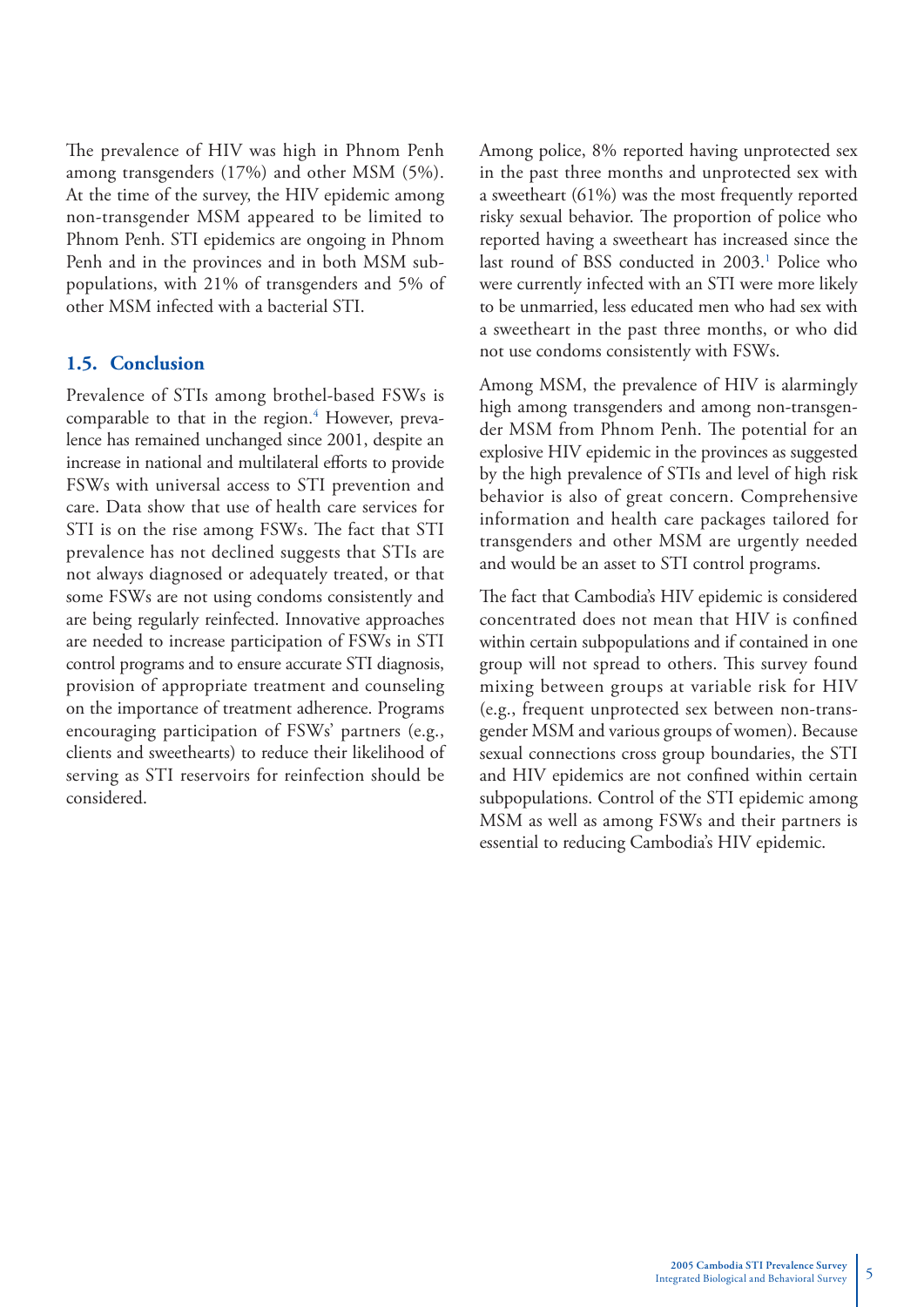### **Background and rationale**

Sexually transmitted infections (STIs) are major causes of reproductive morbidity and mortality. Because many of the widely prevalent STIs also facilitate transmission of human immunodeficiency virus (HIV), STI control and prevention is believed to be an effective means of reducing HIV transmission. The proportion of new HIV infections attributable to STI cofactor effects-the population attributable fraction–is larger in populations or subpopulations with HIV infection in a growth phase than in populations where the HIV epidemic is mature.

Although the prevalence of HIV is estimated to have been 1.2% among adults from the general population in 2003, Cambodia's HIV epidemic is concentrated in certain high risk populations, including brothelbased female sex workers (FSWs), informal (i.e., nonbrothel-based) FSWs, clients and sex partners of FSWs, and sex partners of clients. In order to monitor the HIV epidemic, plan interventions, and allocate resources adequately, the National Center for HIV/AIDS Dermatology and STDs (NCHADS) established a national surveillance system in 1996. The surveillance system gathers data on a regular basis to provide information on HIV prevalence and risk behaviors in sentinel subgroups of the Cambodian population.

Because HIV is a long-lasting infection, changes in incidence may be followed by several years of delay before changes in prevalence are detected. Therefore, HIV prevalence is neither a sensitive nor timely indicator of the proximal impact of interventions, especially when antiretroviral therapy (ART) becomes widely available. Conversely, because STIs can be treated easily and are usually of shorter duration than HIV, their prevalence in selected groups reflects the prevalence of recent sexual risk behaviors, as well as the impact of STI management programs. STIs are usually concentrated in core groups characterized by frequent unprotected sexual intercourse, frequent partner change, and concurrent sexual partnerships. Because these groups are often the main focus for interventions aimed at reducing HIV and STI transmission, measuring the prevalence of STI among such groups allows for monitoring the impact of these interventions.

In 1996, the first STI prevalence survey was conducted in Cambodia among FSWs, police and military personnel, and women attending reproductive health clinics (RHCs) in three major cities (Phnom Penh, Battambang, and Sihanouk Ville).<sup>5</sup> The results were as follows:

| <b>STI</b>          | <b>FSWs</b><br>$(n=437)$<br>% | <b>Police/Military</b><br>$(n=332)$<br>% | <b>RHC</b><br>$(n=314)$<br>% |
|---------------------|-------------------------------|------------------------------------------|------------------------------|
| Gonorrhea           | 35.0                          | 17.0                                     | 3.0                          |
| Chlamydia           | 22.5                          | 2.1                                      | 3.1                          |
| Syphilis (RPR)      | 14.0                          | 6.6                                      | 4.0                          |
| Trichomonas         | 5.4                           | —                                        | 1.0                          |
| Bacterial vaginosis | 31.5                          |                                          | 12.7                         |

#### **Table 1. Prevalence estimates obtained from Cambodia STI Survey, 1996**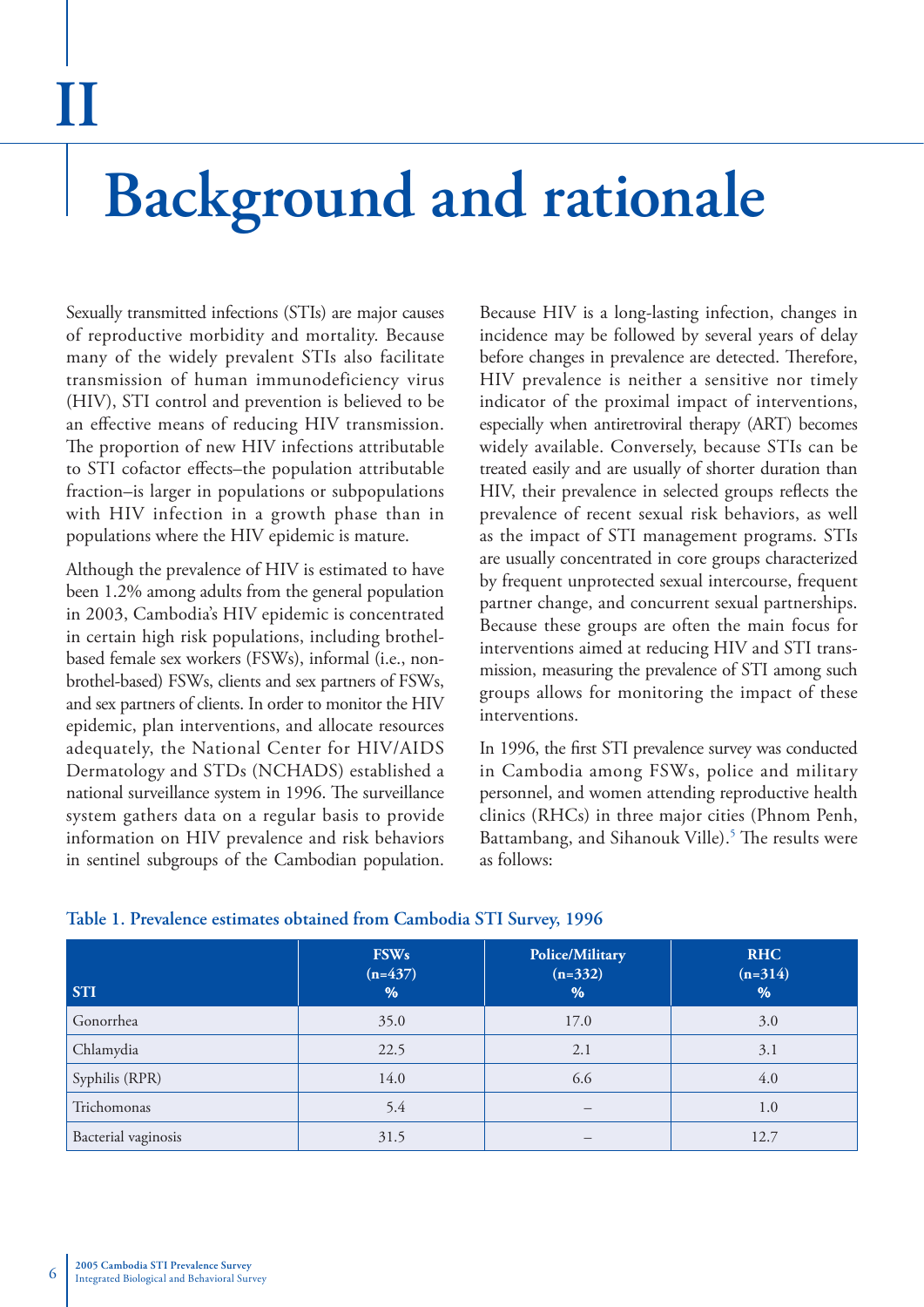An STI survey conducted in 2000 among 206 men who have sex with men (MSM) in Phnom Penh found that 5.5% had been exposed to syphilis, 4.8% presented with gonococcal urethritis, 7.2% with chlamydial urethritis, 0.3% with rectal gonorrhea, and 1.0% with rectal chlamydia.<sup>6</sup> Compared with prevalence of bacterial STIs among police/military in 1996, prevalence of chlamydial urethritis among MSM was much higher, prevalence of gonococcal urethritis was much lower, and prevalence of syphilis was about the same.

Following the alarming level of STIs recorded in 1996 (table 1), and results of HIV serosurveys suggesting that Cambodia had the highest HIV prevalence documented in Asia, a second Cambodian STI prevalence survey was conducted in 2001 among brothel-based FSWs, male police and military personnel, and women attending RHCs from 7 provinces.<sup>7</sup> This survey collected behavioral data, blood and urine specimens, as well as vaginal swabs. The 2001 results showed unexpectedly low prevalence of STIs (table 2). Compared with 2001 results among police/military, prevalence of all three bacterial STIs among MSM in 2000 was much higher.

| <b>STI</b>                                                                      | <b>FSWs</b><br>$(n=141)$<br>$\%$ | <b>Police/Military</b><br>$(n=165)$<br>$\%$ | <b>RHC</b><br>$(n=451)$<br>% |
|---------------------------------------------------------------------------------|----------------------------------|---------------------------------------------|------------------------------|
| Gonorrhea                                                                       | 14.2                             | 0.0                                         | 0.0                          |
| Chlamydia                                                                       | 12.1                             | 1.8                                         | 2.8                          |
| Syphilis exposure (RPR/TPHA)                                                    | 5.7                              | 3.0                                         | 1.3                          |
| Active syphilis (RPR titer $\geq$ 1:8)                                          | 2.8                              | 0.0                                         | 0.7                          |
| Chancroid                                                                       | 1.4                              | 0.0                                         | 0.4                          |
| Herpes Simplex Virus (HSV-2)<br>PCR positive ulcer<br>PCR positive vaginal swab | 0.7<br>2.4                       | 0.0                                         | 0.4                          |
| Trichomonas                                                                     | 2.1                              |                                             | 2.7                          |
| Bacterial vaginosis                                                             | 56.7                             |                                             | 11.6                         |
| Candidiasis                                                                     | 6.0                              |                                             | 25.7                         |

|  |  |  |  |  | Table 2. Prevalence estimates obtained from Cambodia STI Survey, 2001 |  |  |  |
|--|--|--|--|--|-----------------------------------------------------------------------|--|--|--|
|--|--|--|--|--|-----------------------------------------------------------------------|--|--|--|

To establish a baseline for monitoring the impact of a comprehensive, five-year prevention and care program being implemented in Banteay Meanchey province (in northwestern Cambodia on the Thai border), NCHADS, in collaboration with the US CDC Global AIDS Program (GAP), conducted an integrated HIV, STD, and behavioral survey in this province in 2003.<sup>8</sup> The sentinel groups surveyed

included brothel-based FSWs, informal (entertainment-venue-based) FSWs (IFSWs), male and female casino workers, pregnant women attending antenatal care (ANC) clinics, and male police and military personnel. This survey found prevalence of STIs consistent with that recorded by the 2001 national survey (table 3).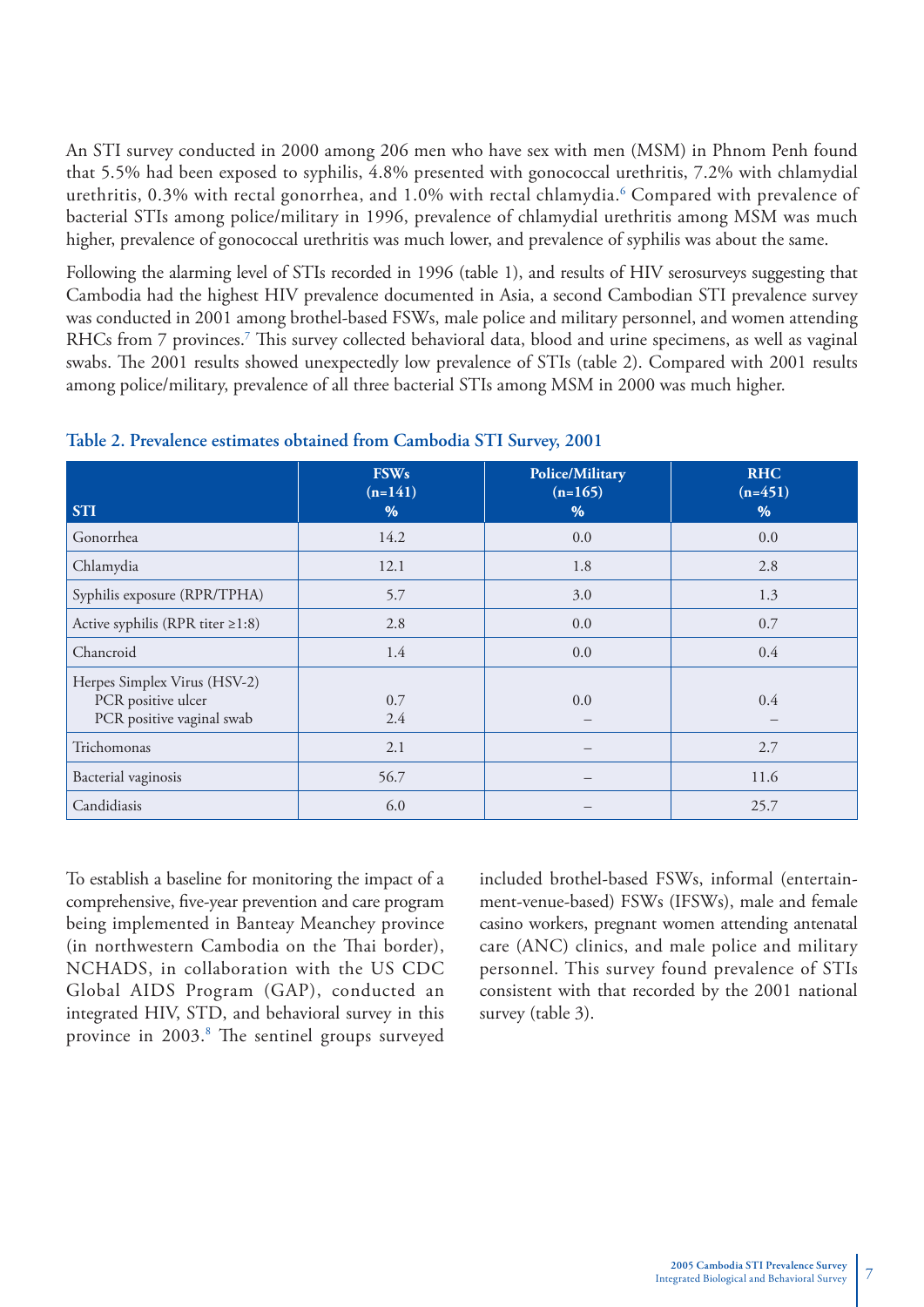|                 |                                  |                                   | Female sentinel groups                        | Male sentinel groups         |                                   |                          |                                     |
|-----------------|----------------------------------|-----------------------------------|-----------------------------------------------|------------------------------|-----------------------------------|--------------------------|-------------------------------------|
| <b>STI</b>      | <b>FSWs</b><br>$(n=159)$<br>$\%$ | <b>IFSWs</b><br>$(n=165)$<br>$\%$ | <b>Casino</b><br>workers<br>$(n=160)$<br>$\%$ | <b>ANC</b><br>$(n=296)$<br>% | <b>Military</b><br>$(n=248)$<br>% | Police<br>$(n=252)$<br>% | Casino<br>workers<br>$(n=134)$<br>% |
| Gonorrhea       | 8.9                              | 1.9                               | 0.0                                           | 0.0                          | 1.2                               | 0.8                      | 0.0                                 |
| Chlamydia       | 15.3                             | 16.2                              | 1.3                                           | 1.0                          | 2.4                               | 0.8                      | 1.5                                 |
| Syphilis (TPHA) | 7.6                              | 0.0                               | 0.0                                           | 2.0                          | 7.3                               | 6.4                      | 0.0                                 |

**Table 3. Prevalence estimates obtained from Banteay Meanchey Integrated HIV, STI, and Behavioral Survey, 2003**

Despite the low STI prevalence found in some sentinel groups in 2001 and 2003, data on STI are still needed for the ongoing monitoring of the HIV epidemic, as well as for monitoring STI management and prevention programs, which were developed and implemented in response to the HIV/AIDS epidemic in Cambodia. The 100% Condom Use Program

(CUP) is a national program which provides STI education to FSWs through outreach workers and requires compulsory monthly STI check-ups. While important financial efforts and human resources have been mobilized to develop and implement the 100% CUP, little is known about the program's impact.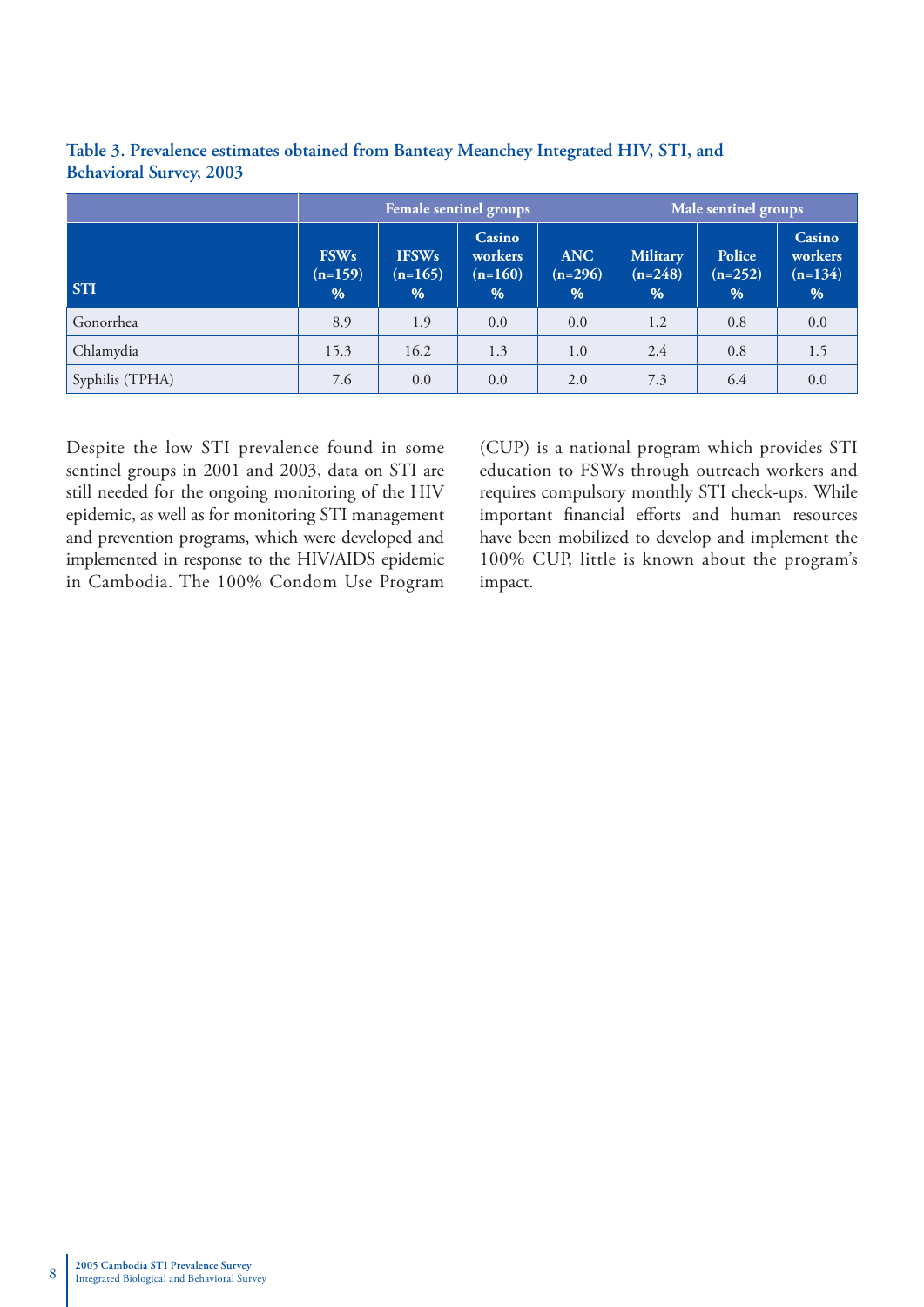# **Objectives III**

#### **3.1. Primary objective**

To estimate the prevalence of *Neisseria gonorrhoeae*, *Chlamydia trachomatis*, and *Treponema pallidum* infections and related risk behaviors among sentinel groups, and HIV among MSM.

#### **3.2. Secondary objective**

To provide data for planning and management of STI control and prevention programs for FSWs and their clients, as well as MSM.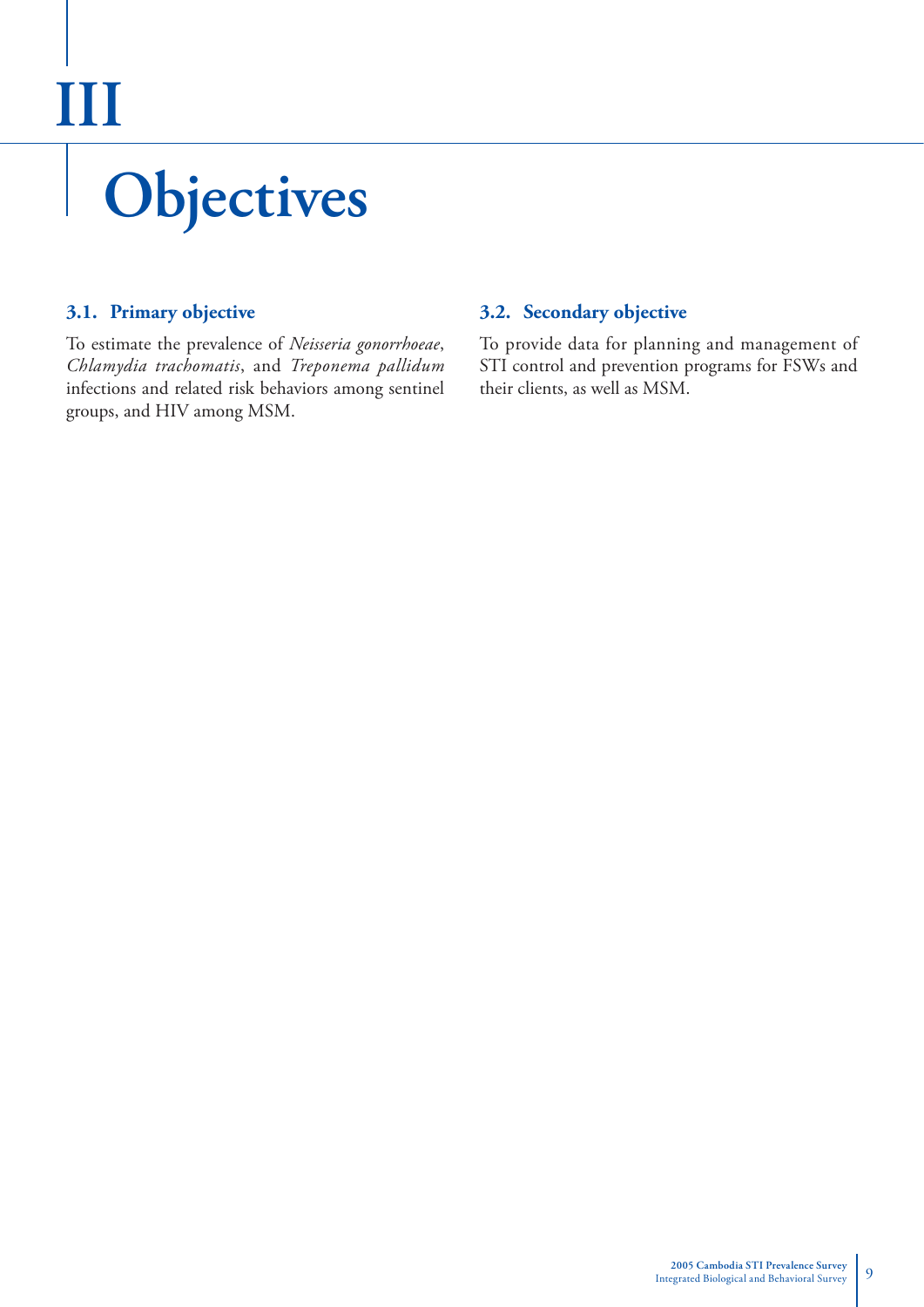### **IV**

### **Methods**

#### **4.1. Survey design**

A cross-sectional study design was used. Participation in the survey was voluntary and anonymous. Biological results were linked to self-reported behaviors.

#### **4.2. Survey populations**

Brothel-based female sex workers (FSWs) represent those at highest risk for STIs because of their large number of sexual partners. From establishments selected for this survey, all FSWs aged at least 15 years old were eligible to participate.

Men who have sex with men (MSM) are a heterogeneous group, which includes individuals who may differ substantially from each other with respect to sexual identity and behaviors. The STI survey conducted by FHI in 2000<sup>6</sup> found a higher STI prevalence among MSM than among the police and military surveyed in 2001.7 In 2004, the visible MSM population in Phnom Penh was estimated to be about 1,500.<sup>9</sup> Survey eligibility criteria for MSM were: biological males aged at least 15 years who reported having had anal sex with a man in the past year, and who were residing in the city where the survey was taking place.

Police have been included as a survey population in Cambodia's HIV sentinel surveys, behavioral surveillance surveys, and previous rounds of the STI survey. The police group historically has been considered to serve as a proxy for clients of FSWs.

#### **4.3. Survey areas**

The provinces included in the 2005 survey were selected purposively and included most of the provinces covered by the previous STI survey rounds to allow comparability and construction of trends over time. Provinces were not selected randomly and the selected STI survey provinces do not provide a nationally representative sample of the surveyed populations. Furthermore, data were collected in the provincial capitals only. Some provinces which had not been included in previous surveys were added because of a request by implementers of a focused STI control program for FSWs in those provinces.

Provinces included in Cambodia's STI surveys are shown in table 4.

| <b>Provinces</b>        | 1996         | 2001 | 2005 |
|-------------------------|--------------|------|------|
| Phnom Penh              | $\checkmark$ |      |      |
| Sihanouk Ville          | $\checkmark$ |      |      |
| Battambang              | $\checkmark$ |      |      |
| <b>Banteay Meanchey</b> |              |      |      |
| Kampong Cham            |              |      |      |
| Pursat                  |              |      |      |
| Kandal                  |              |      |      |
| Siem Reap               |              |      |      |
| Koh Kong                |              |      |      |
| Prey Veng               |              |      |      |

#### **Table 4. Provinces included in the Cambodia STI surveys, by year of survey**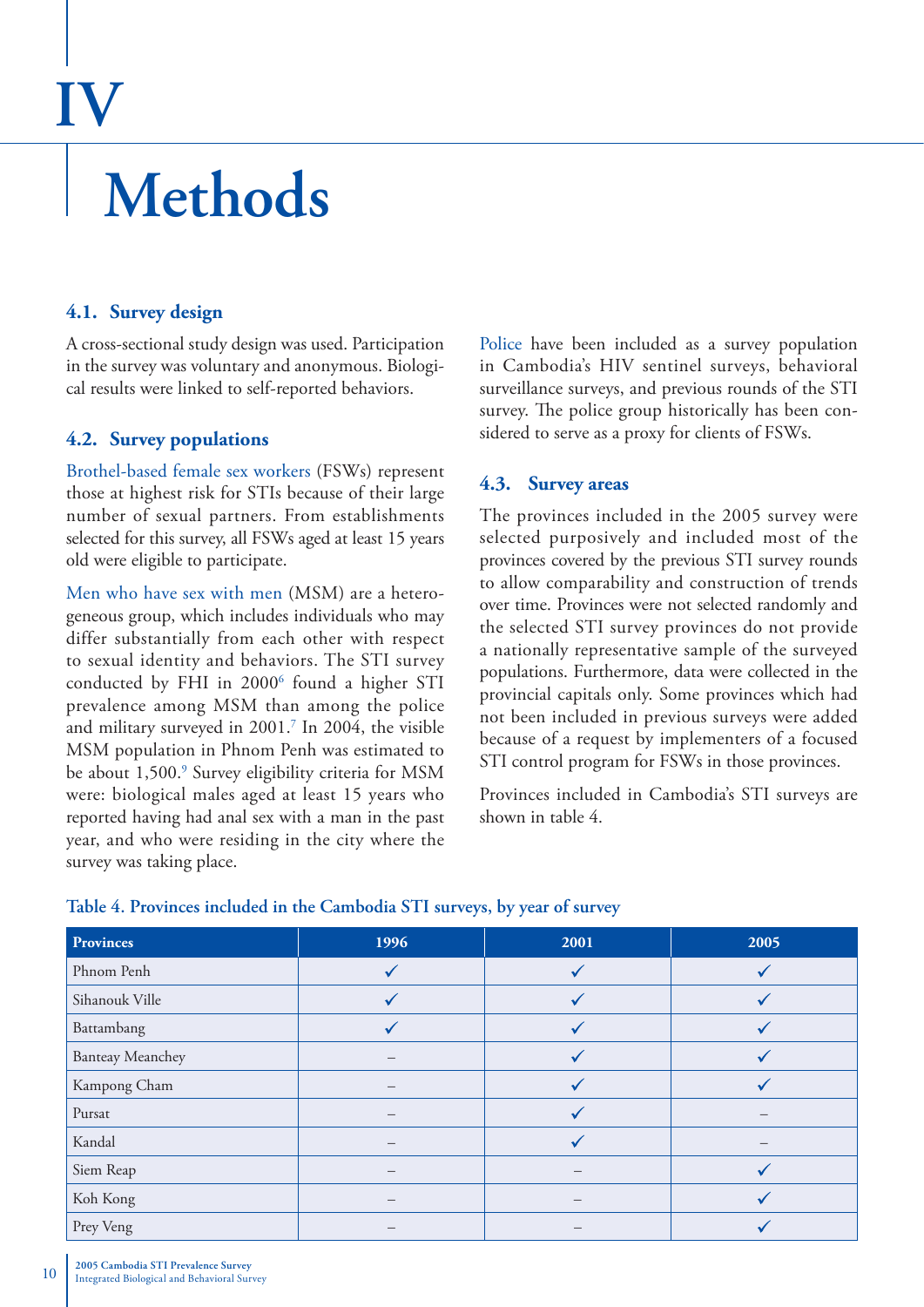FSWs and police were sampled from every city selected for the survey, but sampling for MSM was restricted to Phnom Penh, Battambang and Siem Reap, where NGOs have ongoing interventions targeting MSM.

| Provinces               | <b>FSWs</b> | Police | <b>MSM</b> |
|-------------------------|-------------|--------|------------|
| Phnom Penh              |             |        |            |
| Sihanouk Ville          |             |        |            |
| Battambang              |             |        |            |
| <b>Banteay Meanchey</b> |             |        |            |
| Kampong Cham            |             |        |            |
| Siem Reap               |             |        |            |
| Prey Veng               |             |        |            |
| Koh Kong                |             |        |            |

|  |  | Table 5. Coverage of the 2005 STI survey, by province and sentinel group |
|--|--|--------------------------------------------------------------------------|
|  |  |                                                                          |

#### **4.4. Sample sizes**

Sample size simulations were conducted using the EPITABLE statistical calculator of the Epi Info software, version 6.04 (CDC, Atlanta, 1997) to compute the sample sizes required to estimate prevalence rates from cross-sectional surveys. In order to obtain sufficient precision when aggregating data, sample size calculations were based on the prevalence of chlamydia, gonorrhea, and syphilis as measured in the 2000 (MSM) and 2001 STI surveys.

| Table 6. Proposed sample sizes by province and survey group |  |  |  |  |
|-------------------------------------------------------------|--|--|--|--|
|                                                             |  |  |  |  |

| <b>Provinces</b>        | <b>FSWs</b> | Police | <b>MSM</b> |
|-------------------------|-------------|--------|------------|
| Phnom Penh              | 150         | 160    | 300        |
| Sihanouk Ville          | All         | 80     |            |
| Battambang              | All         | 80     | 124        |
| <b>Banteay Meanchey</b> | 100         | 80     |            |
| Kampong Cham            | All         | 80     |            |
| Siem Reap               | 100         | 80     | 124        |
| Prey Veng               | All         | 80     |            |
| Koh Kong                | All         | 80     |            |

All FSWs working in the capital cities of Sihanouk Ville, Prey Veng, Koh Kong, Battambang, and Kampong Cham provinces were invited to participate in the survey. In these provinces, prevalence estimates are directly comparable with one another because they are actual figures derived from a census (i.e., every FSW from every establishment was invited to participate). In the remaining provinces, where establishments were sampled, the STI prevalences among FSWs are sample-derived estimates.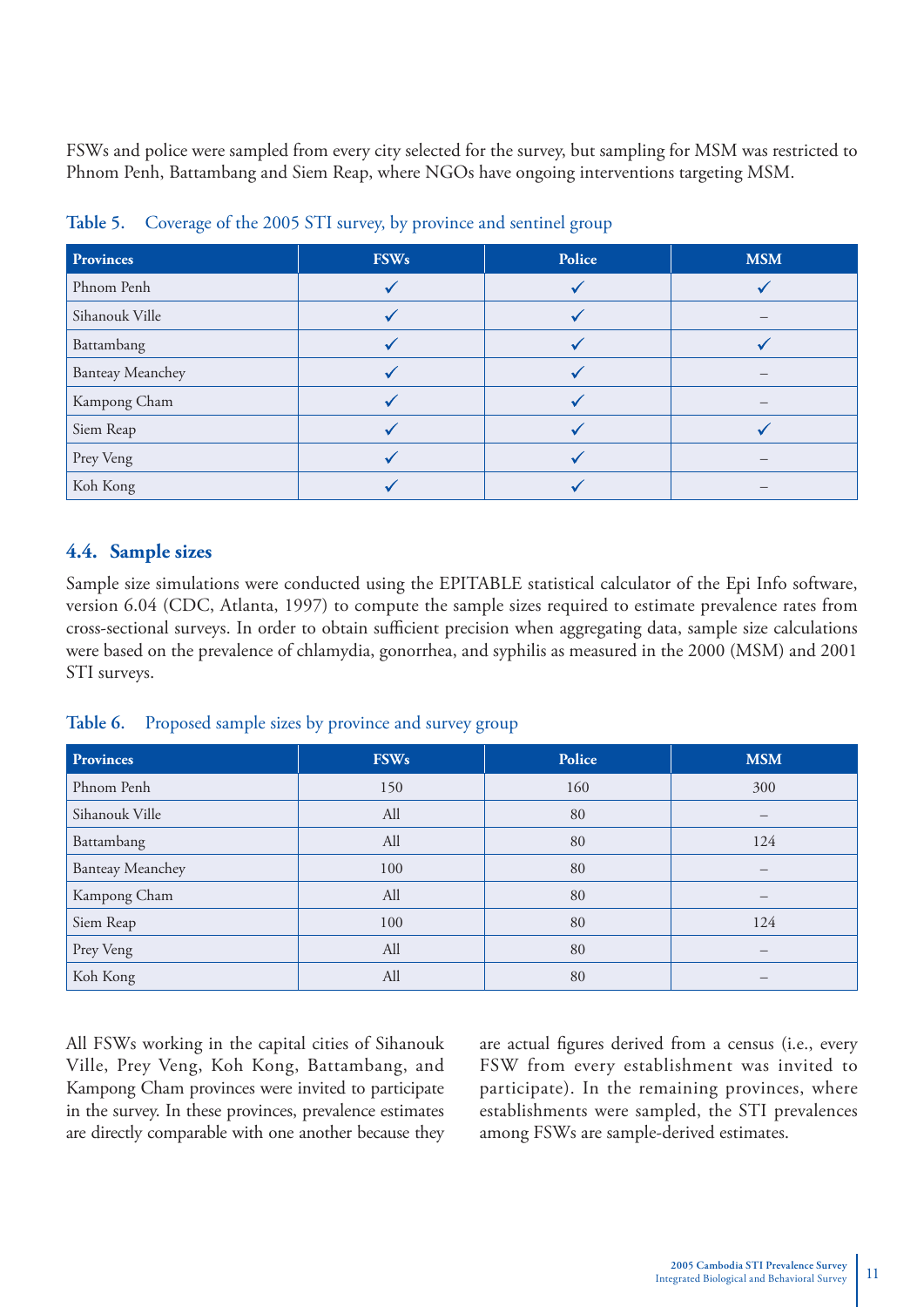#### **4.5. Sampling strategies**

Various sampling strategies were used depending on access to the sentinel groups and the possibility of establishing a sampling frame. Sampling methodologies included: stratified cluster sampling with equal probability for police and in some provinces for FSWs; census (take-all sampling of establishments and all FSWs in those establishments as described in section 4.4), and respondent-driven sampling for MSM. Participation was voluntary and witnessed verbal consent was obtained from all participants.

#### *4.5.1. Brothel-based sex workers*

In each province surveyed, the Provincial AIDS Office established the sampling frames by listing all urban brothels identified in the provincial capital and enumerating the number of FSWs selling sex in each identified establishment. In Phnom Penh, where new brothels open regularly while others close, the sampling frame was updated just before survey implementation with the support of NGOs providing services to FSWs.

In Phnom Penh, Siem Reap, and Banteay Meanchey, FSWs were selected through cluster sampling. A subset of establishments was randomly selected with equal probability for participation in the survey. Establishments were selected until sample size was achieved.

In the remaining provinces (i.e., Sihanouk Ville, Prey Veng, Koh Kong, Battambang, and Kampong Cham) a census approach was used. All establishments and all FSWs in each establishment were selected.

To be eligible for participation, FSWs had to be at least 15 years old and present in the selected establishments at the time of the survey visit.

#### *4.5.2. Police*

In each province surveyed, the Provincial AIDS Offices established the sampling frame by listing all urban-area bureau and district police stations located in the provincial capital.

The sampling methodology was a two-staged, stratified cluster sampling. The strata were the provinces. The clusters were represented by the bureau and district police stations. As it was not possible to

acquire or ascertain the number of policemen assigned to each office, clusters were sampled with equal probability. A fixed number of policemen were selected in each cluster. All policemen present at the time of the survey visit were eligible to participate. In offices with a large number of staff, the police officers present at the police station were selected randomly by drawing colored balls out of a black bag. Refusals to participate were not replaced.

#### *4.5.3. MSM*

Because there is no sampling frame available for MSM, survey participants were selected through respondent driven sampling. In each of the purposively selected provincial capitals, a set of "seeds" was selected by the NGOs working with MSM. The seeds included some transgender as well as nontransgender MSM, MSM of various age groups and various quarters of residence. Each seed was asked to recruit three MSM. Seeds received US\$3 per recruited individual, in addition to transportation costs to the survey-designated clinic. After being interviewed and providing biological samples, survey participants were given three coupons to give to friends or acquaintances they wished to recruit. Each coupon was numbered to identify the origin (i.e., sampling wave) of the recruiter. This procedure was repeated with each new survey participant until completion of sample size. Adequate numbering of the coupons allowed identification of networks involved in the recruitment.

#### **4.6. STIs and laboratory procedures**

One of the objectives of the survey was to estimate prevalence of three bacterial STIs (chlamydia, gonorrhea, and syphilis) among all survey participants, as well as HIV among MSM. Biological specimens collected and laboratory tests performed were:

> Vaginal swabs (from FSWs only) and rectal swabs (from MSM only) were self-collected using BD ProbeTec™ ET *Chlamydia trachomatis* and *Neisseria gonorrhoeae* (CT/GC) Amplified DNA Assay Endocervical Specimen Collection swabs.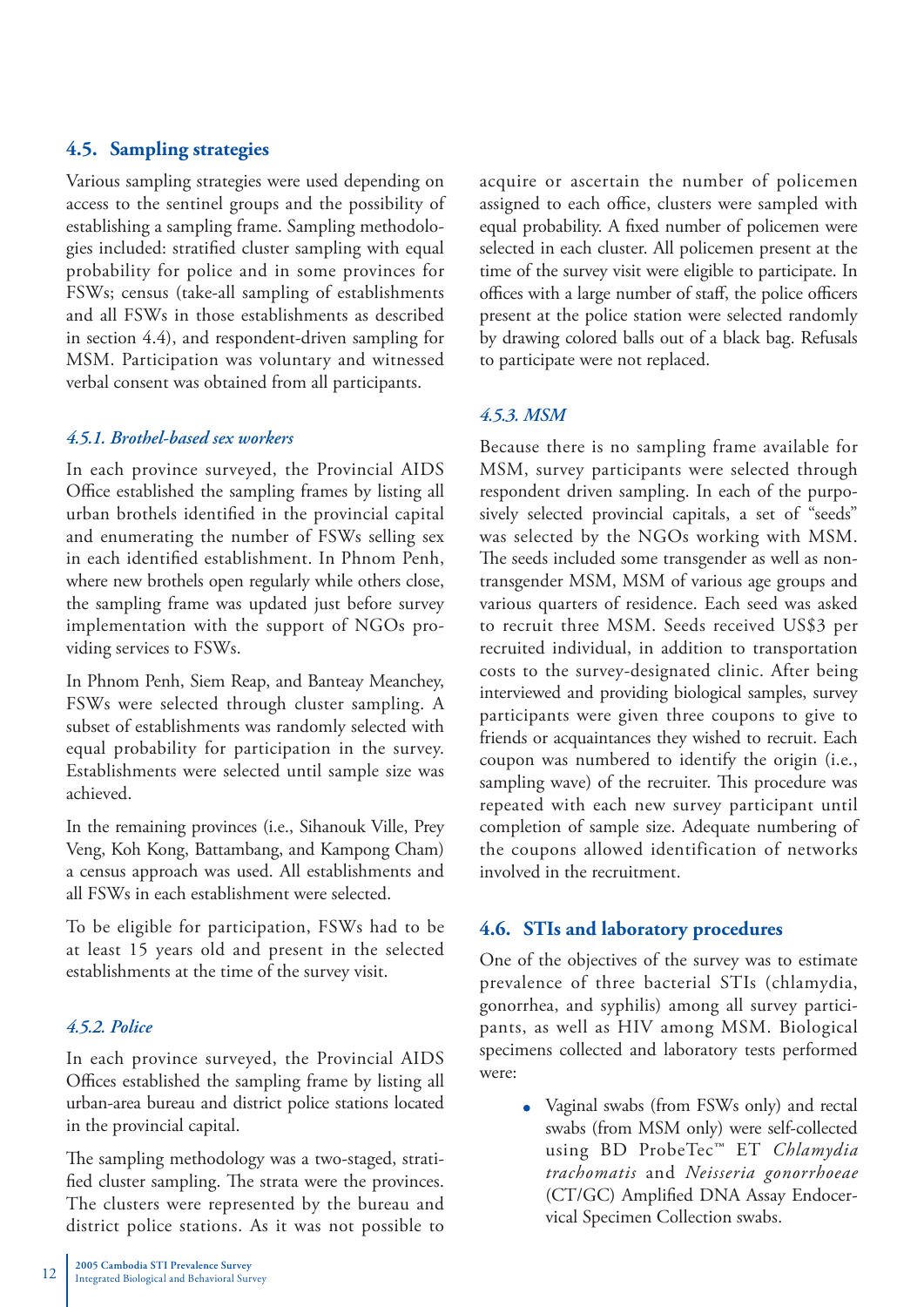- Urine specimens (from men only) were collected using BD sterile, plastic, preservative-free specimen collection cups to which the BD urine processing pouch (UPP) was added upon receipt in the lab.
- Urine and swabs were tested for *Neisseria gonorrhoeae* (NG) and *Chlamydia trachomatis* (CT) using the BD ProbeTec strand displacement assay (a nucleic acid amplification assay) within the BD-specified amount of time after collection. All reactive and borderline reactive specimens were retested.
- Blood specimens were tested for syphilis in the field (so that treatment could be offered) using Determine® Syphilis TP rapid test. Syphilis screening of all blood specimens was also performed in the laboratory by RPR. RPR-reactive specimens were confirmed by TPPA.
- Blood specimens from MSM were tested for HIV using Genscreen ELISA. Genscreen-reactive specimens were confirmed by Stat-Pak rapid test. Discordant results were considered negative.

Testing for NG, CT, syphilis, and HIV was performed by the National Center for Dermatology and STDs Laboratory, the NCHADS referral laboratory. After processing and testing swabs or urine for NG and CT, the specimen diluents were stored at -70° C. Adherence to standard operating procedures for specimen storage, handling, transport, and processing was documented.

| Population | NG & CT<br>(self-collected specimens) | <b>Syphilis</b> | <b>HIV</b>   |
|------------|---------------------------------------|-----------------|--------------|
| <b>FSW</b> | Vaginal swabs                         | Venous blood    |              |
| Police     | Urine                                 | Venous blood    |              |
| <b>MSM</b> | Urine and rectal swabs                | Venous blood    | Venous blood |

#### **Table 7. STIs surveyed and type of specimen collected, by sentinel population**

#### **4.7. Survey procedures**

Acceptability of questionnaires and self-collection of swabs were pre-tested among respective sentinel groups prior to survey implementation.

Identity of participants was protected by anonymity, i.e., their names were not recorded anywhere. Verbal informed consent was voluntary, and documented by a witness. All survey documents and specimens were labeled with only a survey number.

Data collection among FSWs took place in STI clinics. Where STI clinics were not available, rooms were rented to set up a temporary clinic for data collection. MSM were seen at the drop-in centers of collaborating NGOs. Police were seen in a room with adequate privacy located within the police station.

Syphilis screening test results were available on site almost immediately, but participants who did not wish to wait could claim their test result for the

duration of the survey by providing their personal identification number (PIN) card. Treatment was offered to individuals whose syphilis screening test was positive. Treatment for chlamydia and gonorrhea was provided according to national standards to all female participants (presumptive treatment) and to all male participants who reported STI symptoms (syndromic treatment). Because the NGO drop-in centers for MSM were not Ministry of Health approved Voluntary Confidential Counseling and Testing (VCCT) sites, results of HIV testing performed on site could not be provided to participants. Therefore, MSM who were tested for HIV were given a coupon to access VCCT centers to receive services, including HIV testing, free of charge.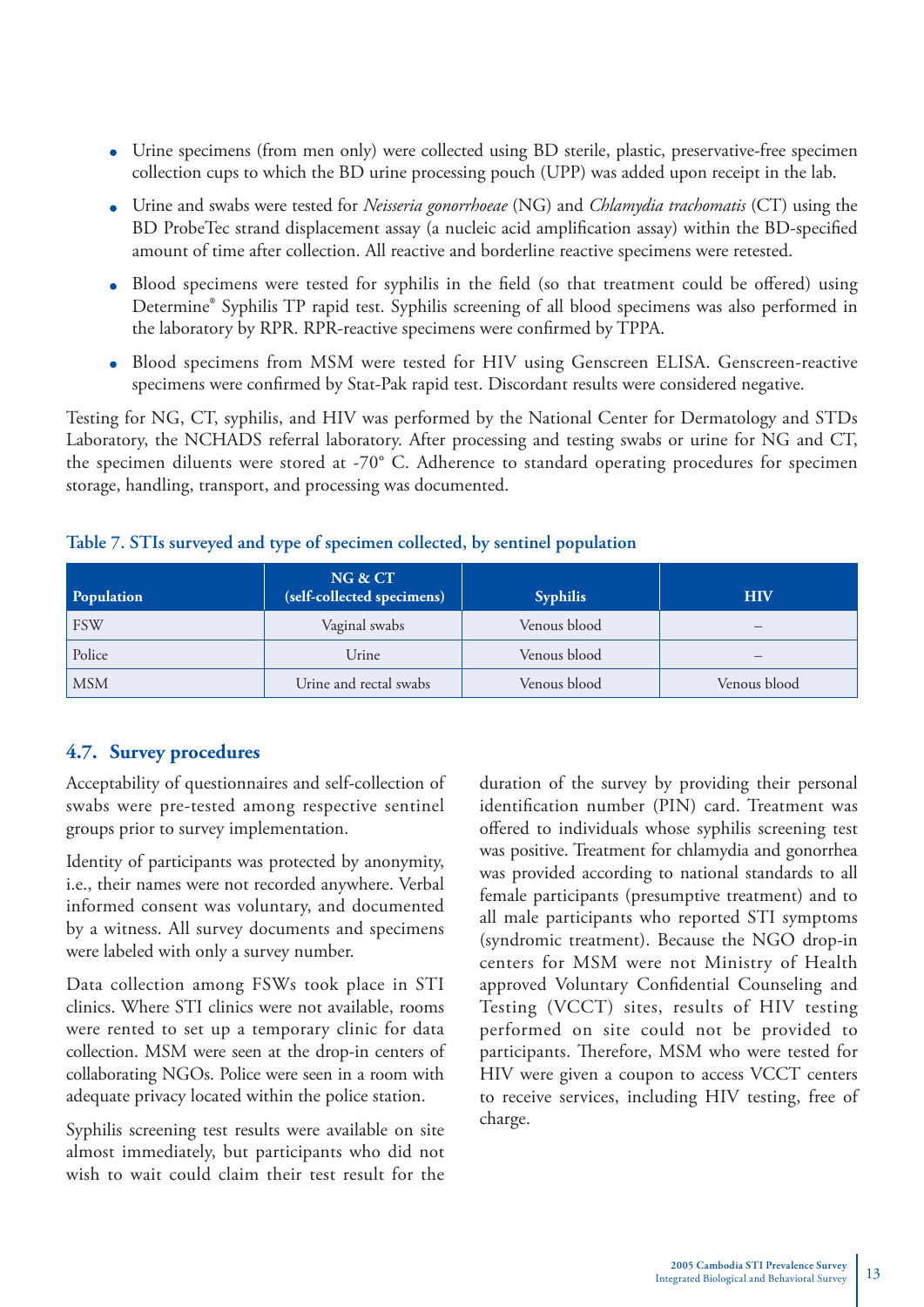#### **4.8. Interviews**

Same-sex interviewers administered questionnaires to participants face-to-face ensuring visual and auditory privacy. All questionnaires were pre-tested among respective survey populations and adapted as required prior to data collection. Interviews were conducted after collection of biological samples. Participants were told that they could refuse to answer any of the questions and could withdraw from the survey at any time. On average, it took about 30 minutes to provide informed consent and complete one interview.

#### *4.8.1. Clinical procedures*

Standard procedures were used for collection of clinical specimens and information about STIrelated symptoms, and providing treatment. All personnel involved in carrying out clinical procedures were medical professionals.

Venous blood (8 ml) was collected by trained phlebotomists. Male participants provided first-void urine specimens. FSWs self-collected vaginal swabs and MSM self-collected rectal swabs.

As 20% of the brothel-based FSWs who participated in the 2001 STI survey were found to be infected with either *N. gonorrhoeae* or *C. trachomatis* and because these infections were asymptomatic in 70% of the cases, we believed that all FSWs should be treated for these two pathogens. All FSW survey participants were offered presumptive treatment according to national guidelines, i.e., 1 g of azithromycin and 400 mg cefixime orally and directly administered in front of the survey team doctor.

Because only 11% of the MSM tested in the 2000 MSM survey<sup>6</sup> were found to be infected with either *N. gonorrhoeae* or *C. trachomatis*, presumptive treatment for these STIs was not proposed for all MSM. Instead, MSM who reported either dysuria or urethral discharge were offered a standard treatment according to national guidelines consisting of 1 g of azithromycin and 400 mg cefixime orally and directly administered in front of the survey team doctor. Likewise, police who reported symptoms were offered the same standard treatment according to the national guidelines.

All survey participants were tested for syphilis on site using Determine Syphilis TP and those with reactive tests were informed about their result, counseled about syphilis complications, and offered an intramuscular injection of 2.4 mU of benzathine penicillin after ensuring the absence of known allergy to penicillin. In case of known allergy to penicillin, survey participants were offered oral doxycycline 100 mg twice a day for 15 days after ensuring that the participant was not pregnant. In case of suspected or confirmed pregnancy the participant was offered treatment with oral erythromycin 500 mg, four tablets per day for 15 days. Infected individuals were counseled and requested to refer their sexual partners to the STI clinic for treatment. In addition they were provided free condoms and a demonstration on condom use.

The MSM group was the only group not previously tested for HIV in the 2003 HIV Sentinel Survey. Therefore, MSM were counseled on the advantages of being tested for HIV and received both a coupon granting them free access to VCCT services and a standard transportation fee to reach the VCCT clinic.

All survey participants were given health education materials that reviewed common STI symptoms and stressed the importance of STI treatment. In addition, all participants had the opportunity to learn their chlamydia and gonorrhea test results by presenting their PIN card at the specified clinic six weeks after specimen collection.

#### *4.8.2. Composition of survey teams*

Survey teams received specific training to collect data from one particular sentinel group. Regardless of group, each survey team was composed of a team leader (responsible for the overall supervision of the data collection at each site), a medical doctor/ technical supervisor (in charge of supervising the prescription and administration of standard treatments), two interviewers of the same sex as the participant being interviewed (responsible for administering informed consent and collecting demographic and behavioral data), a nurse/paramedic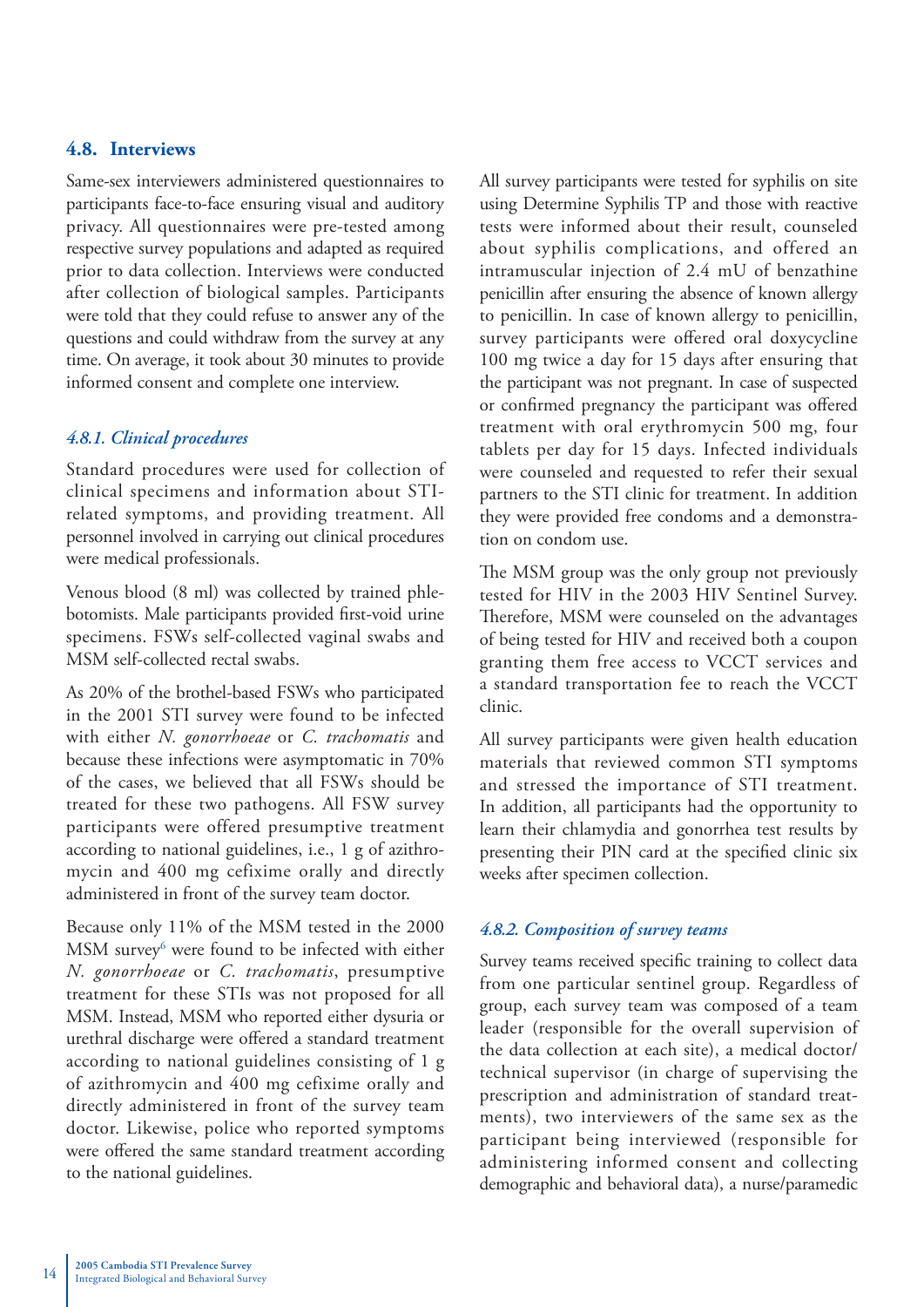(responsible for collecting and labelling of biological samples), a laboratory technician (in charge of preparing blood specimen aliquots and performing onsite syphilis rapid tests), and a driver (responsible for the transportation of the survey forms, instruments, biological specimens, and specimen logs).

#### *4.8.3. Data entry, processing and analysis*

Questionnaires and laboratory forms were transported twice a week from the field with the specimens and stored in a locked filing cabinet in the Principal Investigator's office at NCHADS.

Double data entry was performed independently by NCHADS and NIPH using EpiData Software (freeware from the EpiData Association, Odense, Denmark). Data analysis was performed jointly by NCHADS and collaborating institutions (FHI and CDC) using Stata statistical software (Stata Corp., College Station, Texas). Stata takes into account cluster sampling and sampling weight when computing standard errors.

Data obtained using respondent driven sampling were first analyzed using the Respondent Driven Sampling Analysis Tool (RDSAT), which is software that takes into account recruiter network size in order to estimate the prevalence of a variable in the population. However, the software did not allow aggregation of survey site data (in order to increase sample size and therefore, precision of estimates) or cross tabulation of data. In this report, MSM data obtained from respondent driven sampling were pooled and analyzed using Stata. Demographic variables and prevalence percents obtained using Stata were compared to results obtained using RDSAT to ensure that this method of analysis would yield consistent results. Because of nonadherence to the recommendation that data obtained using RDS be analyzed with the sampling-specific software (RDSAT), the MSM data detailed in this report should be considered as results from a convenience sample obtained using RDS.

#### **4.9. Ethical issues**

Because of the age composition of the sentinel groups, the survey investigators were cognizant of the fact that some of the potential participants may be youth, aged between 15 and 18 years. The survey was designed to balance the maximal protection of participants with the individual and community benefits provided by the survey. Informed consent was given verbally, was witnessed and was documented. No names were recorded and all documentation was entirely anonymous. Survey field workers were trained on confidentiality issues and required to sign the confidentiality assurance agreement designed for this survey. HIV testing (for MSM), STI assessment, and symptomatic STI treatment free of charge were also offered to eligible individuals who refused to participate in the survey, so that such standard-ofcare benefits would not be perceived as being used to coerce individuals to participate.

#### **4.10. Ethical review**

The protocol, questionnaires, and consent and confidentiality assurance forms were submitted to and approved by the Cambodian Ministry of Health National Ethical Committee, the Protection of Human Subjects Committee of Family Health International, and CDC's Office of the Associate Director of Science, National Center for HIV/AIDS, STD, and TB Prevention.

#### **4.11. Quality control**

All specimens (urine and swab diluents) that were CT- or NG-reactive on testing by BD ProbeTec and a 10% random sample of nonreactive specimens from each province were selected and shipped by World Courier to CDC Atlanta. CDC Atlanta used real-time PCR to test specimens for CT and NG and laboratorians were blinded to Cambodia test results. CDC Atlanta returned the PCR results to Cambodia's Principal Investigators who compared results. A list of those specimens with discordant results was returned to CDC Atlanta. CDC Atlanta retested these specimens one or two times. The final result was considered the best two of three, if tested three times. A substantial proportion of discordant results appeared to be weakly reactive.

#### *4.11.1. FSW specimens*

Testing of vaginal swab specimens for both CT and NG was highly sensitive and specific when compared with CDC Atlanta PCR results, with a high predictive value of a positive test (table 8).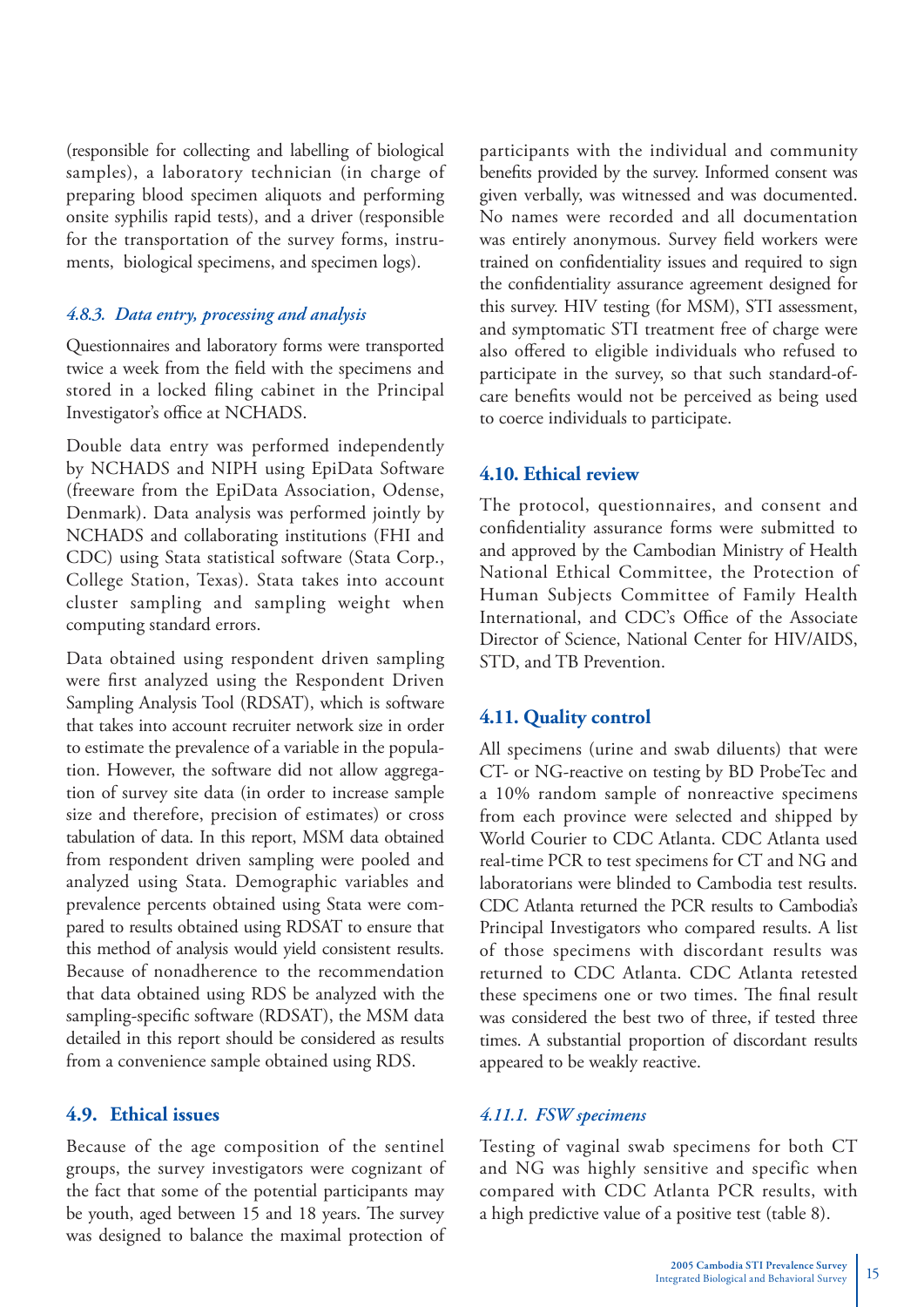| Result                       | Gonorrhea<br>$(n=312)$ | Chlamydia<br>$(n=312)$ |
|------------------------------|------------------------|------------------------|
| True Positive, TP            | 131                    | 138                    |
| False Positive, FP           | $\overline{4}$         | 7                      |
| True Negative, TN            | 172                    | 156                    |
| False Negative, FN           | 5                      | 11                     |
|                              |                        |                        |
| FP/Total Positive, %         | 3.0                    | 4.8                    |
| FN/Total Negative, %         | 2.8                    | 6.6                    |
| Sensitivity, %               | 96.3                   | 92.6                   |
| Specificity, %               | 97.7                   | 95.7                   |
| Predictive Value Positive, % | 97.0                   | 95.2                   |

#### **Table 8. Comparison of Cambodia and CDC Atlanta results for testing FSW vaginal swabs**

#### *4.11.2. MSM specimens*

Performance characteristics of GC and CT testing of MSM specimens are shown in tables 9 and 10. Testing of rectal swab specimens for CT performed extremely well. Because the test for GC had only a moderate capacity (sensitivity) to detect gonorrhea, prevalence of rectal gonorrhea may be modestly underestimated.

| <b>Result</b>                | Gonorrhea<br>$(n=84)$ | Chlamydia<br>$(n=84)$ |
|------------------------------|-----------------------|-----------------------|
| True Positive, TP            | 7                     | 27                    |
| False Positive, FP           | 1                     |                       |
| True Negative, TN            | 75                    | 56                    |
| False Negative, FN           | 1                     | $\overline{0}$        |
|                              |                       |                       |
| FP/Total Positive, %         | 12.5                  | 3.6                   |
| FN/Total Negative, %         | 1.3                   | 0.0                   |
| Sensitivity, %               | 87.5                  | 100.0                 |
| Specificity, %               | 98.7                  | 98.2                  |
| Predictive Value Positive, % | 87.5                  | 96.4                  |

#### **Table 9. Comparison of Cambodia and CDC Atlanta results for testing MSM rectal swabs**

Testing of MSM urine specimens for CT performed extremely well. However, sensitivity of GC testing of urine specimens was extremely poor. Indeed, only 40% of those specimens that were GC-reactive on PCR were detected by BD ProbeTec performed in Cambodia. Three quarters of those specimens that

were GC-reactive were not reactive on PCR, i.e., 75% of those persons whose urine specimen tested positive for GC by ProbeTec probably did not have urethral gonorrhea. In other words, only quarter of those specimens with a positive test were predictive of an actual urethral GC infection.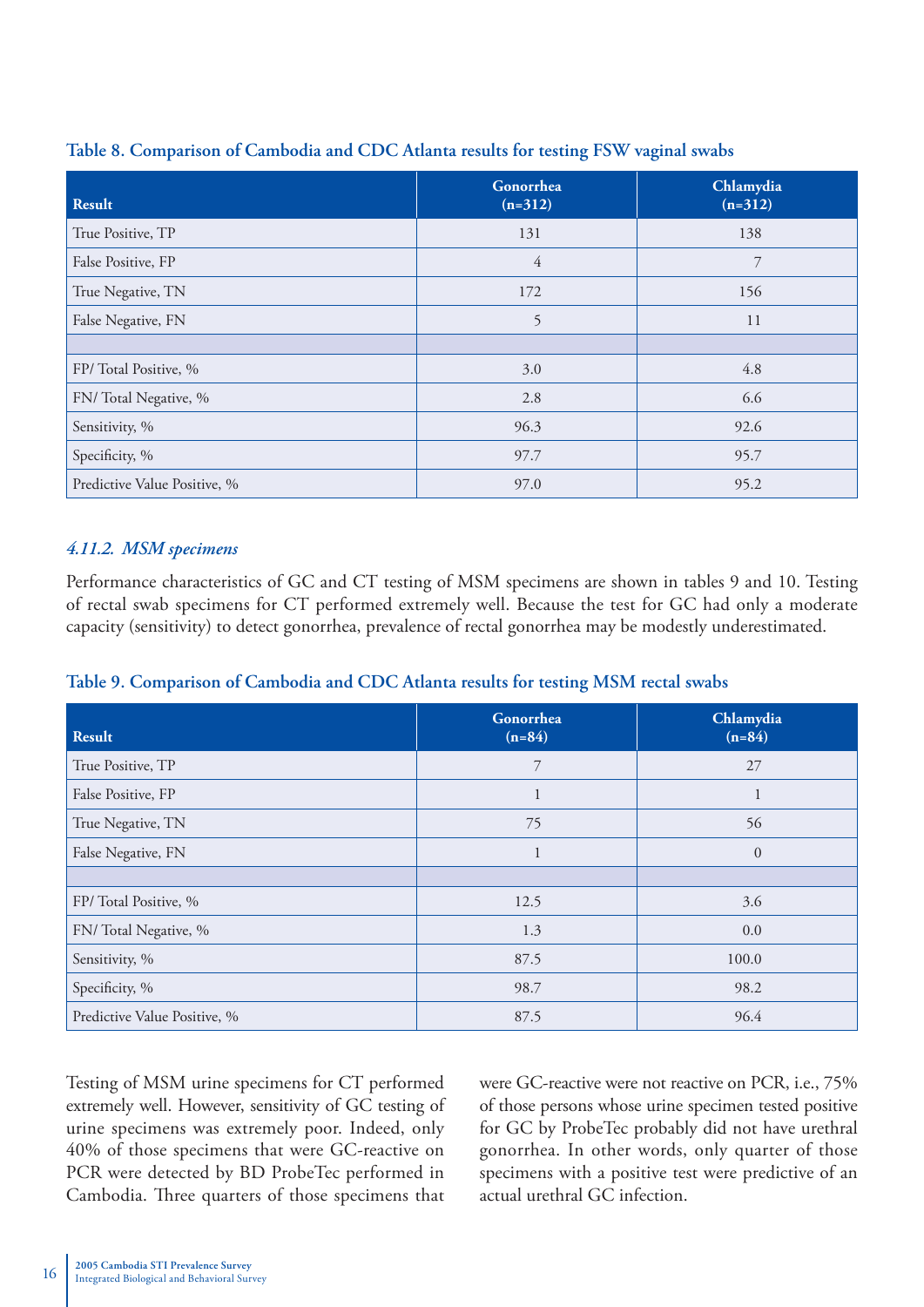| <b>Result</b>                | Gonorrhea<br>$(n=73)$ | Chlamydia<br>$(n=73)$ |
|------------------------------|-----------------------|-----------------------|
| True Positive, TP            | $\overline{2}$        | 9                     |
| False Positive, FP           | 6                     | $\perp$               |
| True Negative, TN            | 62                    | 63                    |
| False Negative, FN           | $\mathfrak{Z}$        | $\overline{0}$        |
|                              |                       |                       |
| FP/Total Positive, %         | 75.0                  | 10.0                  |
| FN/Total Negative, %         | 4.6                   | 0.0                   |
| Sensitivity, %               | 40.0                  | 100.0                 |
| Specificity, %               | 91.2                  | 98.4                  |
| Predictive Value Positive, % | 25.0                  | 90.0                  |

#### **Table 10. Comparison of Cambodia and CDC Atlanta results for testing MSM urine specimens**

#### *4.11.3. Police specimens*

Testing of urine specimens for CT performed well. Most specimens (83%) that were GC-reactive were false positive; therefore, estimates of gonorrhea prevalence among police are unreliable. Test performance characteristics are shown in table 11.

#### **Table 11. Comparison of Cambodia and CDC Atlanta results for testing police urine specimens**

| <b>Result</b>                | Gonorrhea<br>$(n=67)$ | Chlamydia<br>$(n=66)$ |
|------------------------------|-----------------------|-----------------------|
| True Positive, TP            | ш                     | $\overline{0}$        |
| False Positive, FP           | 5                     | $\overline{0}$        |
| True Negative, TN            | 60                    | 66                    |
| False Negative, FN           | 1                     | $\overline{0}$        |
|                              |                       |                       |
| FP/Total Positive, %         | 83.3                  |                       |
| FN/Total Negative, %         | 1.6                   | 0.0                   |
| Sensitivity, %               | 100.0                 |                       |
| Specificity, %               | 92.3                  | 100.0                 |
| Predictive Value Positive, % | 16.7                  |                       |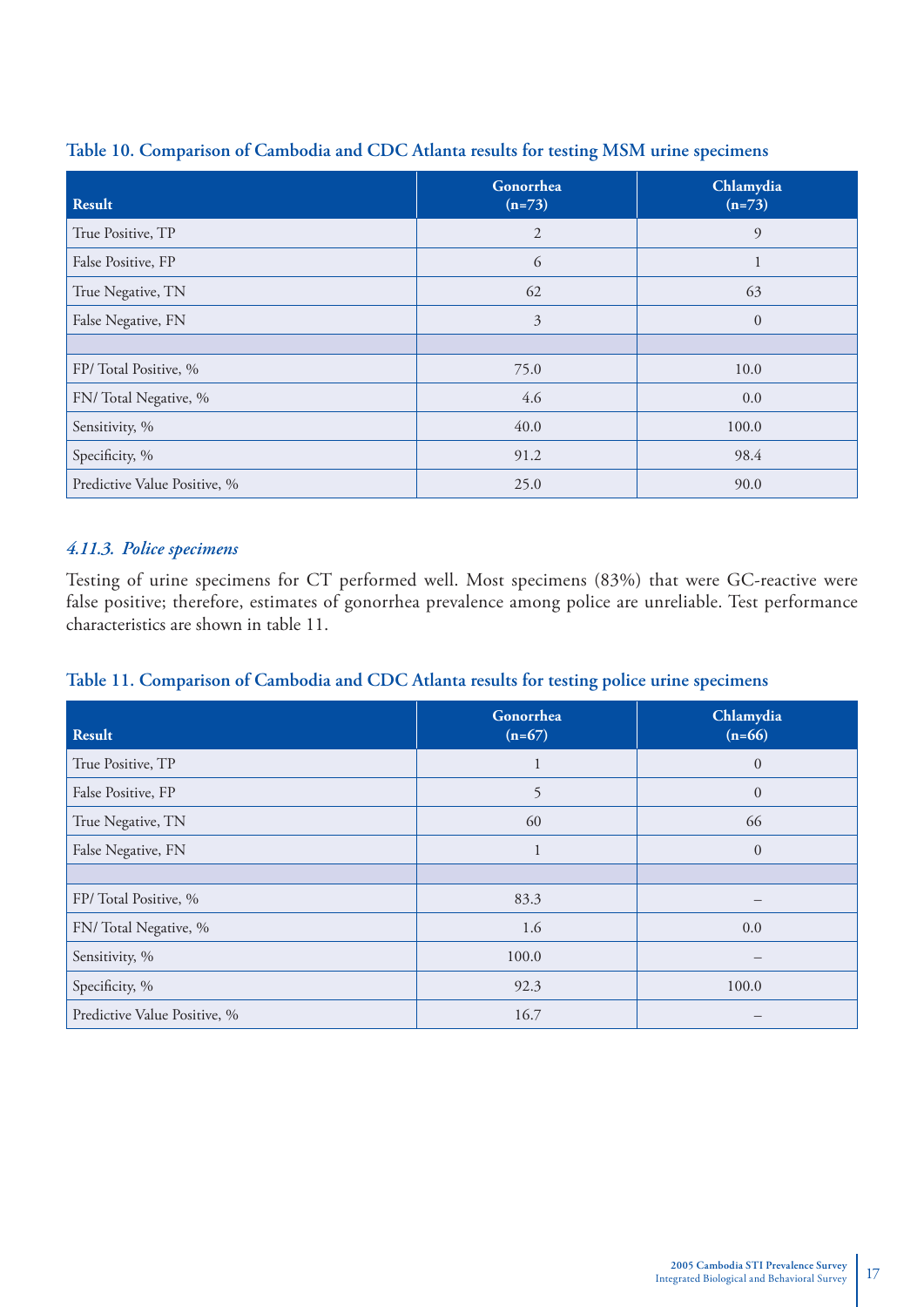#### **4.12. Response rates and refusals**

In Cambodia, the brothel-based FSW group is easily accessible for survey investigators and is characterized by a consistently high response rate. Of the 1,081 FSWs invited to participate, 99.8% agreed to participate (i.e., only 2 refusals) at the informed consent stage. Of 1,079 FSWs who agreed to participate, 99.7% agreed to provide a blood specimen and 99.8% agreed to provide vaginal swabs. In total, 99.2% of the FSWs invited to participate, agreed to participate and provide biological specimens and behavioral information.

The sampling of police was uneven between provinces. While sampling of police at the police stations was performed in a standard manner in large cities such as Phnom Penh, Siem Reap and Battambang, it proved more challenging in smaller cities where selected police stations were not always fully staffed. In addition, data collection in the southern provinces (e.g., Koh Kong) was conducted during rainy season when it is a challenge to mobilize police officers to the police stations. As a result, in some provinces, the police included in the sample represented only those who could be found at the police station at the time. Of the 623 police who agreed to participate, only 1 (0.2%) refused to provide blood.

MSM were recruited by their peers through respondent driven sampling. Of 548 MSM who reported to the survey clinic, all agreed to participate at the informed consent stage. All provided a blood specimen, only 1 (0.2%) did not provide urine, and 13 (2.3%) did not provide rectal swabs. In total, 97.4% of the MSM invited agreed to participate and provide biological specimens and behavioral information.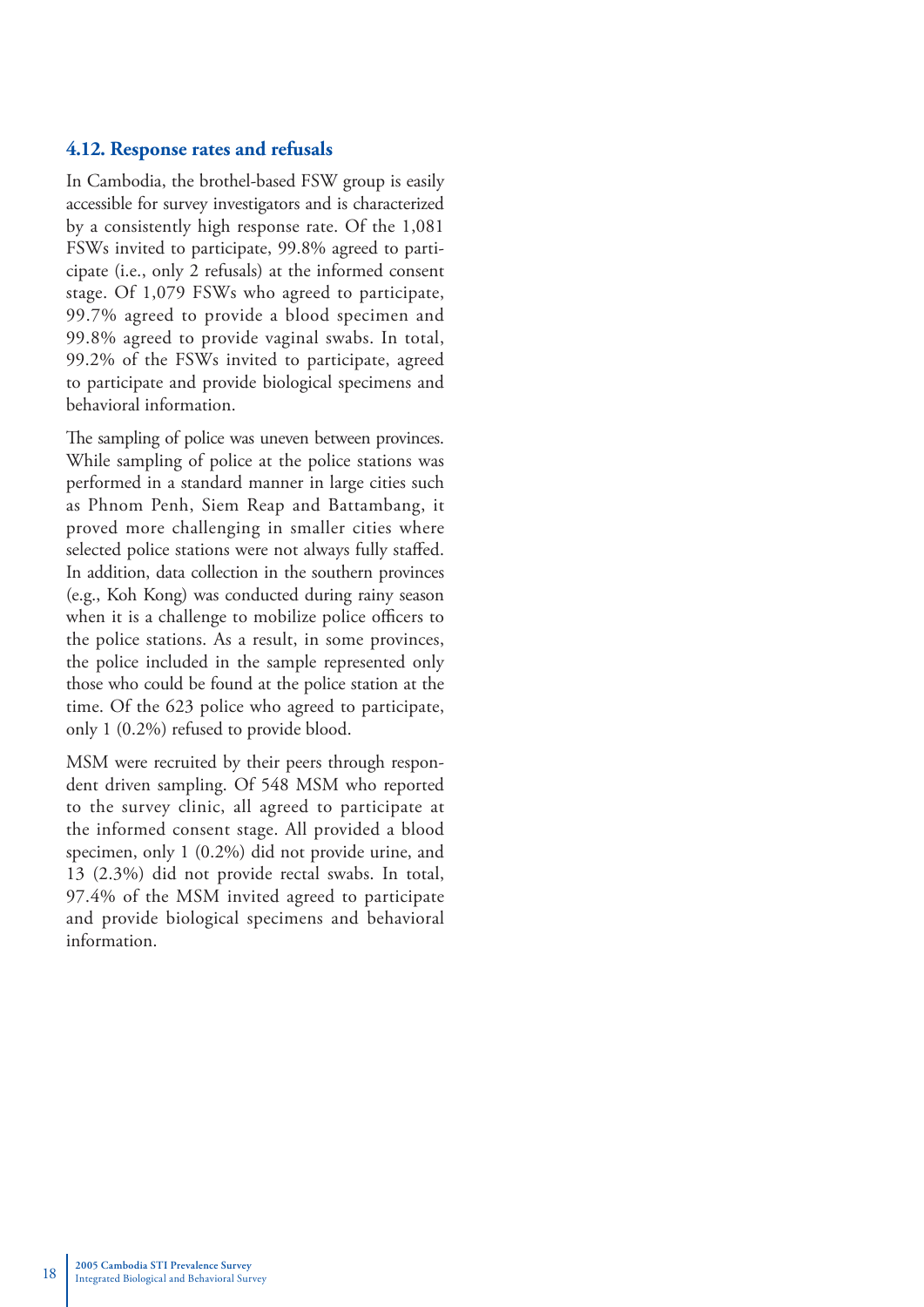### **Behavioral results**

#### **5.1. Female sex workers**

**V**

The FSW sample consisted of 1,079 women. In most provinces, all FSWs from urban-area brothels were included in the sample. In Phnom Penh, Banteay Meanchey, and Siem Reap, the FSW samples were selected using a two-stage cluster sampling strategy (table 12).

| <b>Provinces</b>        | Sample size | Percent of total sample | Sampling methodology |
|-------------------------|-------------|-------------------------|----------------------|
| Battambang              | 179         | 17                      | Take all             |
| <b>Banteay Meanchey</b> | 88          | 8                       | Cluster sampling     |
| Kampong Cham            | 115         | 11                      | Take all             |
| Koh Kong                | 82          | 8                       | Take all             |
| Phnom Penh              | 190         | 18                      | Cluster sampling     |
| Prey Veng               | 100         | 9                       | Take all             |
| Siem Reap               | 100         | 9                       | Cluster sampling     |
| Sihanouk Ville          | 225         | 21                      | Take all             |
| Total                   | 1,079       | 100                     |                      |

#### **Table 12. FSW sample, by province**

Of those who agreed to participate, three (0.3%) did not provide blood and two (0.2%) did not provide vaginal swabs. No sampling weight was applied for analysis because the sampling design provided a selfweighted sample. However, analyses were weighted to account for differences in FSW population size by province.

#### *5.1.1. Demographic characteristics*

Demographic characteristics of the FSW sample are presented in table 13. The mean age of FSWs was 25.1 years (95% CI [24.7 – 25.8]); 10% were teenagers and 19% were aged more than 30 years. About half were never married and the other half were separated or divorced. Only 9% had attended secondary school and 44% never had any formal education.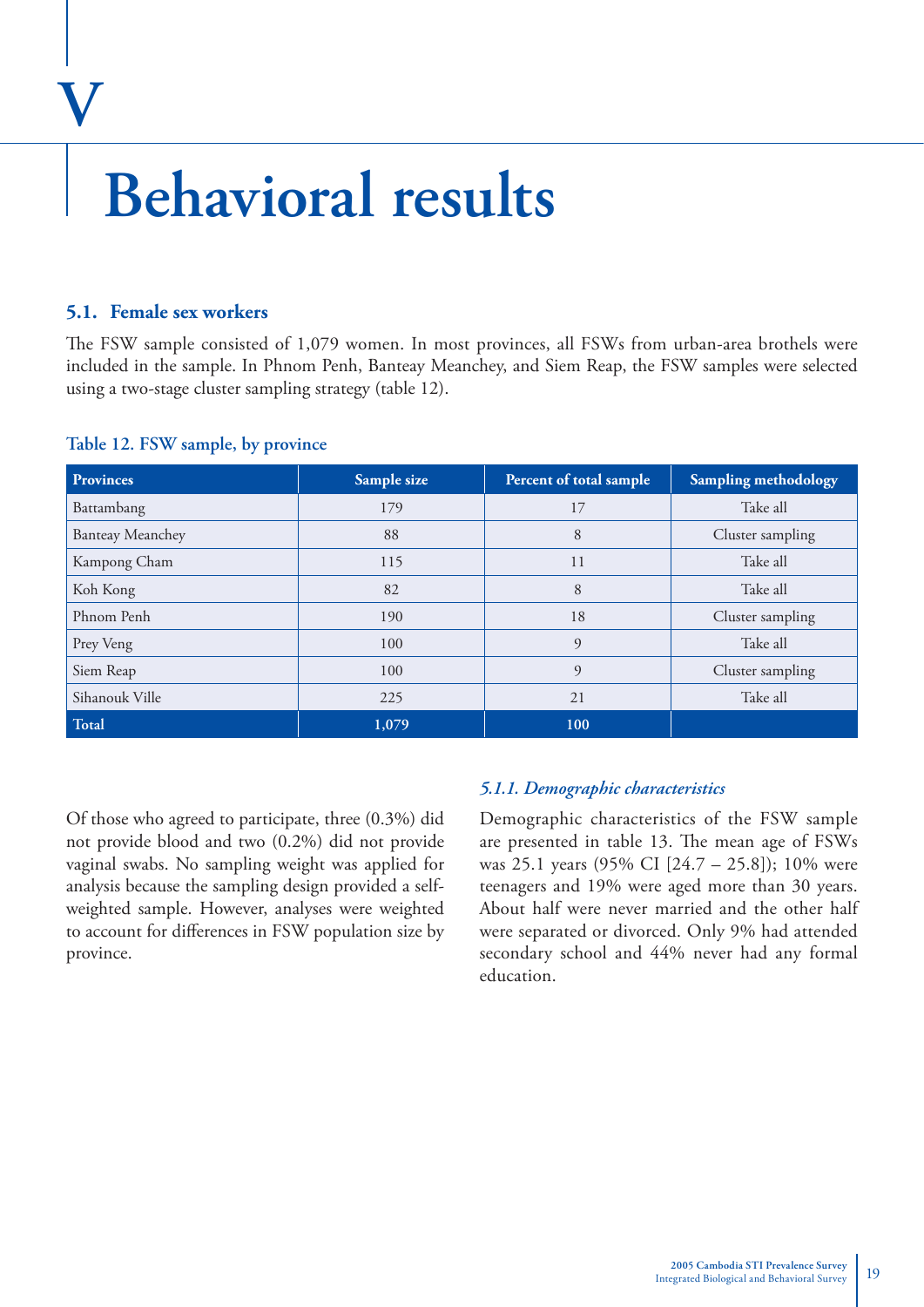|          | Table 13. Demographic characteristics of FSWs |
|----------|-----------------------------------------------|
| surveyed |                                               |

|                              | $n=1,079$<br>$\%$ |
|------------------------------|-------------------|
| Age, in years                |                   |
| $15-19$                      | 10                |
| $20 - 24$                    | 45                |
| $25 - 29$                    | 26                |
| $30+$                        | 19                |
| <b>Marital status</b>        |                   |
| Married, living together     | 3                 |
| Married, not living together | 2                 |
| Divorced                     | 47                |
| Widowed                      | $\overline{4}$    |
| Never married                | 43                |
| <b>Schooling</b>             |                   |
| No formal education          | 44                |
| Primary school               | 47                |
| Secondary school             | 9                 |

#### *5.1.2. Duration of selling sex and internal migration*

Data on duration of selling sex (number of months since first working in brothel) and internal migration (i.e., moving residence from one province to another) among FSWs are presented in table 14. The mean duration of selling sex was 18.4 months (median 12 months); 40% had sold sex for less than a year, 67% for less than two years, and 33% for two or more years. A median duration of 12 months implies a high turnover and that every year about half of the FSWs are newcomers to the sex trade in Cambodia, and representing a large pool of STI- and HIV-susceptible women.

The majority  $(62%)$  of FSWs had been living in the current city for more than a year, but only 18% lived in the current city prior to selling sex. The proportion of sex workers who started selling sex in their city of current residence varied substantially by province (ranging from 6% in Kampong Cham and 7% in Prey Veng to 28% in Phnom Penh and 34% in Siem Reap). More than half (58%) had not seen their family in the past year and only 7% reported that they were not currently separated from their family. Most of the FSWs who reported not being

currently separated from their families were from Phnom Penh. In Phnom Penh a larger proportion of FSWs (10%) still lived with their family compared with FSWs (<4%) from all other provinces. The mean duration of working in the current city was 10 months, meaning that prevention programs have limited but sufficient time to reach all FSWs in their intervention area. The majority of FSWs had been living in another provincial capital in the past year; however data were not collected on whether the women had sold sex in these other cities.

#### **Table 14. Duration of selling sex in brothels and internal migration among FSWs**

|                                                   | $n=1,079$<br>% |
|---------------------------------------------------|----------------|
| Number of months since started<br>work in brothel |                |
| $<$ 12 months                                     | 40             |
| 12-23 months                                      | 27             |
| 24-59 months                                      | 27             |
| $>60$ months                                      | 6              |
| Mean (months)                                     | 18.4           |
| Median (months)                                   | 12             |
| Number of months spent away                       |                |
| from family, past year<br>$0$ months              | 7              |
| 1 to 11 months                                    | 35             |
| 12 months                                         | 58             |
|                                                   |                |
| Mean (months)                                     | 8.6            |
| Median (months)                                   | 12             |
| Number of months lived in current city            |                |
| $< 6$ months                                      | 35             |
| 6 to 11 months                                    | 17             |
| 12 months                                         | 48             |
| Median (months)                                   | 10             |
| Number of months lived in current city            |                |
| 1                                                 | 24             |
| $\mathfrak{D}$                                    | 59             |
| $3$ to $7$                                        | 17             |
| Mean (number of cities)                           | $\overline{2}$ |
| Median (number of cities)                         | $\overline{2}$ |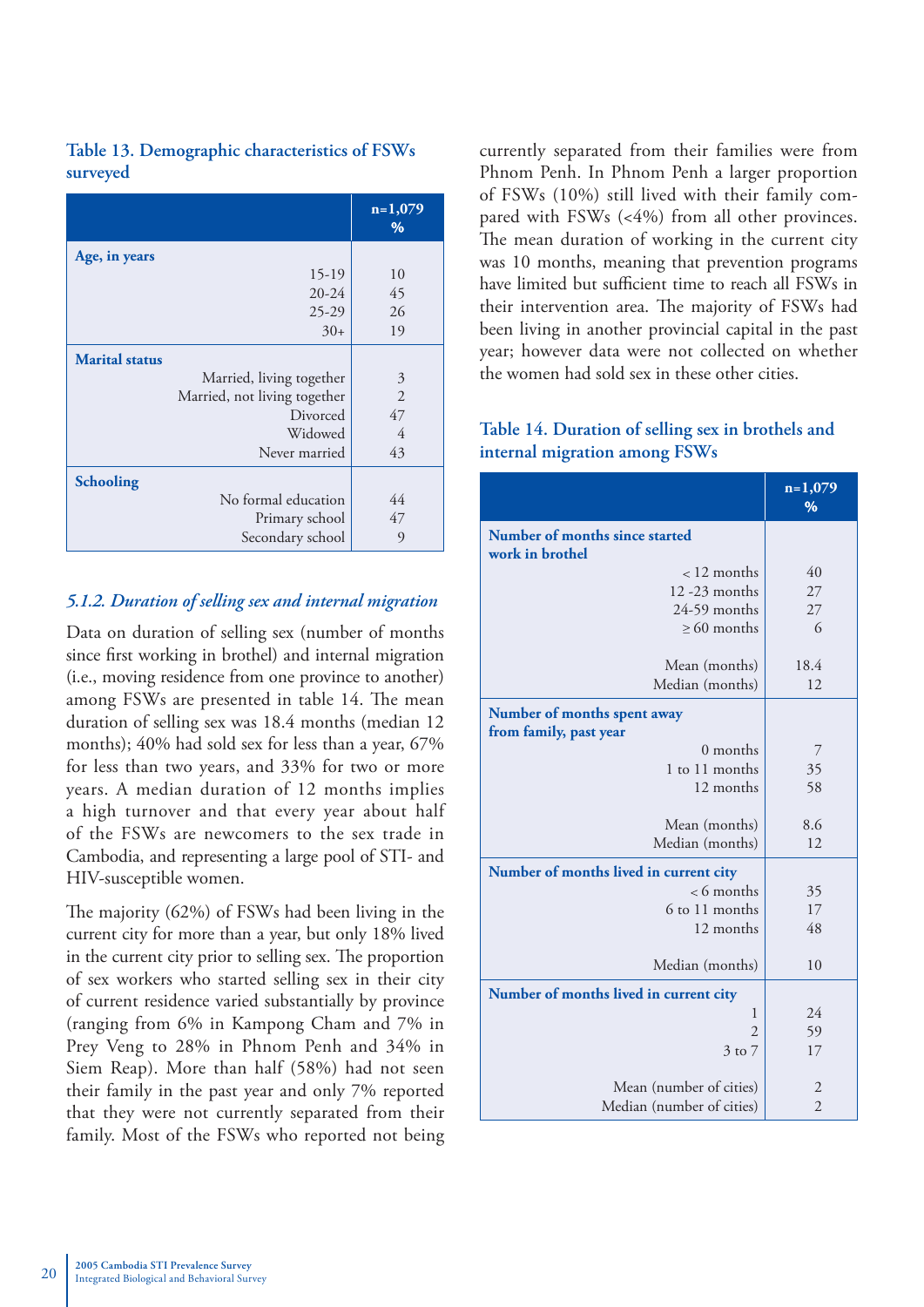#### *5.1.3. Age at fi rst sex and reproductive history*

Average age at first sex among FSWs was 17.7 years old (median 18 years); 6% were younger than 15 years old at the time of first sex. More than two-thirds (70%) had ever been pregnant and 54% had ever had an abortion, which suggests that unwanted pregnancies are common. Of those who ever had an abortion, 52% had aborted in the past 6 months, revealing a substantial exposure to recent unprotected sex as well as unmet need for FSW-specific family planning services. Abortions were almost always performed in medical settings (93%). Forty percent of the FSWs had children.

|                                 | $n=1,079$<br>% |
|---------------------------------|----------------|
| Age at first sex (in years)     |                |
| 12 to 14                        | 6              |
| 15 to 19                        | 78             |
| 20 to 24                        | 14             |
| $25+$                           | 3              |
| Mean (years)                    | 17.7           |
| Median (years)                  | 18             |
| <b>Number of pregnancies</b>    |                |
| $\theta$                        | 30             |
| $1$ to $2$                      | 42             |
| $3$ to 5                        | 21             |
| 6 to 15                         | 7              |
| Number of children              |                |
| $\overline{0}$                  | 60             |
| 1                               | 23             |
| $2+$                            | 17             |
| <b>Number of abortions</b>      |                |
| $\overline{0}$                  | 46             |
| 1                               | 27             |
| $\overline{2}$                  | 12             |
| $3+$                            | 15             |
| Time since last abortion*       |                |
| <6 months                       | 52             |
| 6 to 12 months                  | 28             |
| $>12$ months                    | 20             |
| Mean (months)                   | 11.3           |
| Median (months)                 | 5              |
| Facility used at last abortion* |                |
| Medical                         | 93             |
| Traditional                     | 7              |

#### Table 15. Age at first sex and reproductive history **among FSWs**

*\** Of those who ever had an abortion

#### *5.1.4. Sexual partners*

Information about clients and other partners reported by FSWs is presented in table 16. On their last working day, FSW, on average, had sex with 3.5 clients (median=2). In the past year, 58% of FSWs had a sweetheart (a non-paying, non-marital, and noncohabitating *regular* partner) and 21% had more than one sweetheart. In the past month, 45% of FSWs had sex with a sweetheart and 42% had sex with someone they considered a casual partner (a non-paying, nonmarital, and non-cohabitating *non-regular* partner); in total, 57% had sex with a non-marital, non-paying partner (i.e., a sweetheart or casual partner). In the past three months, 18% of FSWs had sex with a male partner they knew had sex with other men. Among FSWs who had a sweetheart in the past 3 months, 96% reported having had sex with this partner (data not shown).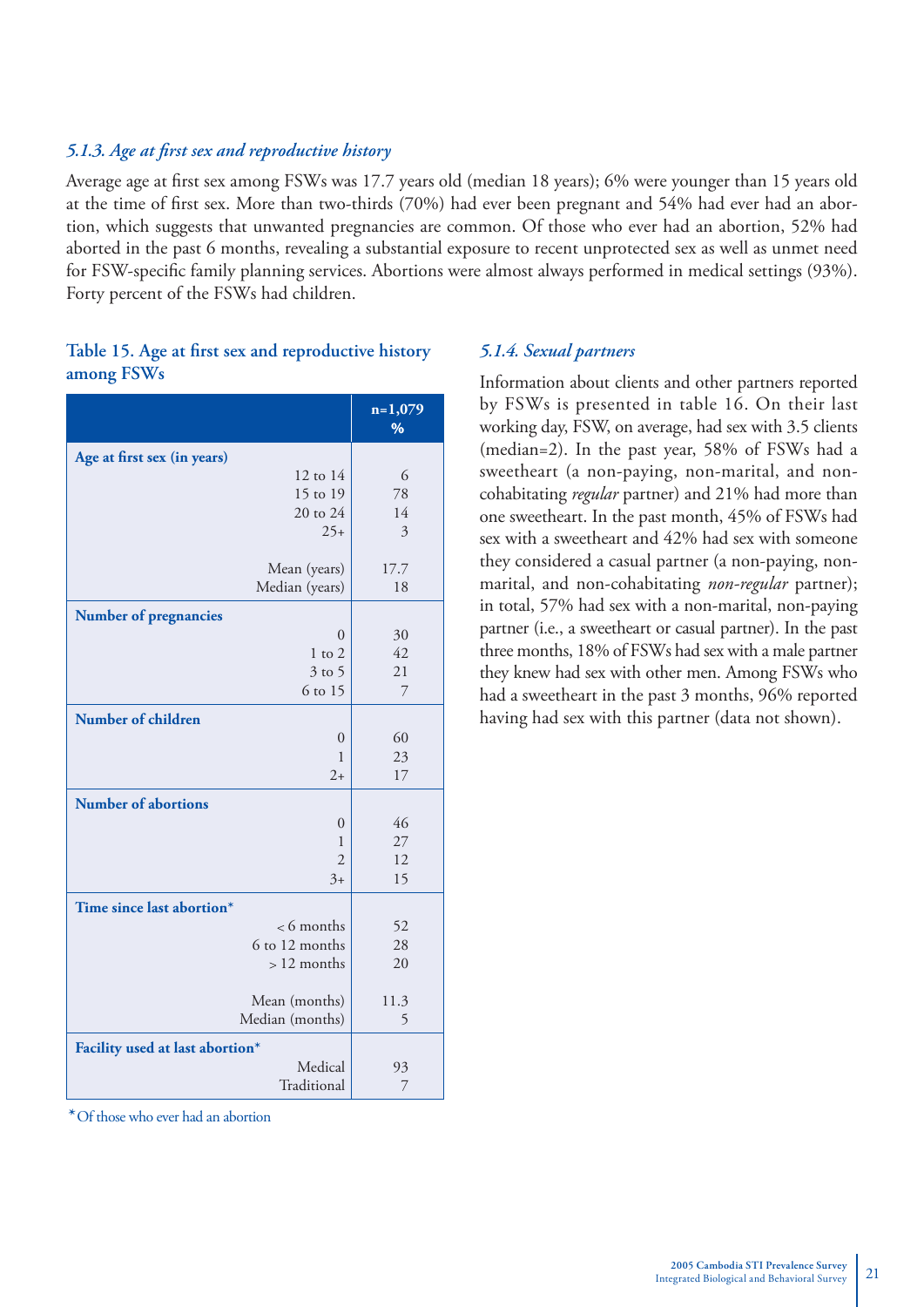|                                        | $n=1,079$<br>$\%$ |
|----------------------------------------|-------------------|
| Number of clients in last working day  |                   |
| $\overline{0}$                         | 1                 |
| $1$ to $3$                             | 58                |
| $4 \text{ to } 10$                     | 39                |
| >10                                    | $\overline{2}$    |
|                                        |                   |
| Mean (clients)                         | 3.5               |
| Median (clients)                       | 2.0               |
| Number of sweethearts in the past year |                   |
| No sweetheart                          | 42                |
| 1                                      | 37                |
| >1                                     | 21                |
| Sex with sweetheart, past month        |                   |
| Yes                                    | 45                |
| $\rm No$                               | 55                |
| Sex with casual partner, past month    |                   |
| Yes                                    | 42                |
| N <sub>o</sub>                         | 58                |
| Sex with MSM, past 3 months            |                   |
| Yes                                    | 18                |
| No                                     | 77                |
| Don't know                             | 6                 |

#### **Table 16. Number and type of partners reported by FSWs**

#### *5.1.5. Sexual behaviors and condom use*

Among FSWs who reported sex with clients in the past week, only 80% used condoms consistently, which suggests that a substantial proportion of the FSWs are exposed to unprotected sex every week. Consistent condom use with clients ranged from 90% to 97% in all provinces except in Phnom Penh  $(74%)$  and Siem Reap  $(83%)$ . This level of consistent condom use with clients in the past week was achieved despite the fact that 67% of FSWs reported having had a client "force" them not to use condoms during that same period of time. Several different explanations for these seemingly discordant results have been offered. The first explanation concerns translation of the word force. Some FSWs may have misinterpreted the question, "Has a client forced you

not to use condoms?" to mean, "Has a client *tried* to force you not to use condoms?" Several Cambodian colleagues from Phnom Penh reported that the word "force" means to apply strong pressure to persuade or convince but that the word itself does not mean such persuasion was successful. On the other hand, someone from a small village in Kampong Cham said that if someone forces you to do something, you *must* do it, you have no choice and you must not refuse. Another explanation may be that when asked about condom use with clients, FSWs who had been forced not to use condoms may not have counted such involuntary episodes as a lapse in condom use. In the future, questions about "force" should be followed by a question about whether being forced resulted in having unprotected sex with that client. In any event, having a client "force" them not to use a condom in the past week was most commonly reported by FSWs from Phnom Penh (79%) and Siem Reap (69%) and was greater among those who reported inconsistent condom use with clients in the past week (59%) than among those who reported always using condoms with clients in the past week (16%). Regardless of whether the question was misinterpreted or whether unprotected sex was not counted if they were forced not to use a condom, these data suggest that some FSWs may have difficulties negotiating condom use with some of their clients.

Among FSWs who reported having sex with casual partners or sweethearts in the past month, only 34% reported always using condom with their casual partners and even fewer (25%) with their sweethearts (table 17). Although the proportion of FSWs who always used condoms was larger with clients than with any other type of partner, unprotected sex with clients is likely to remain the FSW's main risk factor for acquisition or transmission of HIV. This is because of the relatively large number of clients compared with number of other partners.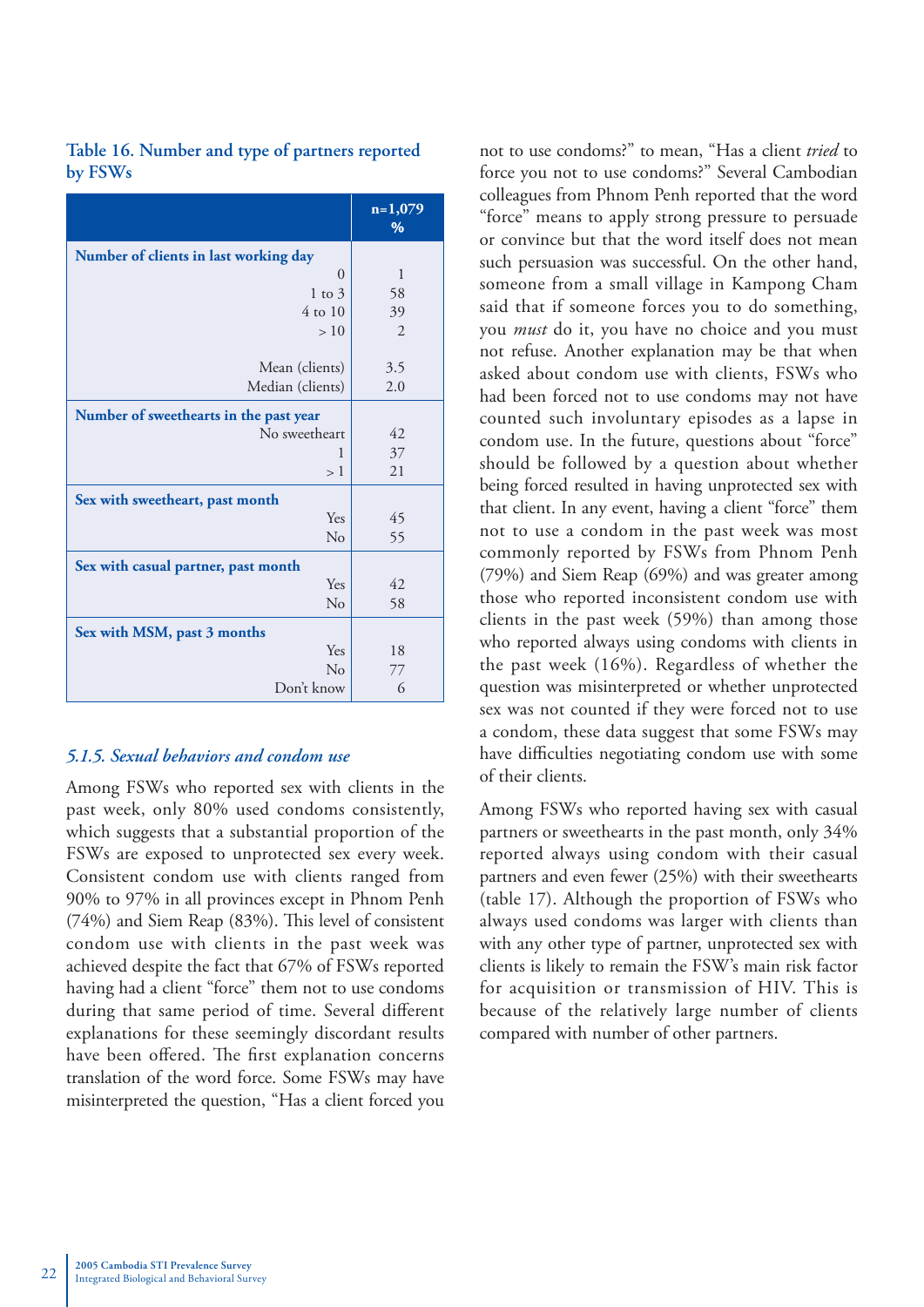#### **Table 17. Condom use and sexual practices reported by FSWs**

|                                                                   | $\frac{0}{0}$ |
|-------------------------------------------------------------------|---------------|
| Condom use with client, past week                                 |               |
| Always                                                            | 80            |
| Not always                                                        | 20            |
| Forced not to use condom by client,<br>past month                 |               |
| Yes                                                               | 67            |
| N <sub>0</sub>                                                    | 33            |
| Condom use with sweetheart, past month                            |               |
| Always                                                            | 25            |
| Sometimes                                                         | 32            |
| Never                                                             | 43            |
| Condom use with partners, past month                              |               |
| Always                                                            | 34            |
| Sometimes                                                         | 54            |
| Never                                                             | 12            |
| Number of days stopped working during<br>menstruation, past month |               |
| Did not stop                                                      | 31            |
| 1 to 4 days                                                       | 54            |
| 5 to 15 days                                                      | 14            |
| Anal sex, past 3 months                                           |               |
| Yes                                                               | 11            |
| N <sub>0</sub>                                                    | 89            |
| Gave oral sex, past 3 months                                      |               |
| Yes                                                               | 8             |
| No                                                                | 92            |

About a third of the FSWs did not stop having sex during menstruation. Anal sex in the past three months was reported by 11% of FSWs, almost all of whom were from Phnom Penh. An even smaller proportion (8%) of FSWs reported having performed oral sex in the past three months.

#### *5.1.6. Risk perception*

Figure 1 represents how FSWs perceived their risk of getting infected with a STI compared with other Cambodian women. The distribution of risk perception suggests that some FSWs may have a poor understanding of their risk for becoming infected. A slight or much higher risk for STI acquisition was reported by 40% of FSWs who always used condoms with clients, but only by 20% who did not always use condoms with clients (p<0.001) (data not shown). Perhaps those FSWs who always used condoms did so because they recognized the risk. Some risk factors related to increased perception of risk were having clients try to force them not to use condoms in the past week (73% of those who had clients try to force them felt at higher risk compared with 55% of those who did not have clients try to force them,  $p<0.001$ ) and having anal sex (89% of those who had anal sex versus 61% who did not, p=0.001). Self-perception of risk did not appear to be associated with any other sexual behaviors or inconsistent condom use in general.

#### **Figure 1. Self-perceived risk of acquiring an STI compared with other Cambodian women**



#### *5.1.7. Uptake of VCCT services*

FSW uptake of HIV testing services is reported in table 18. Almost two thirds (65%) of FSWs have ever been tested for HIV, and of those tested, 69% reported receiving their test results. The proportion of FSWs who had ever been tested for HIV was substantial in every single province, showing that access to and use of testing services is widespread throughout the country. Almost one third (31%) of those tested never learned their HIV test results but the proportion varied by province: all FSWs tested for HIV in Kampong Cham, Prey Veng and Siem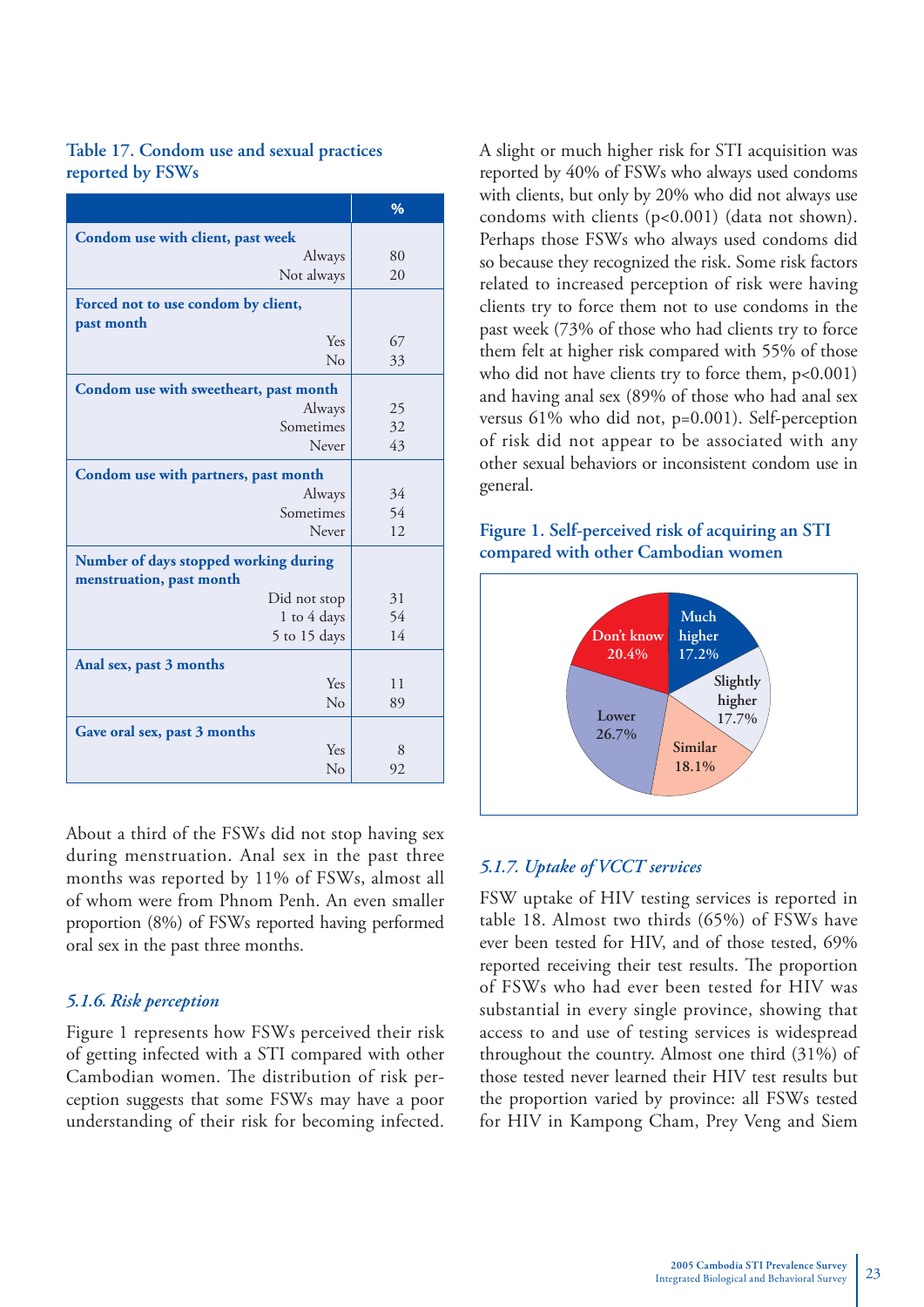Reap received their results; while only 78% of those tested in Banteay Meanchey and 59% of those tested in Phnom Penh had received their results. Previous behavioral surveillance surveys (BSS) have shown that many of the FSWs who had been tested were those who were tested in the context of HIV sentinel serosurveys for which HIV test results are not provided. For example, 15% of FSWs in 2003 who reported ever being tested had been tested for a survey.1 Among those FSW who obtained their test results, 81% received their results within the past year.

#### **Table 18. Uptake of VCCT services among FSWs**

|                                           | $n=1,079$<br>$\%$ |
|-------------------------------------------|-------------------|
| <b>Ever tested for HIV</b>                |                   |
| Yes, and received results                 | 45                |
| Yes, but did not receive results          | 20                |
| No                                        | 35                |
| When HIV test results were last received* |                   |
| 6 months ago                              | 61                |
| 7 to 12 months ago                        | 20                |
| 13 months to 2 years ago                  | 8                 |
| More than 2 years ago                     | 11                |

*\** Among those who were tested for HIV and received their results

#### *5.1.8. STI history and service uptake*

The self-reported history of STIs among FSWs is presented in table 19. About half of the FSWs reported having had an STI in the past year. FSWs who had been selling sex for a year or more were more likely to report an episode of STI than FSWs who had been working for a shorter period of time (52% versus 38%, p<0.001). However, self reported STI among women are generally poorly correlated with actual STI morbidity. About half of the sex workers did not stop selling sex during their last STI episode.

#### **Table 19. Self-reported history of STI among FSWs**

|                                                 | $n=1,079$<br>$\frac{9}{6}$ |
|-------------------------------------------------|----------------------------|
| <b>STI</b> past year                            |                            |
| Yes                                             | 47                         |
| No                                              | 53                         |
| How long stopped sex during<br>last STI episode |                            |
| Did not stop                                    | 46                         |
| 1 to 3 days                                     | 16                         |
| 4 to 10 days                                    | 21                         |
| Until the end of treatment                      | 4                          |
| Until cured                                     | 13                         |

Figure 2 presents the type of services used for treatment during the last STI episode. The majority (88%) used medical clinics, mostly provided by the public sector. Only 2% did not get treated and 8% self treated. There were some geographic differences in uptake of STI services. In most provinces, the overwhelming majority of FSWs received treatment from public health hospitals (98% in Banteay Meanchey, 97% in Battambang, 93% in Prey Veng). Compared with FSWs in these provinces, fewer FSWs sought treatment from public services in Koh Kong, Sihanouk Ville and Siem Reap, to the profit of both pharmacies and private doctors. In Phnom Penh, 57% received treatment from public services and another 30% from NGO clinics.



#### **Figure 2. Services used by FSWs for STI treatment at last STI episode in the past year**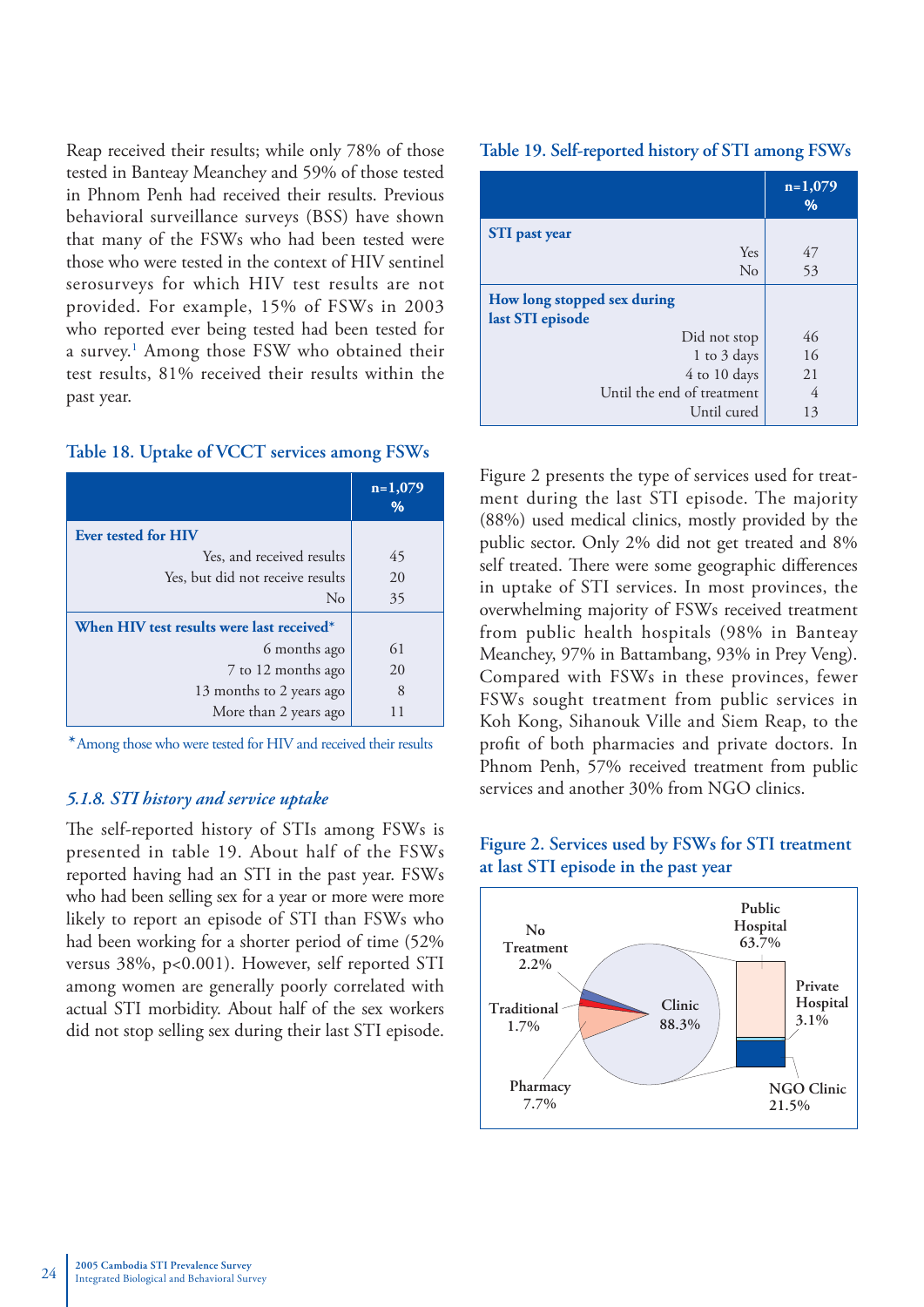#### *5.1.9. Trends*

To ensure comparability of behavioral data the trend analysis was restricted to the five BSS provinces which were consistently studied since 1997, i.e., Phnom Penh, Battambang, Sihanouk Ville, Kampong Cham, and Siem Reap. Therefore, percents presented in this section may be slightly different than those detailed above, which are based on weighted results from all eight provinces included in the 2005 STI Survey. Furthermore, because province-specific FSW population size estimates were not available for each year from 1997 through 2003, the analysis of trends could not be weighted.

The proportion of FSWs who reported consistent condom use with clients rose sharply from 1997 to 2000 and reached its highest point estimate (96%) in 2003 (as estimated from BSS data). The 2005 STI

#### **Figure 3. Consistent condom use by FSWs with clients (in past week) and with sweethearts (in past 3 months)**



survey found that a smaller proportion (88%) of FSWs reported consistent condom use compared with that found in the 2003 BSS. A similar pattern in consistent condom use with sweethearts was observed (figure 3). Do these data represent a true decline in consistent condom use by FSWs? Possibly, but because of differences in BSS and STI Survey methodologies, the estimates may not be comparable. Perhaps the collection of a biological specimen resulted in fewer respondents trying to dissimulate their risk behavior than in the BSS for which no biological specimens are collected. That is, for the 2005 STI Survey, fewer FSWs may have reported always using condoms if they believed that laboratory testing would have shown otherwise. Results from a subsequent round of BSS (to be conducted in 2007) will be necessary before conclusions may be drawn about whether consistent condom use is decreasing or fluctuating around its plateau value.

As detailed in figure 4, the use of medical services for treatment of last STI symptoms has increased consistently since 1998.



#### **Figure 4. Uptake of medical services by FSWs for treatment of last STI episode in the past year**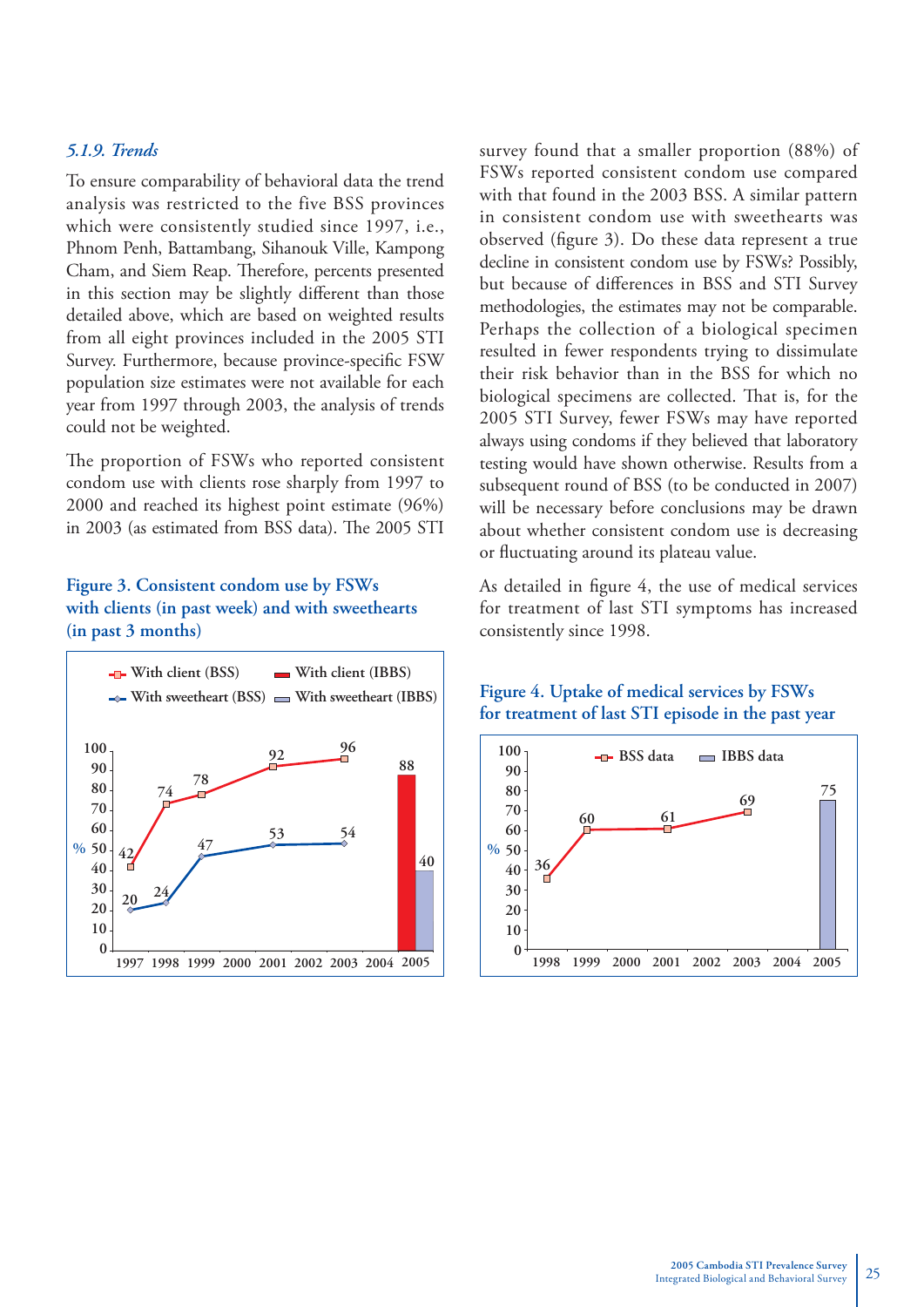#### **5.2. Police**

#### *5.2.1. Demographic characteristics*

Demographic characteristics of the police sample are presented in table 20. Police ranged in age from 20 to 57 years old (mean age= 39.6 years.) Only 4% of police were younger than 30 years old. Most (89%) police were currently married and living with their spouse. Among the 8% of police who were not currently married, 47% lived with their parents or relatives, 30% lived with friends or colleagues, and 21% lived on their own. All had attended primary school and 89% had attended secondary school.

#### **Table 20. Demographic characteristics of police surveyed**

|                              | $n = 623$<br>$\frac{0}{0}$ |
|------------------------------|----------------------------|
| Age, in years                |                            |
| $20-29$                      | 4                          |
| 30-39                        | 47                         |
| 40-49                        | 45                         |
| $50+$                        | $\overline{4}$             |
| <b>Marital status</b>        |                            |
| Married, living together     | 89                         |
| Married, not living together | $\mathfrak{Z}$             |
| Divorced/widowed             | $\mathfrak{2}$             |
| Never Married                | 6                          |
| <b>Currently living with</b> |                            |
| Wife                         | 88                         |
| Parents/relatives            | 5                          |
| Friends/collegues            | $\sqrt{4}$                 |
| Alone                        | 3                          |
| <b>Schooling</b>             |                            |
| No formal education          | $\theta$                   |
| Primary school               | 11                         |
| Secondary school             | 84                         |
| University level             | 5                          |

Internal migration data are presented in table 21. Most police had been settled in their current province of residence for some time— 92% had been living in the current province for more than 3 years. Most (70%) had spent the entire year together with their family and only 7% had been separated from their family for more than 4 months. Only 15% had slept overnight in other communes in the past year. These data suggest that few police are transferred to other provinces or migrate temporarily throughout Cambodia.

#### **Table 21. Recent internal migration reported by policemen surveyed**

|                                  | $n = 623$<br>$\%$ |
|----------------------------------|-------------------|
| Time lived in current province   |                   |
| $<$ 3 years                      | 8                 |
| $\geq$ 3 years                   | 92                |
| Number of months lived away from |                   |
| family, past year                |                   |
| Never lived away from family     | 70                |
| 1 to 3 months                    | 23                |
| 4 to 12 months                   |                   |
| Number of other communes lived,  |                   |
| past year                        |                   |
| Never lived in other communes    | 85                |
| $\geq 1$                         | 15                |

#### *5.2.2. Sexual behaviors*

Men from the police sample reported having had their first sexual intercourse on average at 23 years of age (median=23 years).

Among married policemen, 95% had sex with their wife in the past year. Among all police, 41% reported having had sex with multiple partners in the past year and 10% had more than five sexual partners during that period of time. FSWs were the most frequently reported type of non-marital partner with whom police had sex in the past 3 months (Figure 5). Sex with sweethearts was much less commonly reported than sex with FSWs, and casual sex was rare, reported by only 2% of the police. In total, 29% of the police reported having had non-marital partners in the past three months.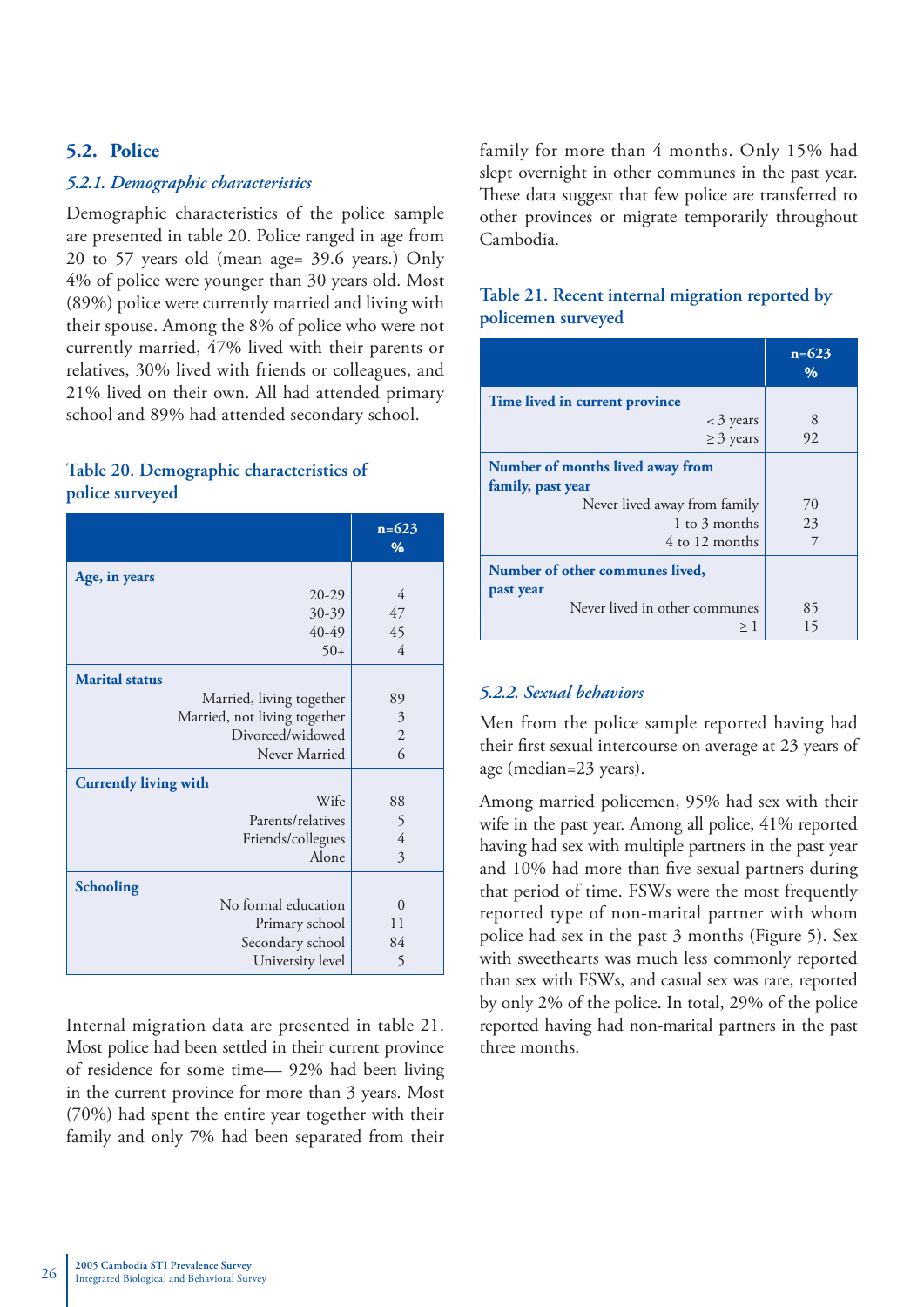



A large proportion (88%) of police reported consistent condom use in the past three months with FSWs, but only about 40% of the police reported consistent condom use with either casual partners or sweethearts (figure  $6$ ).

#### **Figure 6. Proportion of police who reported always using condoms in the past three months, by type of partner**



In total, 8% of all the police reported having unprotected sex with a non-marital partner in the past three months: 6% had unprotected sex with a sweetheart, 3% had unprotected sex with a FSW, and 1% had unprotected sex with a casual partner.

About two thirds (66%) of police perceived themselves to be at low or no risk for STI infection (figure 7). Only 16% of the police felt they were at high risk of being infected with an STI. Those who had unprotected sex with a non-marital partner in the past three months were more likely to perceive themselves at high risk for acquiring an STI compared with those who did not have unprotected sex (58% versus 24%, p<0.001).

#### **Figure 7. Self-perceived risk of acquiring an STI**



Table 22 shows that almost two thirds (66%) of policemen had been tested for HIV. However, 44% of those tested never received their test results. In total, 37% of policemen had been tested for HIV and learned their serostatus.

#### **Table 22. Uptake of VCCT services among police**

|                                   | $n = 623$<br>$\frac{0}{0}$ |
|-----------------------------------|----------------------------|
| <b>Ever tested for HIV</b>        |                            |
| Yes                               | 66                         |
| No                                | 34                         |
| Whe HIV tests were last received* |                            |
| Never received HIV test results   | 44                         |
| 6 months ago                      | 7                          |
| 7 to 12 months ago                | 9                          |
| 13 months to 2 years ago          | 21                         |
| More than 2 years ago             | 18                         |

**\***Of those ever tested for HIV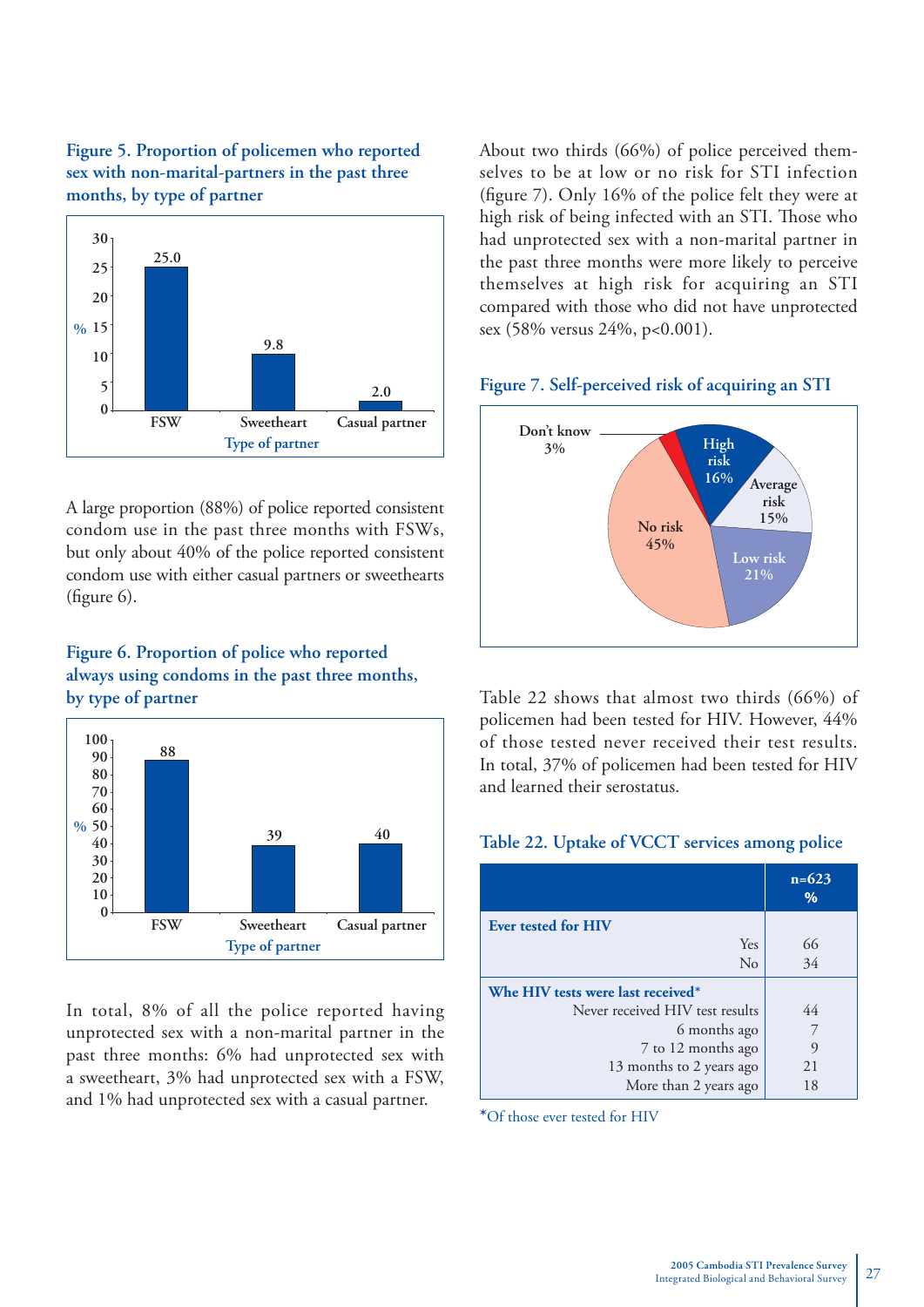One quarter of police reported ever having had an STD and 5% reported having had STI symptoms in the past year. About half sought treatment at a medical facility and about a third sought over-thecounter drugs from a pharmacy for self-treatment  $(figure 8)$ .



#### **Figure 8. Place where police sought treatment for the last episode of STI in the past year**

#### *5.2.3. Trends*

To ensure comparability of behavioral data, the trend analyses were restricted to the five BSS provinces which were consistently surveyed since 1997, i.e., Phnom Penh, Battambang, Sihanouk Ville, Kampong Cham, Siem Reap. Therefore, percents presented in this section may be slightly different than those detailed above which are based on results from all eight provinces.

The trend in the proportion of police who reported having had sex with an FSW in the past three months seems to be stabilizing around 30%. Time series data analysis suggests that this result varies depending on the period of data collection. The proportion tends to be higher when data are collected after or around the time of a major national celebration during which many men visit FSWs. Since 1999, the proportion of police who reported having sex with their female sweetheart had stabilized around 5%, but in 2005 reached the highest level in several years (11%), the same as previously recorded in 1997 (figure 9).

#### **Figure 9. Trends in the proportion of police who reported sex with non-marital partners in the past 3 months, by partner type and survey**



The trend in consistent condom use with FSWs appears to be declining slightly from the very high 94% estimated in 2003 to 86% in 2005 (Figure 10). However, it is plausible that the 2003 BSS may have slightly overestimated consistent condom use, and that in the 2005 IBBS, respondents may have been less likely to overestimate this behavior. If this is the case, then perhaps consistent condom use has stabilized around the 2005 estimate of 86%.



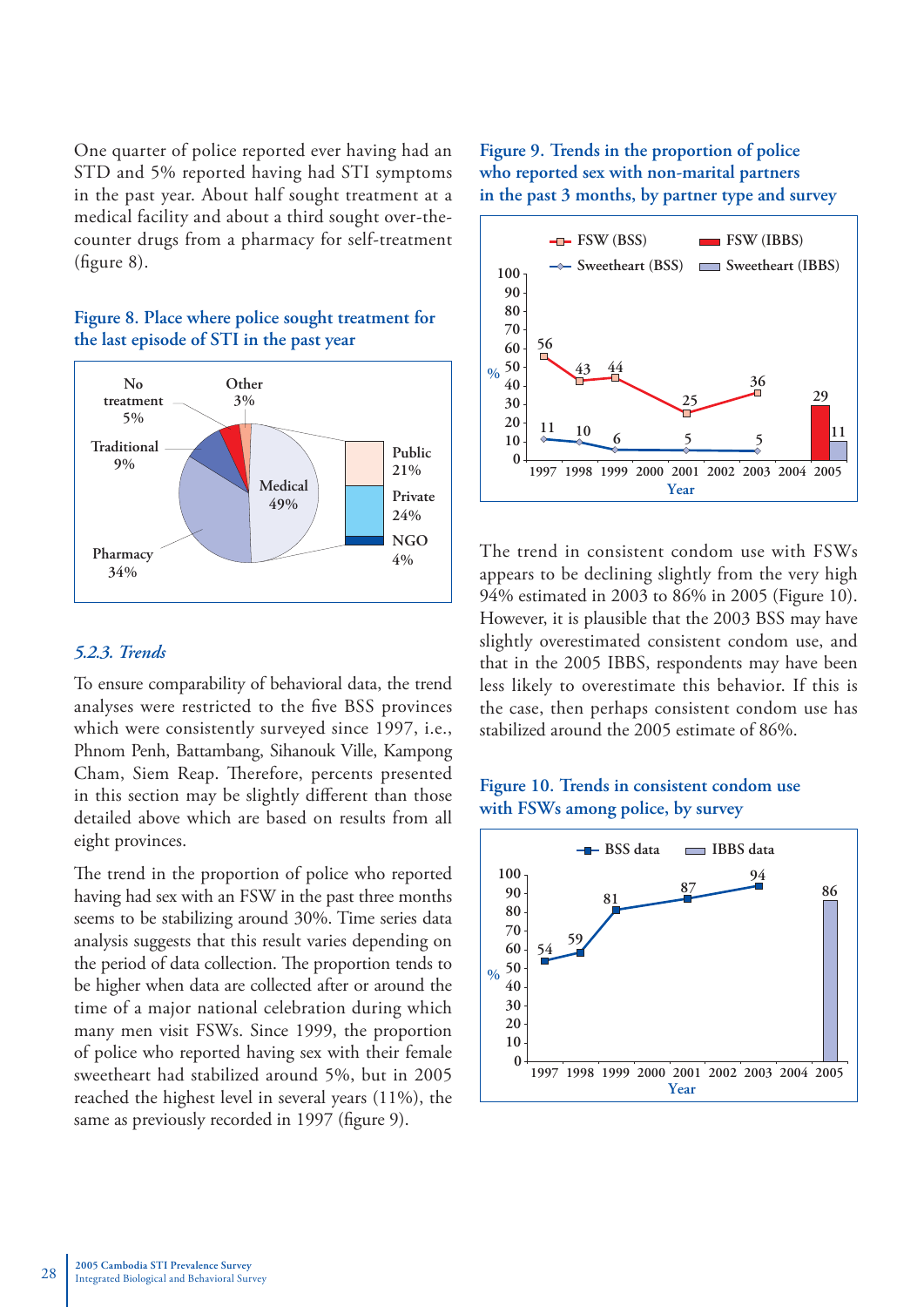#### **5.3. MSM**

The MSM component of the STI Survey was conducted in Cambodia's capital, Phnom Penh, and the capital cities of two provinces, Battambang and Siem Reap, and enrolled 548 MSM (299 [55%] from Phnom Penh and 249 [45%] from the provinces). All participants provided a blood specimen, 1 (0.2%) did not provide urine and 13 (2%) did not provide rectal swabs.

#### *5.3.1. Demographic characteristics*

MSM were asked whether they considered themselves to be men or women or both. Those who reported that they considered themselves to be women are classified here as transgenders; those who reported that they considered themselves to be men, or both men and women, or that they did not know are classified as "non-transgender" or "other MSM". The proportion of MSM classified as transgender was about the same in Phnom Penh (34%) as in the provinces  $(38%)$  (figure 11).

#### **Figure 11. Percent distribution of MSM gender in the survey sample, by survey location**



The MSM sampled were young—23 years old, on average (median=22 years), and 28% were teenagers, aged 15-19 years. Demographic characteristics by survey location are detailed in table 23. MSM from Phnom Penh were older than those from the provinces (mean age was 24 years versus 22 years old, p-value<0.001). Few MSM had ever been married— 10% of MSM in Phnom Penh and 4% in the provinces—and about the same proportions had children (9% of MSM in Phnom Penh and 3% in the provinces). The majority of MSM were educated: 64% in Phnom Penh and 68% in the provinces had attended at least secondary school. In Phnom Penh, a quarter of MSM were students, 19% unemployed, 17% vendors, and 10% hairdressers. In the provinces, 27% of MSM were students, 19% farmers, 15% vendors, 13% unemployed, and 9% hairdressers. Most (82%) of the MSM who were hairdressers were transgenders. Regardless of survey location, 21% of the transgenders were hairdressers. In Phnom Penh, 6% of MSM reported making a living from selling sex compared with 2% of MSM in the provinces. Among those who reported selling sex as a profession, 59% were transgenders. The proportion of MSM who lived with their family was lower in Phnom Penh (72%) compared with those in the provinces (83%). A similar proportion of the transgenders and other MSM were living together with their family. The amount of money spent on leisure in the past week was larger among Phnom Penh MSM compared with those in the provinces—half of the Phnom Penh MSM had spent at least US\$10 whereas half of those in the provinces had spent at least US\$5 for leisure in the past week.

Half of the Phnom Penh MSM had had sex by age 17 years, and half of the MSM from the provinces reported first sex by age 18. Overall, mean age at first sex was 17.6 years.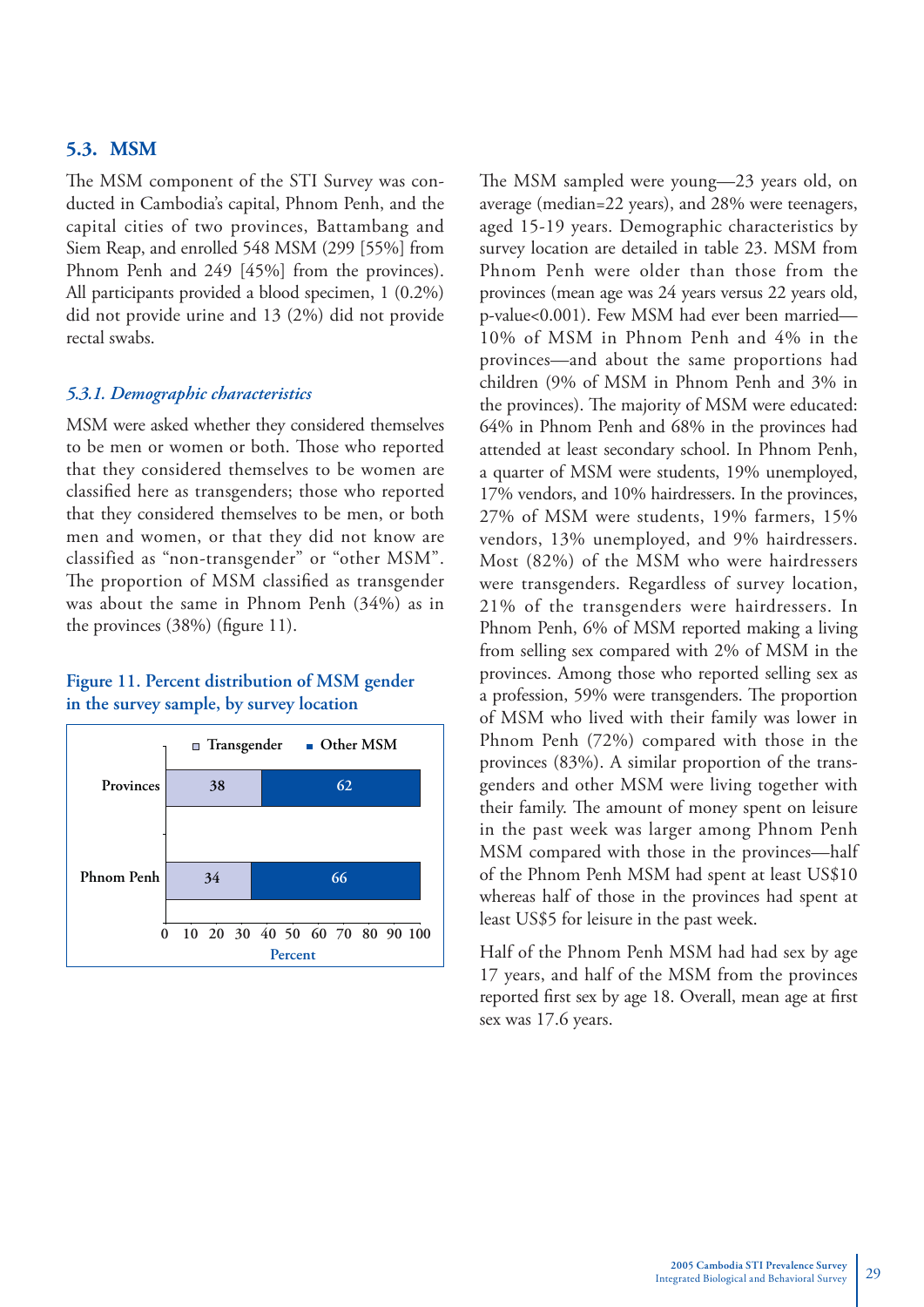| Age, in years<br>15-19<br>26<br>31<br>20-24<br>51<br>39<br>25-29<br>18<br>12<br>$30+$<br>17<br>6<br>24.2<br>Mean (years)<br>22.0<br>Median (years)<br>22<br>21<br><b>Marital</b> status<br>Currently married<br>5<br>$\mathfrak{Z}$<br>5<br>Divorced/widowed<br>1<br>Never married<br>90<br>96<br><b>Number of children</b><br>No children<br>92<br>97<br>At least one child<br>9<br>3<br><b>Schooling</b><br>No formal education<br>14<br>3<br>29<br>Primary school<br>21<br>55<br>66<br>Secondary school<br>University level<br>9<br>$\overline{2}$<br>Mean (years of schooling)<br>7.4<br>7.9<br>Median (years of schooling)<br>8<br>8<br><b>Profession</b><br>Unemployed<br>13<br>19<br>Student<br>25<br>27<br>Farmer/laborer<br>19<br>7<br>Seller<br>17<br>15<br>5<br>Private company/NGO<br>11<br>worker<br>$\mathbbm{1}$<br>$\theta$<br>$\overline{c}$<br>Military/police<br>3<br>Government staff<br>10<br>9<br>Hairdresser<br>$\mathbf{2}$<br>$\overline{\mathbf{c}}$<br>$\overline{c}$<br>6<br>Mototaxi driver<br>$\overline{4}$<br>Sex worker<br>$\overline{0}$<br>Other<br><b>Currently living with</b><br>Wife<br>4<br>$\overline{2}$<br>Parents/relatives<br>68<br>81<br>Friends/colleagues<br>17<br>12<br>Alone<br>5<br>11<br><b>Money spent for leisure</b><br>in past week, in USD<br>$<$ \$2<br>4<br>17<br>\$2 to \$10<br>62<br>56<br>\$11 to \$50<br>33<br>27<br>\$51 to \$200<br>1<br>$\theta$<br>Mean<br>\$15.20<br>\$13.10<br>Median<br>\$5 | <b>Phnom Penh</b><br>$n = 299$<br>% | <b>Provinces</b><br>$n = 249$<br>$\frac{9}{6}$ |
|-------------------------------------------------------------------------------------------------------------------------------------------------------------------------------------------------------------------------------------------------------------------------------------------------------------------------------------------------------------------------------------------------------------------------------------------------------------------------------------------------------------------------------------------------------------------------------------------------------------------------------------------------------------------------------------------------------------------------------------------------------------------------------------------------------------------------------------------------------------------------------------------------------------------------------------------------------------------------------------------------------------------------------------------------------------------------------------------------------------------------------------------------------------------------------------------------------------------------------------------------------------------------------------------------------------------------------------------------------------------------------------------------------------------------------------------------------------------|-------------------------------------|------------------------------------------------|
|                                                                                                                                                                                                                                                                                                                                                                                                                                                                                                                                                                                                                                                                                                                                                                                                                                                                                                                                                                                                                                                                                                                                                                                                                                                                                                                                                                                                                                                                   |                                     |                                                |
|                                                                                                                                                                                                                                                                                                                                                                                                                                                                                                                                                                                                                                                                                                                                                                                                                                                                                                                                                                                                                                                                                                                                                                                                                                                                                                                                                                                                                                                                   |                                     |                                                |
|                                                                                                                                                                                                                                                                                                                                                                                                                                                                                                                                                                                                                                                                                                                                                                                                                                                                                                                                                                                                                                                                                                                                                                                                                                                                                                                                                                                                                                                                   |                                     |                                                |
|                                                                                                                                                                                                                                                                                                                                                                                                                                                                                                                                                                                                                                                                                                                                                                                                                                                                                                                                                                                                                                                                                                                                                                                                                                                                                                                                                                                                                                                                   |                                     |                                                |
|                                                                                                                                                                                                                                                                                                                                                                                                                                                                                                                                                                                                                                                                                                                                                                                                                                                                                                                                                                                                                                                                                                                                                                                                                                                                                                                                                                                                                                                                   |                                     |                                                |
|                                                                                                                                                                                                                                                                                                                                                                                                                                                                                                                                                                                                                                                                                                                                                                                                                                                                                                                                                                                                                                                                                                                                                                                                                                                                                                                                                                                                                                                                   |                                     |                                                |
|                                                                                                                                                                                                                                                                                                                                                                                                                                                                                                                                                                                                                                                                                                                                                                                                                                                                                                                                                                                                                                                                                                                                                                                                                                                                                                                                                                                                                                                                   |                                     |                                                |
|                                                                                                                                                                                                                                                                                                                                                                                                                                                                                                                                                                                                                                                                                                                                                                                                                                                                                                                                                                                                                                                                                                                                                                                                                                                                                                                                                                                                                                                                   |                                     |                                                |
|                                                                                                                                                                                                                                                                                                                                                                                                                                                                                                                                                                                                                                                                                                                                                                                                                                                                                                                                                                                                                                                                                                                                                                                                                                                                                                                                                                                                                                                                   |                                     |                                                |
|                                                                                                                                                                                                                                                                                                                                                                                                                                                                                                                                                                                                                                                                                                                                                                                                                                                                                                                                                                                                                                                                                                                                                                                                                                                                                                                                                                                                                                                                   |                                     |                                                |
|                                                                                                                                                                                                                                                                                                                                                                                                                                                                                                                                                                                                                                                                                                                                                                                                                                                                                                                                                                                                                                                                                                                                                                                                                                                                                                                                                                                                                                                                   |                                     |                                                |
|                                                                                                                                                                                                                                                                                                                                                                                                                                                                                                                                                                                                                                                                                                                                                                                                                                                                                                                                                                                                                                                                                                                                                                                                                                                                                                                                                                                                                                                                   |                                     |                                                |
|                                                                                                                                                                                                                                                                                                                                                                                                                                                                                                                                                                                                                                                                                                                                                                                                                                                                                                                                                                                                                                                                                                                                                                                                                                                                                                                                                                                                                                                                   |                                     |                                                |
|                                                                                                                                                                                                                                                                                                                                                                                                                                                                                                                                                                                                                                                                                                                                                                                                                                                                                                                                                                                                                                                                                                                                                                                                                                                                                                                                                                                                                                                                   |                                     |                                                |
|                                                                                                                                                                                                                                                                                                                                                                                                                                                                                                                                                                                                                                                                                                                                                                                                                                                                                                                                                                                                                                                                                                                                                                                                                                                                                                                                                                                                                                                                   |                                     |                                                |
|                                                                                                                                                                                                                                                                                                                                                                                                                                                                                                                                                                                                                                                                                                                                                                                                                                                                                                                                                                                                                                                                                                                                                                                                                                                                                                                                                                                                                                                                   |                                     |                                                |
|                                                                                                                                                                                                                                                                                                                                                                                                                                                                                                                                                                                                                                                                                                                                                                                                                                                                                                                                                                                                                                                                                                                                                                                                                                                                                                                                                                                                                                                                   |                                     |                                                |
|                                                                                                                                                                                                                                                                                                                                                                                                                                                                                                                                                                                                                                                                                                                                                                                                                                                                                                                                                                                                                                                                                                                                                                                                                                                                                                                                                                                                                                                                   |                                     |                                                |
|                                                                                                                                                                                                                                                                                                                                                                                                                                                                                                                                                                                                                                                                                                                                                                                                                                                                                                                                                                                                                                                                                                                                                                                                                                                                                                                                                                                                                                                                   |                                     |                                                |
|                                                                                                                                                                                                                                                                                                                                                                                                                                                                                                                                                                                                                                                                                                                                                                                                                                                                                                                                                                                                                                                                                                                                                                                                                                                                                                                                                                                                                                                                   |                                     |                                                |
|                                                                                                                                                                                                                                                                                                                                                                                                                                                                                                                                                                                                                                                                                                                                                                                                                                                                                                                                                                                                                                                                                                                                                                                                                                                                                                                                                                                                                                                                   |                                     |                                                |
|                                                                                                                                                                                                                                                                                                                                                                                                                                                                                                                                                                                                                                                                                                                                                                                                                                                                                                                                                                                                                                                                                                                                                                                                                                                                                                                                                                                                                                                                   |                                     |                                                |
|                                                                                                                                                                                                                                                                                                                                                                                                                                                                                                                                                                                                                                                                                                                                                                                                                                                                                                                                                                                                                                                                                                                                                                                                                                                                                                                                                                                                                                                                   |                                     |                                                |
|                                                                                                                                                                                                                                                                                                                                                                                                                                                                                                                                                                                                                                                                                                                                                                                                                                                                                                                                                                                                                                                                                                                                                                                                                                                                                                                                                                                                                                                                   |                                     |                                                |
|                                                                                                                                                                                                                                                                                                                                                                                                                                                                                                                                                                                                                                                                                                                                                                                                                                                                                                                                                                                                                                                                                                                                                                                                                                                                                                                                                                                                                                                                   |                                     |                                                |
|                                                                                                                                                                                                                                                                                                                                                                                                                                                                                                                                                                                                                                                                                                                                                                                                                                                                                                                                                                                                                                                                                                                                                                                                                                                                                                                                                                                                                                                                   |                                     |                                                |
|                                                                                                                                                                                                                                                                                                                                                                                                                                                                                                                                                                                                                                                                                                                                                                                                                                                                                                                                                                                                                                                                                                                                                                                                                                                                                                                                                                                                                                                                   |                                     |                                                |
|                                                                                                                                                                                                                                                                                                                                                                                                                                                                                                                                                                                                                                                                                                                                                                                                                                                                                                                                                                                                                                                                                                                                                                                                                                                                                                                                                                                                                                                                   |                                     |                                                |
|                                                                                                                                                                                                                                                                                                                                                                                                                                                                                                                                                                                                                                                                                                                                                                                                                                                                                                                                                                                                                                                                                                                                                                                                                                                                                                                                                                                                                                                                   |                                     |                                                |
|                                                                                                                                                                                                                                                                                                                                                                                                                                                                                                                                                                                                                                                                                                                                                                                                                                                                                                                                                                                                                                                                                                                                                                                                                                                                                                                                                                                                                                                                   |                                     |                                                |
|                                                                                                                                                                                                                                                                                                                                                                                                                                                                                                                                                                                                                                                                                                                                                                                                                                                                                                                                                                                                                                                                                                                                                                                                                                                                                                                                                                                                                                                                   |                                     |                                                |
|                                                                                                                                                                                                                                                                                                                                                                                                                                                                                                                                                                                                                                                                                                                                                                                                                                                                                                                                                                                                                                                                                                                                                                                                                                                                                                                                                                                                                                                                   |                                     |                                                |
|                                                                                                                                                                                                                                                                                                                                                                                                                                                                                                                                                                                                                                                                                                                                                                                                                                                                                                                                                                                                                                                                                                                                                                                                                                                                                                                                                                                                                                                                   |                                     |                                                |
|                                                                                                                                                                                                                                                                                                                                                                                                                                                                                                                                                                                                                                                                                                                                                                                                                                                                                                                                                                                                                                                                                                                                                                                                                                                                                                                                                                                                                                                                   |                                     |                                                |
|                                                                                                                                                                                                                                                                                                                                                                                                                                                                                                                                                                                                                                                                                                                                                                                                                                                                                                                                                                                                                                                                                                                                                                                                                                                                                                                                                                                                                                                                   |                                     |                                                |
|                                                                                                                                                                                                                                                                                                                                                                                                                                                                                                                                                                                                                                                                                                                                                                                                                                                                                                                                                                                                                                                                                                                                                                                                                                                                                                                                                                                                                                                                   |                                     |                                                |
|                                                                                                                                                                                                                                                                                                                                                                                                                                                                                                                                                                                                                                                                                                                                                                                                                                                                                                                                                                                                                                                                                                                                                                                                                                                                                                                                                                                                                                                                   |                                     |                                                |
|                                                                                                                                                                                                                                                                                                                                                                                                                                                                                                                                                                                                                                                                                                                                                                                                                                                                                                                                                                                                                                                                                                                                                                                                                                                                                                                                                                                                                                                                   |                                     |                                                |
|                                                                                                                                                                                                                                                                                                                                                                                                                                                                                                                                                                                                                                                                                                                                                                                                                                                                                                                                                                                                                                                                                                                                                                                                                                                                                                                                                                                                                                                                   |                                     |                                                |
|                                                                                                                                                                                                                                                                                                                                                                                                                                                                                                                                                                                                                                                                                                                                                                                                                                                                                                                                                                                                                                                                                                                                                                                                                                                                                                                                                                                                                                                                   |                                     |                                                |
|                                                                                                                                                                                                                                                                                                                                                                                                                                                                                                                                                                                                                                                                                                                                                                                                                                                                                                                                                                                                                                                                                                                                                                                                                                                                                                                                                                                                                                                                   |                                     |                                                |
|                                                                                                                                                                                                                                                                                                                                                                                                                                                                                                                                                                                                                                                                                                                                                                                                                                                                                                                                                                                                                                                                                                                                                                                                                                                                                                                                                                                                                                                                   |                                     |                                                |
|                                                                                                                                                                                                                                                                                                                                                                                                                                                                                                                                                                                                                                                                                                                                                                                                                                                                                                                                                                                                                                                                                                                                                                                                                                                                                                                                                                                                                                                                   |                                     |                                                |
|                                                                                                                                                                                                                                                                                                                                                                                                                                                                                                                                                                                                                                                                                                                                                                                                                                                                                                                                                                                                                                                                                                                                                                                                                                                                                                                                                                                                                                                                   |                                     |                                                |
|                                                                                                                                                                                                                                                                                                                                                                                                                                                                                                                                                                                                                                                                                                                                                                                                                                                                                                                                                                                                                                                                                                                                                                                                                                                                                                                                                                                                                                                                   |                                     |                                                |
|                                                                                                                                                                                                                                                                                                                                                                                                                                                                                                                                                                                                                                                                                                                                                                                                                                                                                                                                                                                                                                                                                                                                                                                                                                                                                                                                                                                                                                                                   | \$10                                |                                                |

#### **Table 23. Demographic characteristics of MSM, by survey location**

#### *5.3.2. Internal migration*

Almost all (94%) Phnom Penh MSM had been living in the capital city for at least the past three years and most (70%) MSM from provinces had spent their entire life in their current city of residence. Only 13% of those from Phnom Penh had lived in another city in the past year, whereas 49% of MSM from the provinces did so. Regardless of the survey location, over 60% of MSM have lived in other communes in the past year. In the past year, Phnom Penh MSM had lived in an average of 2 communes, whereas MSM from the provinces had lived in an average of 3.7 communes; most MSM had lived together with their family while about one quarter had spent more than three months away from their family. These data suggest that overall, MSM in the survey sample were not highly mobile (table 24).

#### **Table 24. Internal migration among MSM, by survey location**

|                                                               | <b>Phnom Penh</b><br>$n = 299$<br>$\%$ | <b>Provinces</b><br>$n = 249$<br>$\%$ |
|---------------------------------------------------------------|----------------------------------------|---------------------------------------|
| Time lived in current city                                    |                                        |                                       |
| Less than 3 years                                             | 6                                      | 15                                    |
| 3 years or more                                               | 51                                     | 14                                    |
| Entire life                                                   | 43                                     | 70                                    |
| Number of cities lived in,                                    |                                        |                                       |
| past year                                                     |                                        |                                       |
| Never lived in other citied                                   | 87                                     | 51                                    |
| Lived in at least one other city                              | 13                                     | 49                                    |
| Mean number of cities                                         |                                        |                                       |
| lived in, past year                                           | 1.2                                    | 2.1                                   |
| <b>Number of communes</b>                                     |                                        |                                       |
| lived in, past year                                           |                                        |                                       |
| Never lived in other communes                                 | 36                                     | 31                                    |
| Lived in at least in one other                                |                                        |                                       |
| commune                                                       | 64                                     | 69                                    |
| Mean                                                          | 2.0                                    | 3.7                                   |
| Median                                                        | 2                                      | 3                                     |
| Number of months spent                                        |                                        |                                       |
| away from family, past year                                   |                                        |                                       |
| Never lived away from family                                  | 58                                     | 56                                    |
| 1 to 3 months                                                 | 13                                     | 19                                    |
| 4 to 12 months                                                | 29                                     | 26                                    |
| Mean number of months<br>spent away from family,<br>past year | 3.1                                    | 2.8                                   |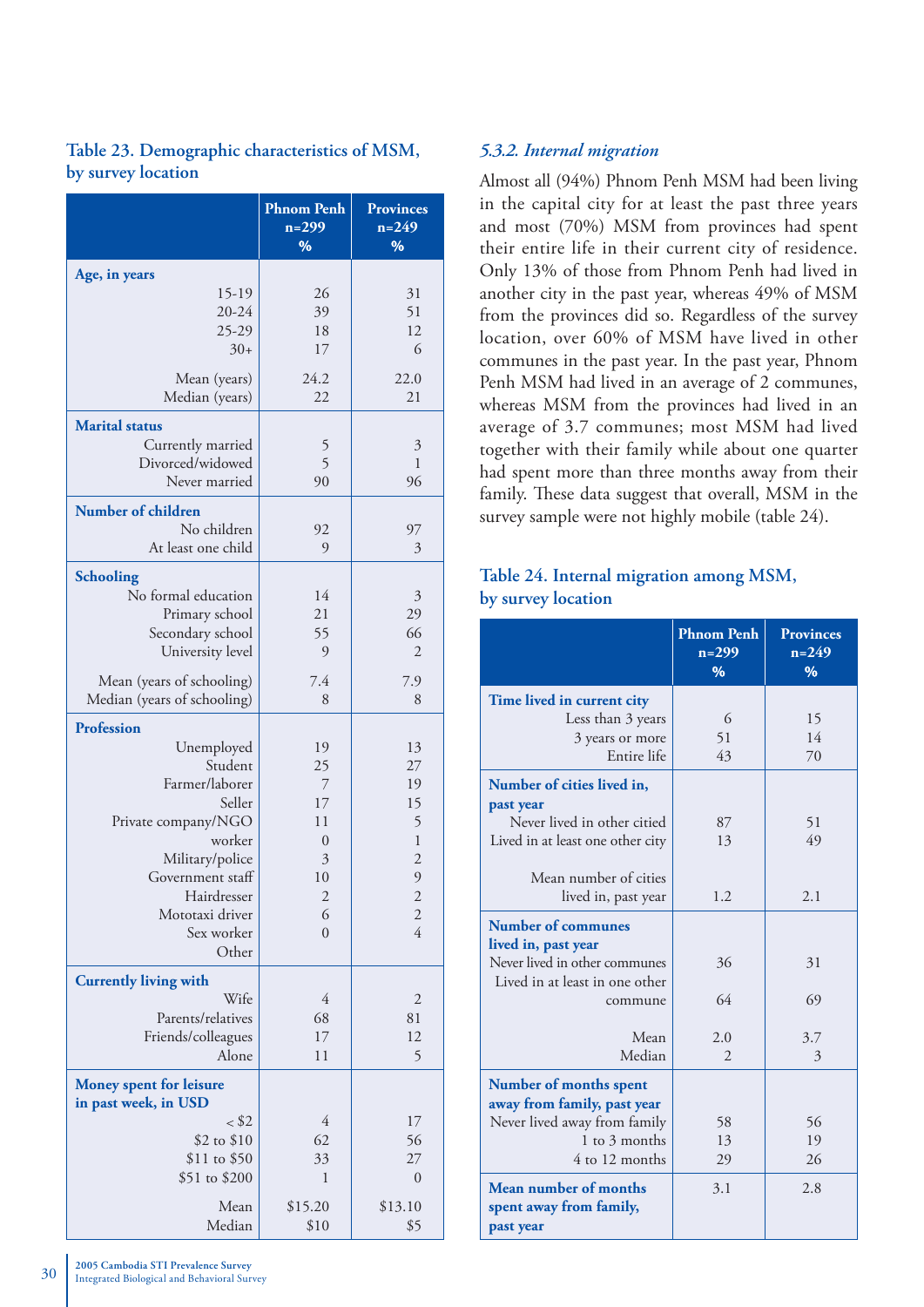#### *5.3.3. Sex with female partners*

#### *a. Partnerships*

In Phnom Penh as well as in the provinces, about 40% of MSM reported they had sex with women in the past year, and 10% had more than 5 female sexual partners in the past year. Sex with women was rare among transgenders (5%) but far more common (> 40%) among other MSM.

Female partners of other (non-transgender) MSM are presented in Figure 12. Among other MSM, 34% from Phnom Penh and 46% of those from the provinces reported having had vaginal sex in the past month. Among married MSM, however, 61% reported that they had not had sex with their wife in the past month. FSWs were the most common female partners reported by non-transgender MSM– 22% of those from Phnom Penh and 29% of those from the provinces had sex with an FSW in the past month. Such regular sexual contact between MSM and FSW populations clearly indicates the link between the two populations and a potential bridge for spreading HIV from a high prevalence population to a highly vulnerable population. Depending on survey location, 17% to 26% of non-transgender MSM reported having had sex with a casual female partner in the past month, and 14% to 23% had sex with their female sweetheart in the past month. Those from the provinces were more likely than those from Phnom Penh to have had sex with a FSW, a casual female partner, or a female sweetheart. This could possibly mean that a substantial proportion of MSM from the provinces have sex with either women or with men because they have difficulty finding the partner of the preferred gender. Another explanation for why more MSM in the provinces have sex with women is that possibly peer pressure or desire to adhere to social norms is stronger in the provinces.

#### **Figure 12. Percent of non-transgender MSM who reported sex with women in the past month, by type of female partner and survey site**



#### *b. Condom use*

Condom use by MSM with female partners is shown in Figure 13. In Phnom Penh, consistent condom use with female partners ranged from 68-76% depending on the type of female partner. Among MSM in the provinces, heterosexual contact was largely unprotected as only 17-32% of MSM reported always using condoms with their female partners in the past month.

#### **Figure 13. Percent of MSM who reported consistent condom use with female partners in the past month, by partner type and survey site**

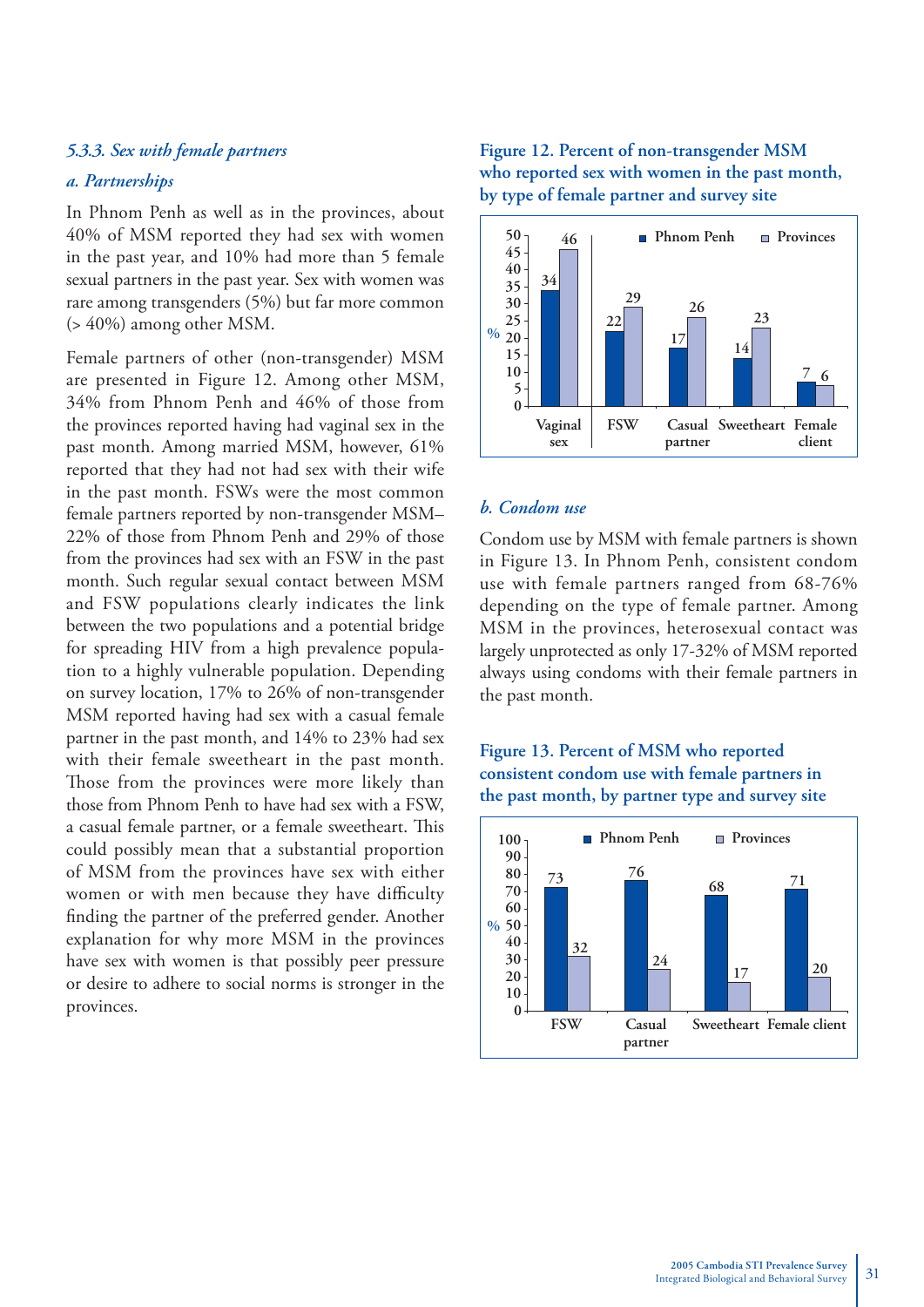In both the capital city and in the provinces, the proportion of MSM who reported consistent use of condoms with FSWs was substantially lower than that reported by FSWs and police. As detailed in figure 13, condom use decision did not appear to be related to type of partner as condom use with FSWs and other female partners was similar within a geographic setting.

Figure 14 represents the sexual risk taken by nontransgender MSM with female sexual partners: 11% of the non-transgender MSM from Phnom Penh and 24% from the provinces reported having unprotected sex with female partners in the past month.

#### **Figure 14. Percent of other (non-transgender) MSM who reported sexual risk with female partners in the past month, by survey location**



#### *5.3.4. Sex with male partners*

#### *a. Partnerships*

The number of male partners reported by MSM survey participants is shown in table 25. MSM reported having a substantial number of male sexual partners per month—19% of Phnom Penh MSM and 13% from the provinces reported having more than 5 male partners in the past month. Depending on the survey location, 63-68% of MSM reported having had multiple male partners in the past month, and about 25% had multiple male partners in the past week. Among MSM who reported having had male-to-male sex in the past month, 75% from Phnom Penh and 93% from the provinces reported having had anal sex in the past month.

| Table 25. Number of male partners in the past |
|-----------------------------------------------|
| month and in the past week reported by MSM,   |
| by survey location                            |

|                                | <b>Phnom Penh</b><br>$n=299$<br>% | <b>Provinces</b><br>$n = 249$<br>% |
|--------------------------------|-----------------------------------|------------------------------------|
| Number of male sexual          |                                   |                                    |
| partners, past month           |                                   |                                    |
| $\theta$                       | 8                                 | $\theta$                           |
| 1                              | 24                                | 37                                 |
| $2$ to $10$                    | 61                                | 57                                 |
| >10                            | 7                                 | 6                                  |
|                                |                                   |                                    |
| Mean (number of partners)      | 4.0                               | 3.7                                |
| Median (number of partners)    | 3                                 | $\overline{2}$                     |
| Number of male sexual          |                                   |                                    |
| partners, past week            |                                   |                                    |
| $\theta$                       | 41                                | 27                                 |
| 1                              | 35                                | 48                                 |
| >1                             | 24                                | 25                                 |
| <b>Number of male partners</b> |                                   |                                    |
| with whom had anal sex,        |                                   |                                    |
| past week                      |                                   |                                    |
| $\theta$                       | 57                                | 32                                 |
| 1                              | 27                                | 48                                 |
| >1                             | 16                                | 20                                 |

The types of male partners with whom MSM reported having had sex in the past month are detailed in figure 15. Although transgenders were more likely than other MSM to sell sex to male clients (56% versus 47%, p=0.04), similar proportions of transgenders and other MSM reported having sex with other male partner types. In both the capital city and the provinces, male sweethearts were the most commonly reported male partners;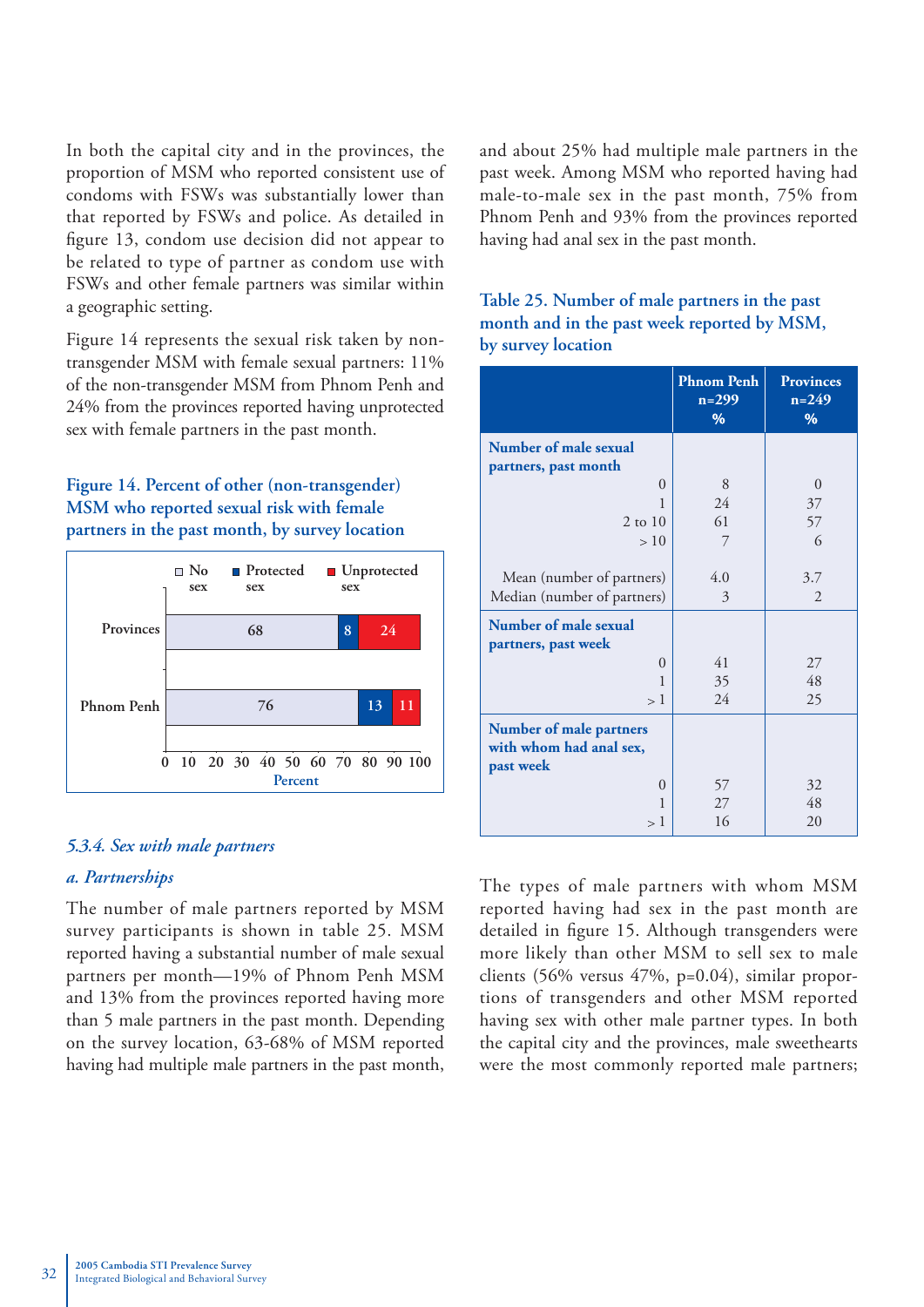66% of Phnom Penh MSM and 86% of MSM from the provinces had sex with their male sweetheart in the past month. Clients (57%) were the second most frequently reported type of male partner among Phnom Penh MSM whereas casual partners (66%) were the second most frequently reported type of male partner among MSM from the provinces. Many MSM sell sex by opportunity but do not make a living out of this activity, which may explain why 57% of MSM from Phnom Penh and 41% of MSM from the provinces reported having sold sex in the past month, but only 6% and 2% reported working as a male sex worker, respectively. In both the capital and the provinces 12% to 14% of MSM had bought sex from a male sex worker.





#### *b. Condom use*

Condom use behaviors with male partners are presented in figure 16. Consistent condom use was higher in the capital city than in the provinces regardless of partner type.

In Phnom Penh, 66% of MSM always used condoms with male sex workers and 63% with male clients, but only 49% always used condoms with their male sweethearts. In the provinces, only 18-23% MSM used condoms consistently with their male partners, and there were no significant differences between condom use with commercial and non-commercial partners.

Unprotected sex with a male partner in the past month was reported by 38% of Phnom Penh MSM and 83% of MSM from the provinces. Overall, transgenders were more likely than other MSM to have had unprotected sex with male partners in the past month (70% versus 52%, p=0.001).

**Figure 16. Percent distribution of consistent condom use among MSM who reported sex with men in the past month, by type of partner and survey location**



#### *5.3.5. Sexual practices*

Because sexual practices of MSM appeared to vary with self-reported gender identity, analyses of sexual practice were stratified by gender identity as detailed in table 26.

Most transgenders (87%) had receptive anal sex in the past month, but few (11%) had practiced insertive anal sex during the same time period. Conversely, the majority of non-transgender MSM (62%) practiced insertive anal sex and only 36% had receptive anal sex in the past month.

 Transgenders were more likely than non-transgender MSM to have given oral sex to their male partners in the past month (72% versus 40%). Among MSM who provided oral sex, 61% of transgenders and 47% of other MSM received semen in the mouth.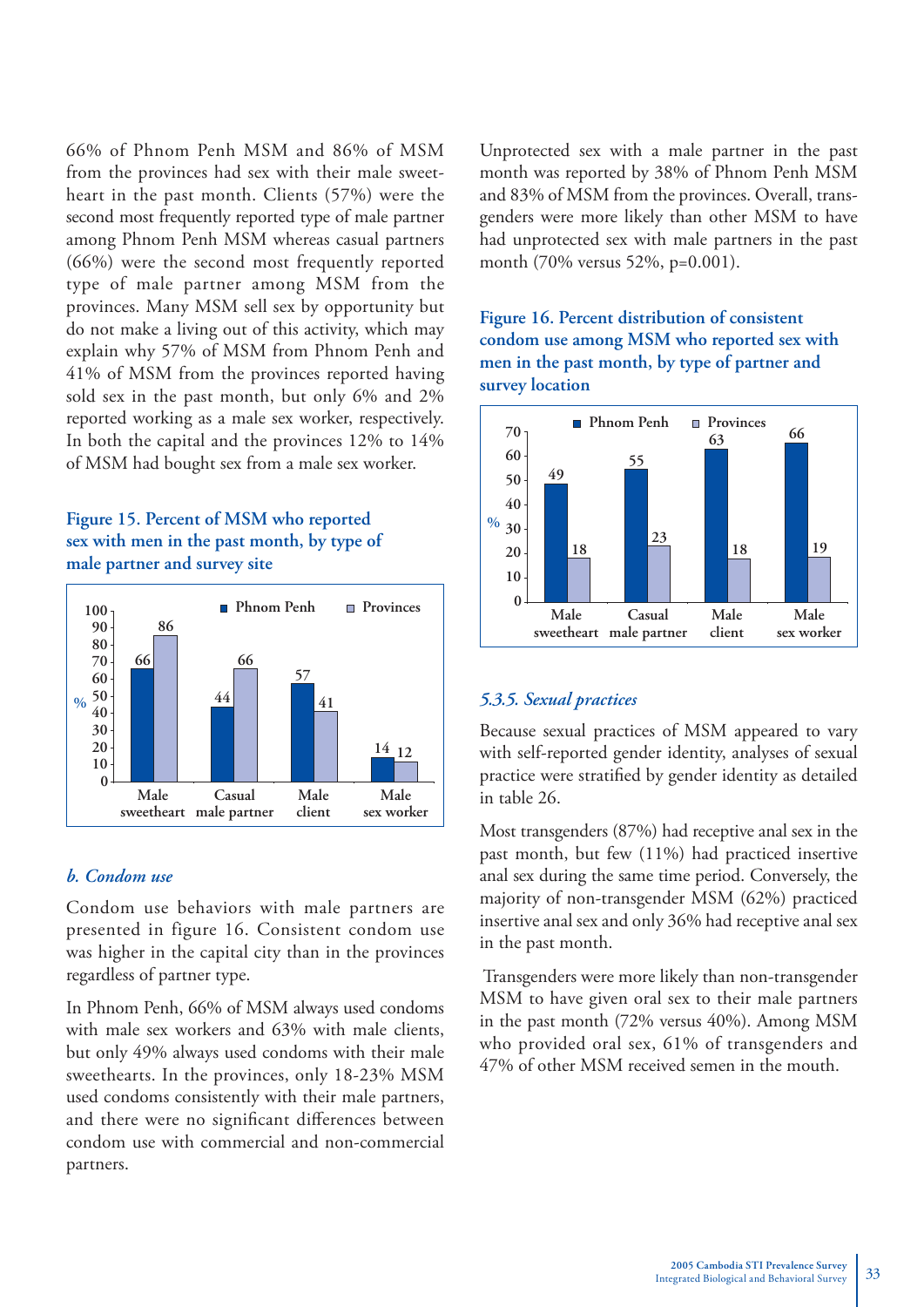#### **Table 26. Sexual practices reported by MSM, by self-reported gender**

|                                              |                | <b>MSM</b> self-reported gender         |                                    |
|----------------------------------------------|----------------|-----------------------------------------|------------------------------------|
|                                              |                | Transgender<br>$n=193$<br>$\frac{0}{0}$ | <b>Other MSM</b><br>$n = 348$<br>% |
| Insertive anal sex,<br>past month            |                |                                         |                                    |
|                                              | Yes            | 11                                      | 62                                 |
|                                              | No             | 89                                      | 38                                 |
| Receptive anal sex,<br>past month            |                |                                         |                                    |
|                                              | Yes            | 87                                      | 36                                 |
|                                              | N <sub>0</sub> | 13                                      | 64                                 |
| Gave oral sex to male<br>partner, past month |                |                                         |                                    |
|                                              | Yes            | 72                                      | 40                                 |
|                                              | No             | 28                                      | 60                                 |
| Gave oral sex to male<br>partner, past month |                | $n = 137$<br>$\%$                       | $n=139$<br>$\%$                    |
| Received semen in<br>the mouth, past month   |                |                                         |                                    |
|                                              | <b>Yes</b>     | 61                                      | 47                                 |
|                                              | $\rm No$       | 39                                      | 53                                 |

#### **Table 27. MSM lubricant use by survey location**

#### *5.3.6. Lubricant use*

MSM from both Phnom Penh and the provinces reported using lubricant more frequently for insertive anal sex than for receptive anal sex (table 27). More Phnom Penh MSM (28%) always used lubricant for receptive anal sex than did MSM in the provinces  $(14%).$ 

#### *5.3.7. Sexual risk with male partners*

When taking into account all male partners and the frequency of reported condom use, 38% of Phnom Penh MSM and 83% of MSM from the provinces had unprotected sex with male partners in the past month. In Phnom Penh, non-penetrative (i.e., neither anal insertive nor anal receptive intercourse) sex was reported by 21% of MSM, whereas less risky nonpenetrative sex was not reported by MSM from the provinces. In Phnom Penh, unprotected anal sex in the past month was reported by more than half (54%) of the transgenders compared with less than one third  $(31\%)$  of other MSM (figure 17). In the provinces, unprotected anal sex in the past month was reported by most transgenders (87%) and other MSM (81%). Among non-transgender MSM who had unprotected sex with a woman in the past month, 46% in the provinces and 13% in Phnom Penh also had unprotected sex with a man.

|                                                                | <b>Phnom Penh</b> | <b>Provinces</b> |  |
|----------------------------------------------------------------|-------------------|------------------|--|
| Use of lubricant during insertive anal sex, past month         | $n=97$            | $n = 146$        |  |
| (among MSM who practiced insertive anal sex in the past month) | $\%$              | $\%$             |  |
| Always                                                         | 33                | 19               |  |
| Not always                                                     | 67                | 81               |  |
| Use of lubricant during receptive anal sex, past month         | $n=160$           | $n = 138$        |  |
| (among MSM who had receptive anal sex in the past month)       | $\%$              | $\%$             |  |
| Always<br>Not always                                           | 28                | 14<br>86         |  |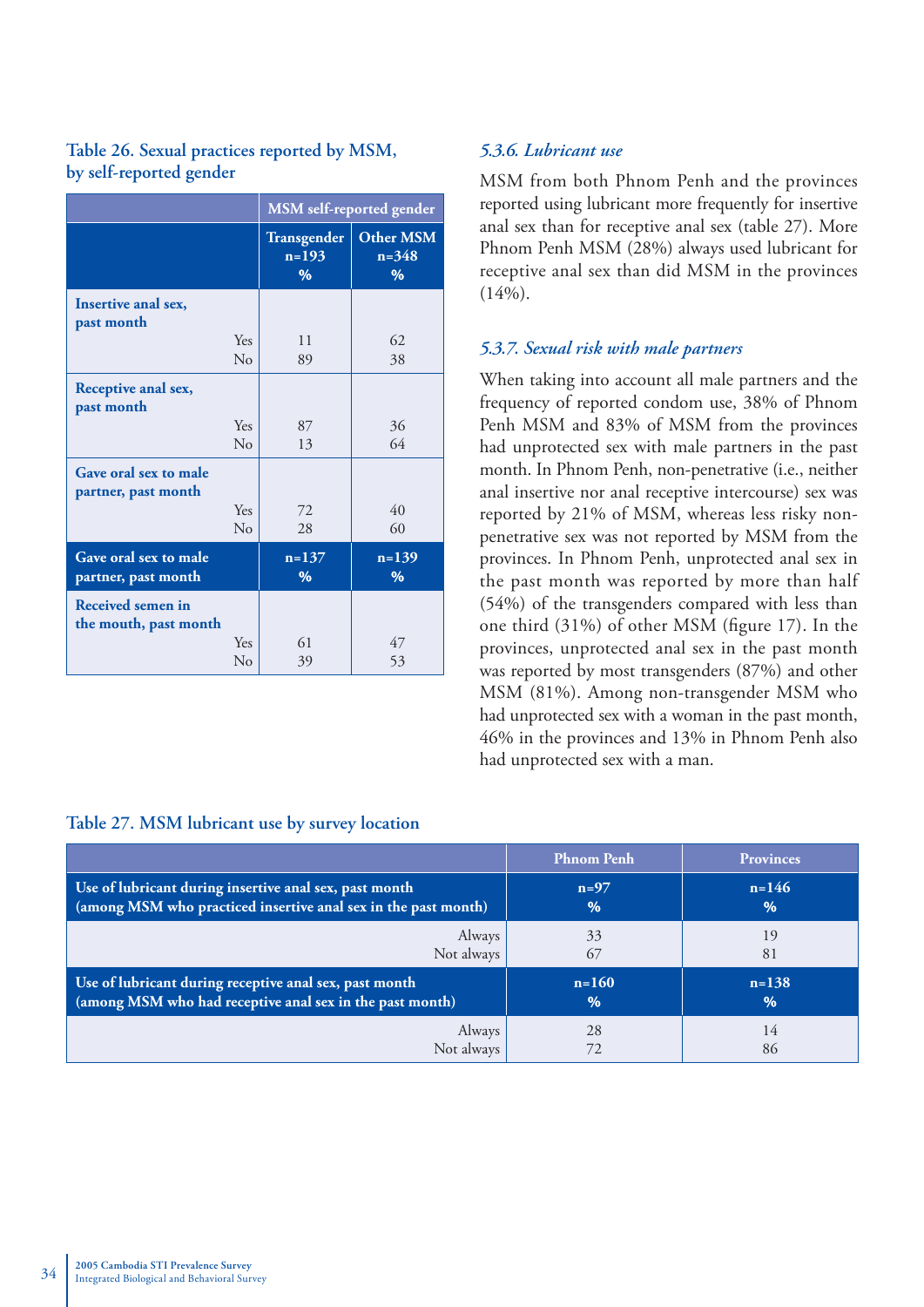#### **Figure 17. Sexual risk with male partners in the past month reported by MSM, by gender identity and survey location**



About 45% of MSM from both Phnom Penh and the provinces reported having had receptive anal sex in the past month. However, MSM from the provinces may be at higher risk for STIs than those from the capital city because of their relatively lower frequency of consistent condom use with male partners. Figure 18 presents the percent of MSM from the provinces who were exposed to body fluids (i.e., the percent who reported using condoms only sometimes or never) in the past month, by partner type: 72% were exposed to body fluid during unprotected sex with their male sweetheart, 50% during sex with a male casual partner, 34% during sex with a client (i.e., while selling sex to a man), and 9% during sex with a male sex worker (i.e., when buying sex from a man). Figure 18 clearly illustrates that prevention messages

**Figure 18. Consistent condom use during anal sex in the past month reported by MSM from the provinces, by male partner type**



#### *5.3.8. HIV testing*

Data on the uptake of voluntary (not survey-related) HIV testing services among MSM are presented in figure 19. The majority of MSM never sought their HIV serostatus: 68% of those from Phnom Penh and 75% of those from the provinces had never been tested. Of the 160 MSM who sought testing, almost all (96%) received their test result. Most of those tested for HIV had been tested in the past year. Among all MSM from Phnom Penh and the provinces, 21% had been tested for HIV within the past year and learned their results. Among those MSM who had ever been tested, 66% from Phnom Penh and 83% from the provinces had their last test within the past year and learned their results.

about reducing sexual risk with male partners should be developed.

**Figure 19. Uptake of HIV testing services among MSM, by survey location**

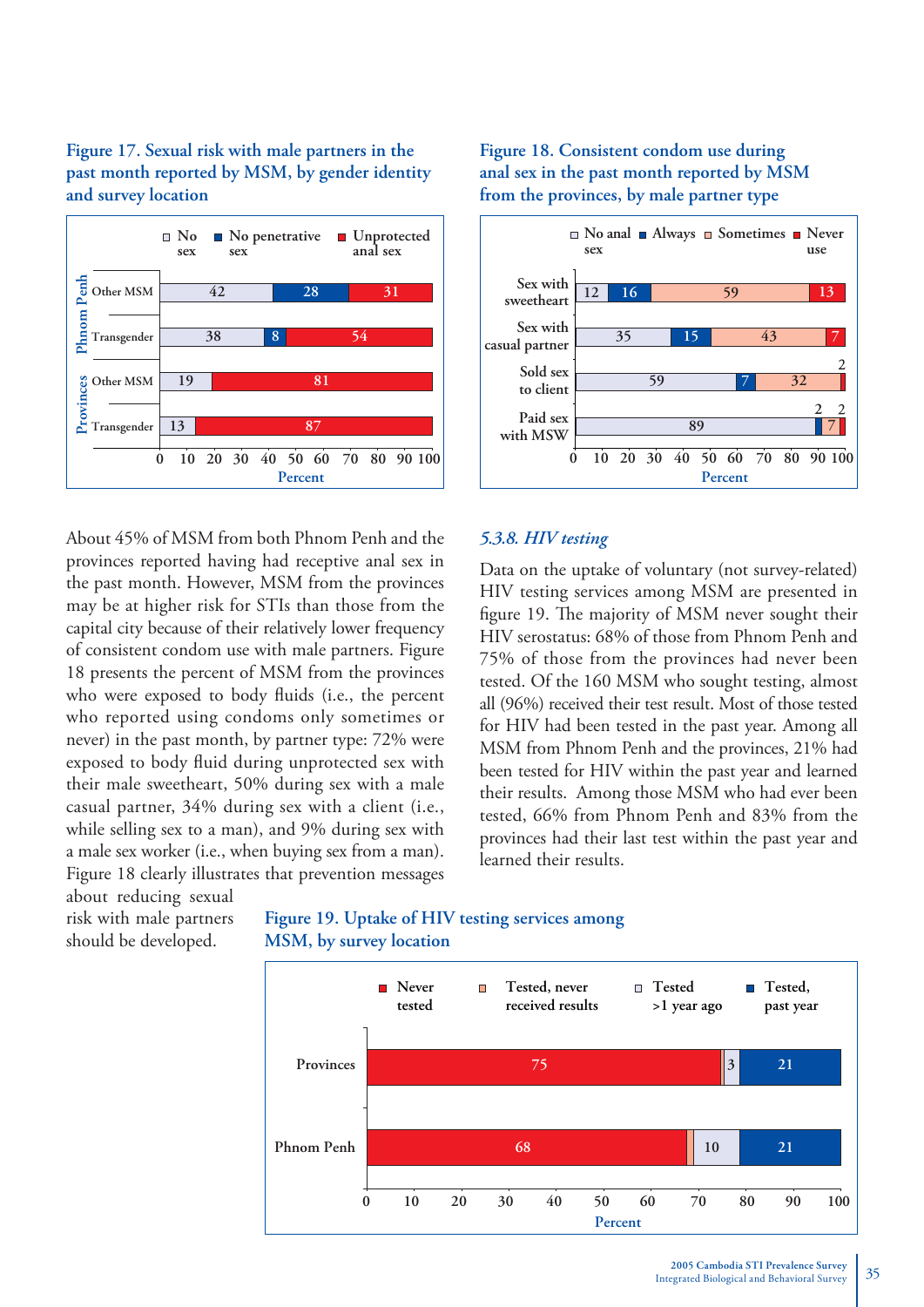#### *5.3.9. STI knowledge, occurrence, and service uptake*

The percent of MSM who reported having had an STI in the past year was higher among Phnom Penh MSM (18%) than among MSM from the provinces (11%). However, MSM from Phnom Penh (32%) were less likely than MSM from the provinces (66%) to perceive themselves to be at high or very high risk of contracting an STI (figure 20).

#### *5.3.10. Meeting places*

Places where MSM had met male partners in the past six months are detailed in figure 21. Phnom Penh MSM mostly met partners in parks, on river banks, and at parties, while those from the provinces met their partners at parties, at concerts, in parks, in the streets, or at temples.

#### **Figure 20. MSM's self-perceived risk of acquiring an STI, by survey location**



#### **Figure 21. Places visited by MSM when seeking partners in the past six months, by survey site**

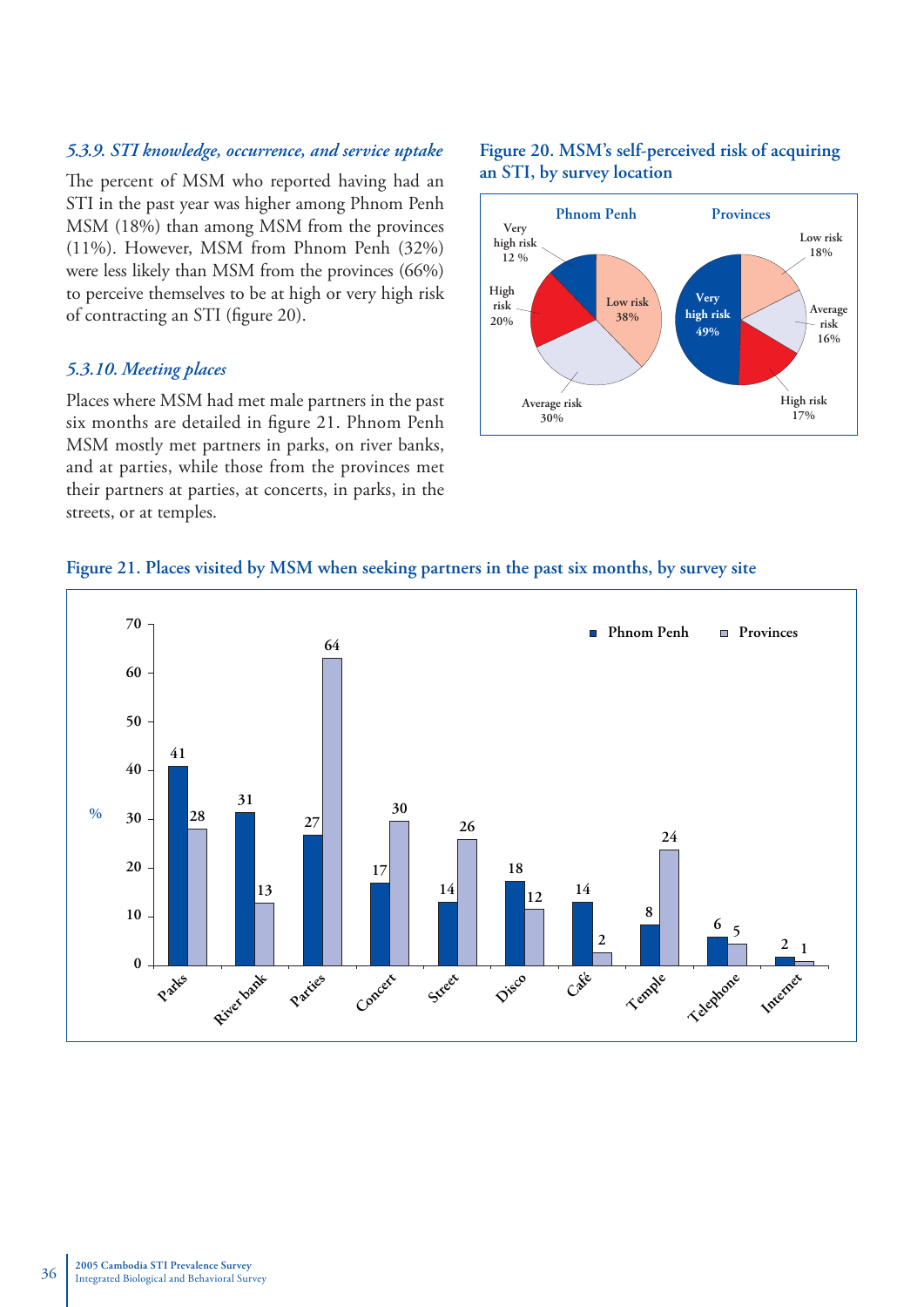# **VI**

### **Prevalence of sexually transmitted infections**

#### **6.1. Chlamydia**

Because *C. trachomatis* is commonly transmitted by asymptomatic individuals,<sup>10</sup> it often remains undetected and causes considerable morbidity (especially in women), despite being both curable and preventable. In addition, women infected with *C. trachomatis* present an increased risk for acquiring HIV during intercourse with an HIV-infected partner.<sup>11</sup>

The crude prevalence of chlamydia among sentinel groups in 2005 is presented in figure 22.

The prevalence of chlamydia among FSWs was in the lower range of that reported for FSWs in the region,<sup>4</sup> suggesting that the STI control program, which includes condom promotion and STI treatment for FSWs, has been effective in sustaining the reduction in prevalence from 22.5% in 1996 to 14.2% in 2001. The prevalence of chlamydia among police was intermediate between the 1996 and 2001 results and the prevalence of rectal chlamydia among MSM was quite high.

#### **6.2. Gonorrhea**

In women, *N. gonorrhoeae* causes genital tract infections which are asymptomatic in 75% of cases.<sup>12</sup>



#### **Figure 22. Crude prevalence of chlamydia among STI Survey sentinel groups in 2005**

Gonorrhea is curable and preventable. Susceptibility to gonococcal infection varies by ethnic group independently of socio-economic status.13 In addition to multiple partnerships, risk factors include early onset of sexual activity, low socio-economic status, and use of hormonal contraception.<sup>14</sup> The rectal mucosa is infected in 35-50% of women with gonococcal cervicitis and is a frequent infection in homosexual men.<sup>14</sup> Rectal gonorrhea among women is usually due to auto-contamination by vaginal secretions and is often asymptomatic, whereas among men, direct inoculation through receptive anal intercourse is prone to lead to proctitis.14 Gonorrhea is usually concentrated in high-risk groups and particularly in MSM.<sup>15</sup> The prevalence of gonorrhea among sentinel groups in 2005 is presented in figure 23.

The prevalence of gonorrhea among FSWs was in the regional range for FSWs.<sup>4</sup> In our sample, gonorrhea was more common among FSWs than among MSM. However, the prevalence of gonorrhea may have been underestimated among police and MSM, because of technical limitations encountered (see sections 4.11.2  $\&$  4.11.3). Therefore, making any inferences about gonorrhea among men is difficult.

#### **Figure 23. Crude prevalence of gonorrhea among STI Survey sentinel groups in 2005**

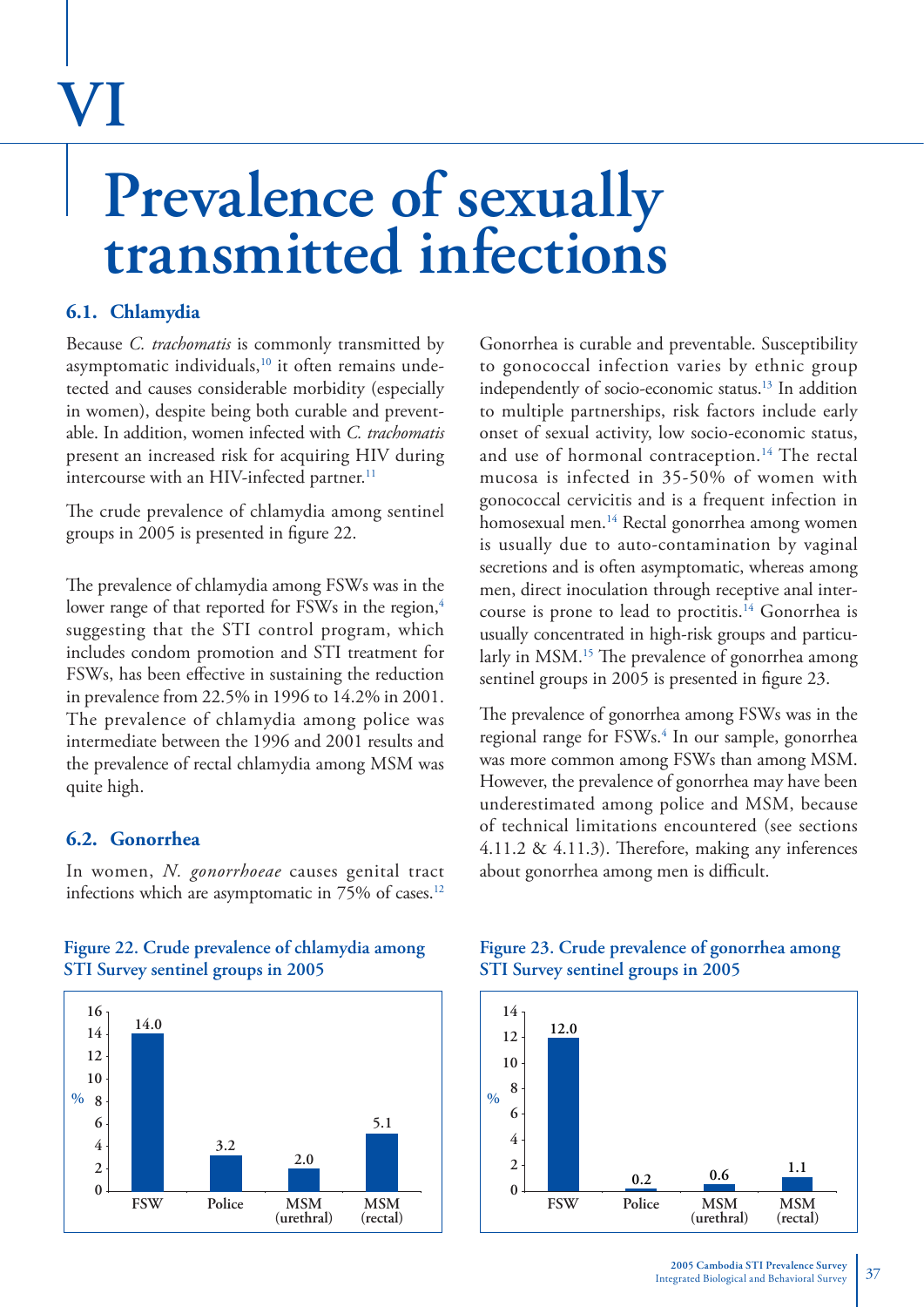#### **6.3. Syphilis**

Syphilis is a lethal disease that can be acquired sexually, perinatally (i.e., transmitted from mother to child), or by sexual intercourse, and less frequently, parenterally (e.g., through transfusion of contaminated blood). Syphilis is endemic in under-privileged populations that live in remote areas with poor access to health care services.<sup>16</sup> Despite being a disease that is easy and inexpensive to treat, syphilis remains a significant disease burden for both adults and children in many developing countries. Moreover, primary syphilis is a genital ulcerative disease that increases the risk of HIV acquisition or transmission.<sup>17</sup>

The syphilis testing methodology used in this survey for estimating prevalence was a screening RPR test with TPPA confirmation of a reactive test. This standard methodology does not differentiate recently treated syphilis from active syphilis. The crude prevalence of syphilis among sentinel groups in 2005 is shown in figure 24.



#### **Figure 24. Crude prevalence of syphilis among STI Survey sentinel groups in 2005**

#### **6.4. Prevalence of STIs by sentinel group**

#### *6.4.1. Female sex workers*

Prevalence of STIs among FSWs by province is presented in table 28.

#### **Table 28. STI prevalence among FSWs by province**

| City/province           | Gonorrhea<br>% | Chlamydia<br>$\%$ | <b>Syphilis</b><br>$\%$ | Any STI<br>% |  |
|-------------------------|----------------|-------------------|-------------------------|--------------|--|
| Phnom Penh              | 14.3           | 13.8              | 1.6                     | 24.9         |  |
| Kampong Cham            | 6.1            | 12.2              | 1.7                     | 18.3         |  |
| Prey Veng               | 3.0            | 10.0              | 0.0                     | 11.0         |  |
| Battambang              | 12.9           | 19.6              | 6.7                     | 30.7         |  |
| <b>Banteay Meanchey</b> | 19.3           | 11.4              | 6.8                     | 31.8         |  |
| Siem Reap               | 7.1            | 15.2              | 4.0                     | 20.2         |  |
| Koh Kong                | 13.4           | 17.1              | 2.4                     | 29.3         |  |
| Sihanouk Ville          | 14.7           | 12.0              | 2.7                     | 21.8         |  |
| <b>TOTAL</b>            | 11.9           | 14.0              | 3.2                     | 23.7         |  |

With a syphilis prevalence of 2.3% among FSWs, Cambodia is among those countries on the Indochina peninsula with a high prevalence of syphilis. However, syphilis prevalence appears to be controlled to a subepidemic level. In the northwestern provinces (Banteay Meanchey, Siem Reap and Battambang) syphilis prevalence among FSWs was as high as 7%, which is worrisome as it suggests that FSWs continue to practice unprotected sex and that STI services offered to FSWs in this region, including syphilis diagnosis and treatment, are underused or suboptimal.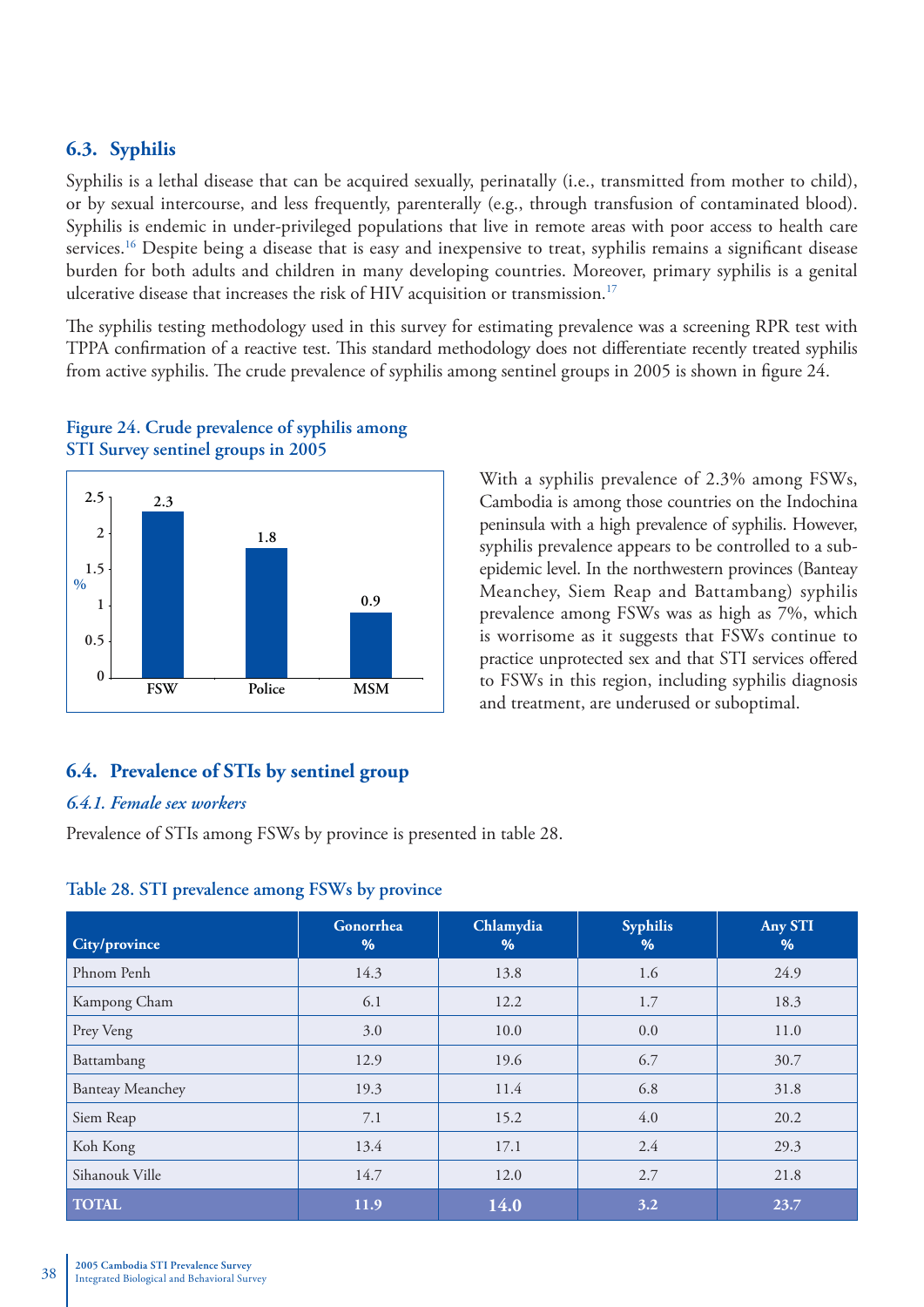Chlamydia was the most common STI identified among FSWs and varied by province, ranging from 10-20%. Gonorrhea prevalence ranged from 3-19%. Syphilis prevalence also varied by province and as mentioned above, was highest in the northwestern provinces (i.e., Battambang, Banteay Meanchey and Siem Reap). The total syphilis prevalence shown in table 28 is different from the crude syphilis prevalence shown in figure 24 because the data have been weighted. Weighting had a minimal effect on gonorrhea and chlamydia prevalence.

#### *a. Factors associated with the occurrence of any STI*

Data were analyzed to identify factors associated with the occurrence of any STI, defined as having a positive test for chlamydia, gonorrhea or syphilis. Associations between infection with any STI and selected demographic and behavioral characteristics among FSWs are presented in table 29.

#### **Table 29. Association between testing positive for any STI and demographic and behavioral characteristics among FSWs**

|                                            | <b>Any STI</b> |            |                       |
|--------------------------------------------|----------------|------------|-----------------------|
|                                            | % Positive     | % Negative | Chi-square<br>p value |
| Age, in years                              |                |            |                       |
| $15-19$                                    | 24.2           | 75.8       | 0.60                  |
| $20 - 24$                                  | 24.7           | 75.3       |                       |
| $25-29$                                    | 23.4           | 76.6       |                       |
| $30+$                                      | 18.8           | 81.3       |                       |
| <b>Schooling</b>                           |                |            |                       |
| No formal education                        | 22.6           | 77.4       | 0.23                  |
| 1 to 5 years                               | 26.1           | 73.9       |                       |
| $\geq 6$ years                             | 20.1           | 79.9       |                       |
| <b>Duation of selling sex</b>              |                |            |                       |
| $\leq$ 12 months                           | 25.9           | 74.1       | 0.02                  |
| $>12$ months                               | 19.8           | 80.2       |                       |
| Sex with sweetheart, past month            |                |            |                       |
| Yes                                        | 23.6           | 76.4       | 0.93                  |
| No                                         | 23.8           | 76.2       |                       |
| Condom use with sweetheart                 |                |            |                       |
| Always                                     | 19.6           | 80.4       | 0.13                  |
| Not always                                 | 25.9           | 74.1       |                       |
| Condom use with casual partner, past month |                |            |                       |
| Always                                     | 23.6           | 76.4       | 0.47                  |
| Not always                                 | 27.5           | 72.5       |                       |
| Condom use with client, past month         |                |            |                       |
| Always                                     | 23.7           | 76.3       | 0.92                  |
| Not always                                 | 24.1           | 75.9       |                       |
| Had an STI in the past year                |                |            |                       |
| Yes                                        | 27.7           | 72.3       | 0.007                 |
| No                                         | 20.7           | 79.3       |                       |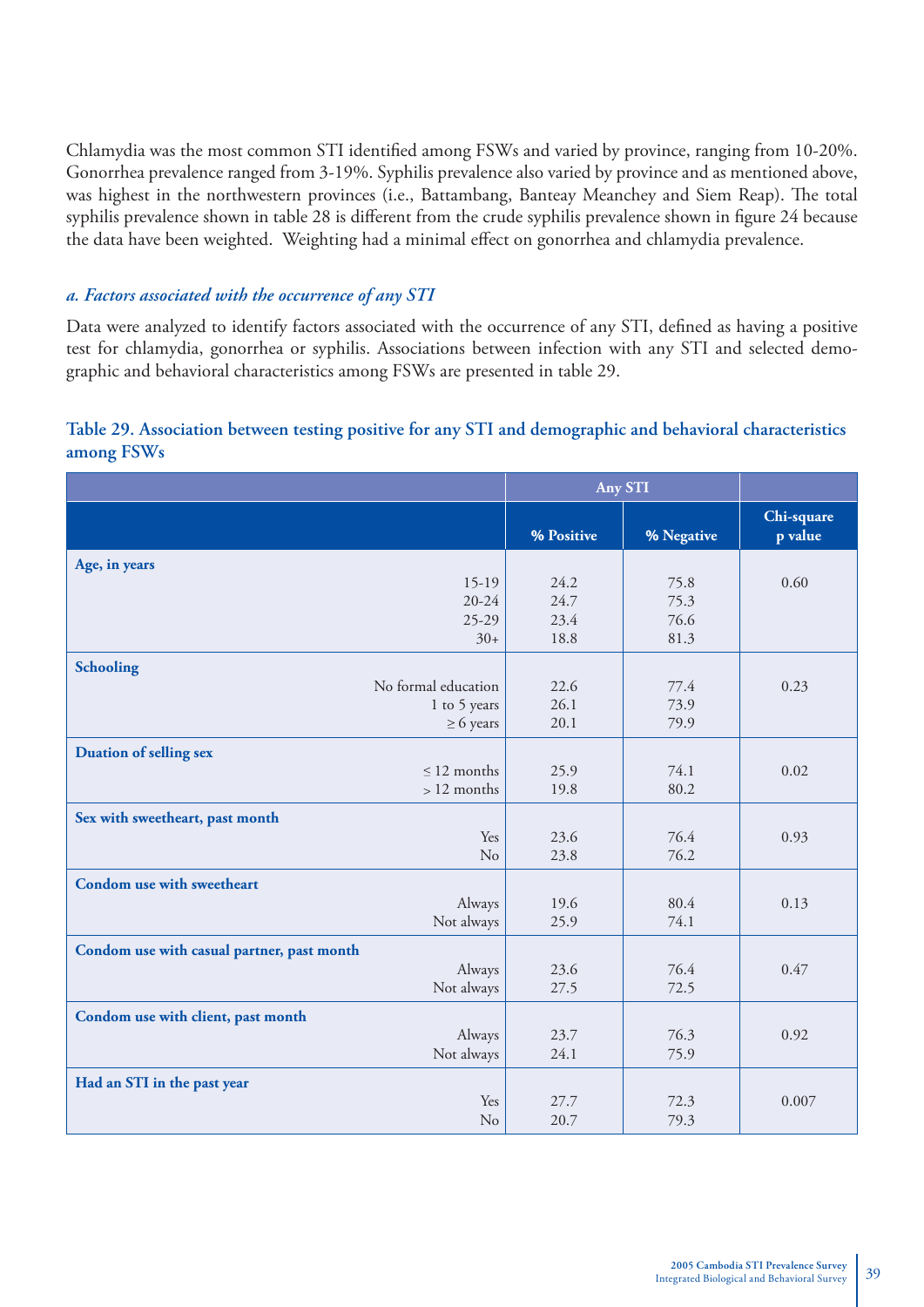The prevalence of any STI among FSWs did not vary significantly by age or level of education. Those who began selling sex in the past year were more likely to be infected with an STI than those who had been selling sex for a longer period of time (26% versus 20% respectively, p-value=0.02), suggesting that FSWs new to the sex trade are more vulnerable to STI (i.e., to unprotected sex). Having had sex with a sweetheart in the past three months was not associated with higher prevalence of STIs. Although not statistically significant, the prevalence of STIs was higher among FSWs who did not always use condoms with their sweethearts than among those who reported always using condom with their sweethearts (26% versus 20% respectively, p-value=0.13). Prevalence of STIs was comparable between FSWs who reported always using condoms with clients and those who reported inconsistent use, suggesting poor reporting of this behavior. Because investigation teams included individuals who promote condom use by FSWs at the provincial level, it is plausible that some of the FSWs provided what they perceived to be the "correct" answer, regardless of their behaviors, in order to please interviewers—a common phenomenon in behavioral research known as "social desirability bias". On the other hand, the percent of FSWs who reported always using condoms with clients in the past week (figure  $3$ ) was the lowest reported since the 2000 BSS, and the discussion in section 5.1.9 suggests that fewer FSWs report always using condoms in surveys for which biological specimens are collected. Finally, those who reported having had an episode of STI in the past year were more likely than others to be infected at the time of the survey (28% versus 21% respectively, p-value=0.007).

#### *b. Comparison with 2001 STI prevalence estimates*

Analyses of differences in STI prevalence by survey year were conducted using data from those provinces included in both the 2001 and the 2005 rounds: Phnom Penh, Kampong Cham, Battambang and Banteay Meanchey. Comparison of STI prevalence by survey year is shown in figure 25.

#### **Figure 25. Comparison of STI prevalence among FSW, 2001 and 2005**



Prevalence of syphilis and chlamydia remained unchanged between 2001 and 2005. The prevalence of gonorrhea increased from 10.5% to 13.0% but this difference was not statistically significant.

#### *6.4.2. Police*

STI prevalence estimates among police are shown in figure 26. Prevalence of STIs among police was too low to allow disaggregation of data by province. Prevalence of gonorrhea was likely underestimated because of poor sensitivity of the laboratory testing methodology. That being said, chlamydia was the most common STI found among police.

#### **Figure 26. Prevalence of STIs among police, 2005**



 $*$  95% confidence interval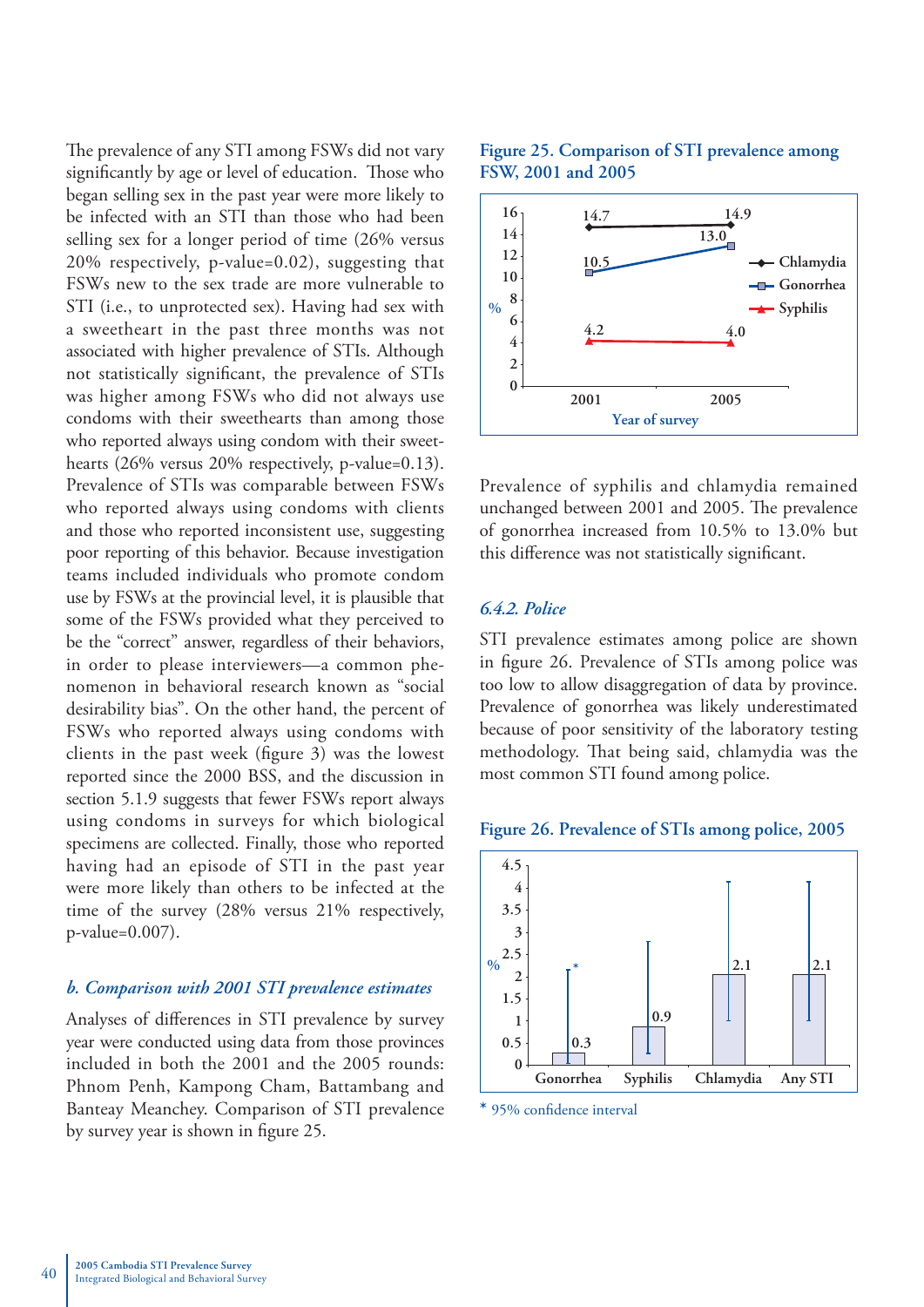#### *a. Factors associated with the occurrence of any STI*

Data were analyzed to identify factors associated with the occurrence of any STI, defined as having a positive test for chlamydia, gonorrhea or syphilis. Associations between infection with any STI and selected demographic and behavioral characteristics among police are presented in table 30.

|                                                     | <b>Any STI</b> |         | No STI |       |            |
|-----------------------------------------------------|----------------|---------|--------|-------|------------|
|                                                     |                |         |        |       | Chi-square |
|                                                     | (n)            | %       | (n)    | %     | p value    |
| Age, in years                                       |                |         |        |       |            |
| $20 - 24$                                           | (0)            | 0.0     | (5)    | 100.0 |            |
| $25-29$                                             | (2)            | 11.8    | (15)   | 88.2  |            |
| $30+$                                               | (17)           | 2.8     | (583)  | 97.2  |            |
| <b>Marital</b> status                               |                |         |        |       |            |
| Married                                             | (14)           | 2.5     | (555)  | 97.5  | 0.009      |
| Divorced/separated/widowed                          | (2)            | 13.3    | (13)   | 86.7  |            |
| Never Married                                       | (3)            | 8.3     | (33)   | 91.7  |            |
| Schooling                                           |                |         |        |       |            |
| Primary school                                      | (5)            | 6.9     | (67)   | 93.1  | 0.04       |
| Secondary school/University                         | (14)           | 2.6     | (534)  | 97.5  |            |
| Sex with sweetheart, past 3 months                  |                |         |        |       |            |
| No sex with sweetheart                              | (13)           | 2.3     | (548)  | 97.7  | 0.001      |
| Sex with sweetheart                                 | (6)            | 9.8     | (55)   | 90.2  |            |
|                                                     |                |         |        |       |            |
| Condom use with sweetheart, past 3 months<br>Always | (1)            | 4.6     | (21)   | 95.5  | 0.22       |
| Not always                                          | (5)            | 15.2    | (28)   | 84.9  |            |
|                                                     |                |         |        |       |            |
| Sex with FSW, past year                             |                |         |        |       |            |
| N <sub>o</sub>                                      | (9)            | 2.3     | (376)  | 97.7  | 0.18       |
| Yes                                                 | (10)           | 4.3     | (225)  | 95.7  |            |
| Condom use with sex workers, past 3 months          |                |         |        |       |            |
| Always                                              | (3)            | 2.2     | (133)  | 97.8  | 0.045      |
| Not always                                          | (2)            | 11.1    | (16)   | 88.9  |            |
| <b>Place last treated for STI</b>                   |                |         |        |       |            |
| Never had STI                                       | (14)           | 3.0     | (454)  | 97.0  |            |
| Public hospital/NGO clinic                          | (0)            | $0.0\,$ | (38)   | 100.0 |            |
| Traditional/Pharmacy/Private clinic                 | (5)            | 4.9     | (97)   | 95.1  |            |
| No treatment/other                                  | (0)            | $0.0\,$ | (11)   | 100.0 |            |

#### **Table 30. Association between testing positive for any STI and demographic and behavioral characteristics among police, 2005**

Prevalence of any STI was higher among police who were divorced, widowed, or not married, or who were separated from their wives, and men who had not attended secondary school. Sweethearts appear to play an important role in STI transmission among police as policemen who had sex with their sweethearts in the past 3 months were more likely to have an STI (10%) than those who did not (2%)

(p-value=0.001). Sex with FSWs in the past year did not appear to be a major risk factor for having an STI, probably because 75% of police used condoms consistently with FSWs. However, inconsistent use of condoms with FSWs was associated with higher prevalence of STI compared with consistent use (11% versus 2%, p-value=0.05). Although STI prevalence was much higher among men who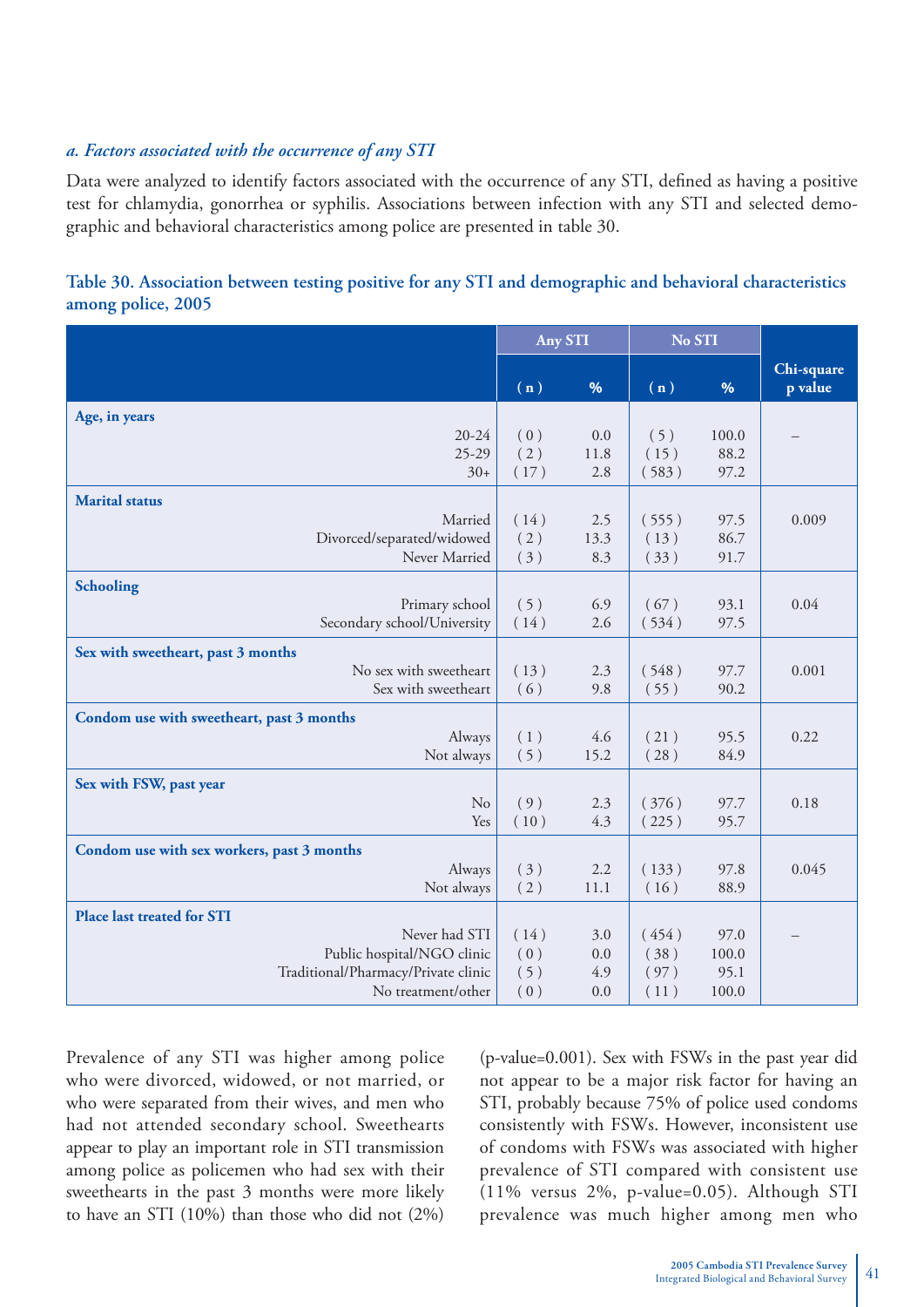reported inconsistent condom use with a sweetheart in the past three months than among those who always used condoms with a sweetheart (15% vs. 5%, respectively), the difference was not statistically significant because of small numbers.

Among the 19 policemen with a current STI, 14 (74%) reported that they never had an STI. Of 468 men who reported never having an STI, 14 (3%) were currently infected. In addition, 5% of those who reported being treated by providers other than by public or NGO services in the past year were still infected at the time of the survey (i.e., they were either not cured or had become reinfected). Sexual health services targeting men should be better promoted to attract those who may not seek appropriate treatment and to increase consultations among those who might go untreated or receive suboptimal treatment because of ignorance or denial.

#### *b. Comparison with 2001 STI prevalence estimates*

Differences in STI prevalence by survey year were analyzed after restricting the sample to provinces surveyed in both the 2001 round and the 2005 round: Phnom Penh, Kampong Cham, Battambang and Banteay Meanchey. Comparison of STI prevalence among police by survey year is presented in figure 27.

#### **Figure 27. Comparison of STI prevalence among police, 2001 and 2005**



Prevalence of gonorrhea among police remained very low (but results are unreliable because of poor test performance). Compared with 2001, 2005 prevalence of syphilis was lower and prevalence of chlamydia was higher.

#### *6.4.3. MSM*

Because of problems encountered in respondent driven sampling of MSM, the sample obtained was not a probability sample and therefore it is not possible to calculate the precision (i.e., confidence intervals) of the prevalence estimates using standard statistical packages. The MSM population in Cambodia is a heterogeneous group including transgenders and other MSM who differ in their sexual behaviors, therefore prevalence estimates are stratified by MSM self-reported gender identity in figure 28.



**Figure 28. Prevalence of STIs among transgenders and other MSM in 3 Cambodian cities, 2005**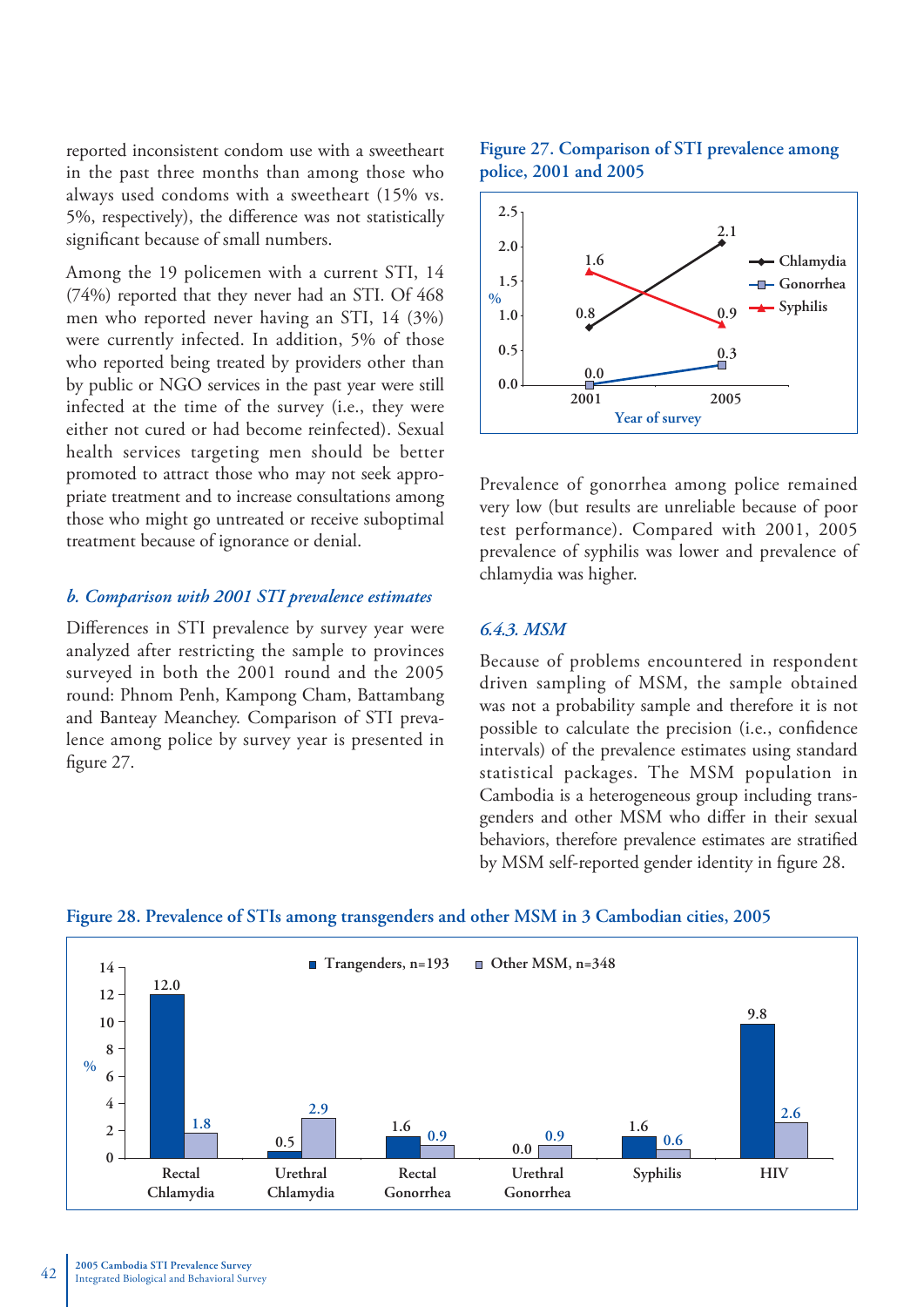Transgenders were more likely than other MSM to have an STI. Among transgenders, the prevalence of rectal chlamydia (12.0%) is higher than the prevalence of any other bacterial STI among MSM. Furthermore, 21% of transgenders had at least one bacterial STI, compared with 7% of other MSM. The prevalence of HIV among transgenders was high (9.8%) which suggests that among surveyed groups this group is the most vulnerable to HIV after FSWs.

Figure 29 presents the prevalence of STI among MSM from Phnom Penh compared with that of MSM from the provinces. In both Phnom Penh and the provinces, rectal chlamydia was the most common bacterial STI. Although gonorrhea prevalence may be underestimated because of poor test performance, that chlamydia prevalence was higher than gonorrhea is a consistent pattern in the region and similar to that observed in an STI survey among MSM in Phnom Penh in 2000. Except for rectal chlamydia, all STIs are less prevalent among MSM from the two provincial cities than among those from Phnom Penh. HIV prevalence was very high among Phnom Penh MSM (8.7%), whereas the prevalence of HIV was low in the provinces (0.8%).

In Phnom Penh, HIV prevalence was especially high among transgenders (17%) but also high among other MSM (5%). In the two provincial cities, two of the transgenders (2%) and none of the nontransgender MSM had HIV. These data suggest that the HIV sub-epidemics among MSM in Cambodia have flourished in the capital and among transgenders.

Because both variables "survey location" and "gender identity" are strongly associated with STI and HIV prevalence it is not possible to disentangle the effect of these using a simple analysis method. Therefore, it is proposed to examine the associations between STI and HIV prevalence and behavioral characteristics using a multiple regression model. By adjusting for the effect of each characteristic included in the model, this method allows conclusions to be drawn about the effect of a specific characteristic. Because of small numbers, these analyses were conducted with the variable "any STI" which refers to infection with one or more of the following: *N. gonorrhoeae, C. trachomatis, T. pallidum,* or HIV.

When STI prevalence among non-transgender MSM was adjusted for survey location, no association with demographic or behavioral characteristics were found, except that MSM who had sex with an FSW in the past month were 5.1 times more likely than those who did not to have an STI (95% CI  $1.2 - 22.2$ ; p=0.03). The association of STI prevalence among non-transgender MSM and sex with FSWs suggests that the FSW population in Phnom Penh may be serving as a source of infection for bisexually active men.

When the transgender group was stratified by survey location, the numbers were too small to analyze the association of demographic or behavioral characteristics with STI prevalence.



#### **Figure 29. Prevalence of STIs among MSM, by survey location**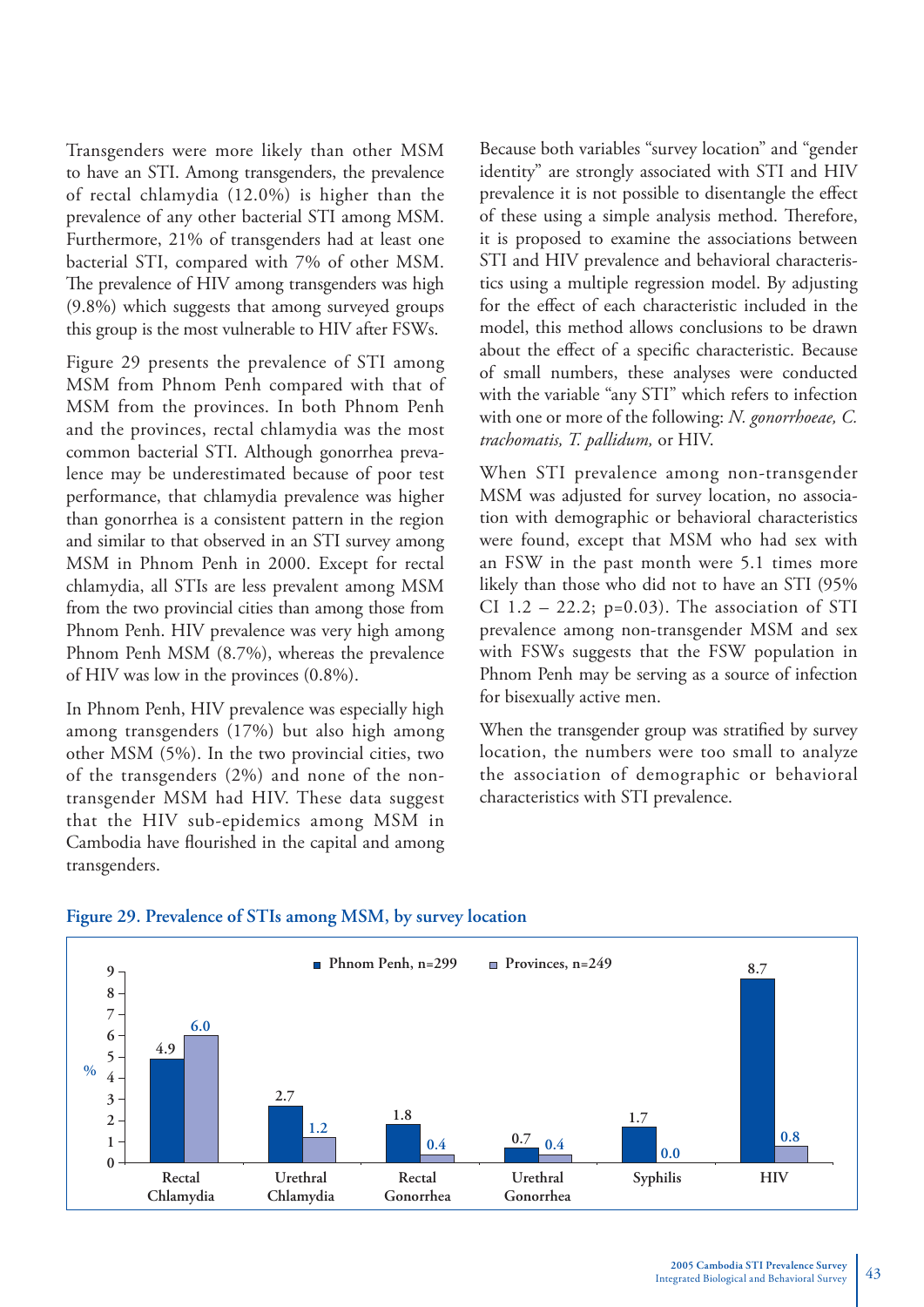# **VII**

### **Conclusion and recommendations**

#### **7.1. FSWs**

Estimates of STI prevalence among brothel-based FSWs are within the range of regional averages.<sup>4</sup> However, prevalence is the same as in 2001 despite national and multilateral efforts to increase FSWs' access to STI prevention and care services. Program data and behavioral data collected by this survey clearly indicate that use of health care services for STIs by FSWs is on the rise. The fact that STI prevalence is still high four years after the previous survey suggests that FSWs are not always adequately treated for their STI or that reinfection may be common. Innovative approaches are needed to increase FSWs participation in STI prevention programs and to ensure appropriate and effective treatment on a regular basis, beginning as soon as they start work in a new establishment. In addition to having 60 to 80 clients per month, more than half of all FSWs had a sweetheart or casual partner with whom they seldom used condoms. STI control programs should be encouraged to recruit participation of groups which may serve as reservoirs for STI reinfection of FSWs, e.g., sweethearts and local police.

The high turnover of FSWs is a challenge to programs providing FSW sexual health education, prevention, and care. Because prevention messages must be delivered regularly to reach all women, including those who only recently started working, intensive and continuous prevention efforts targeting the FSW population are justified. FSW turnover also may impact the dynamics of the HIV epidemic as newly infected individuals are more likely to transmit the HIV virus during their acute infection period. Survey data showed that FSWs who are new to the sex trade industry are more prone to have an STI than their longer-working peers, suggesting that "new" FSWs are more vulnerable to infection or less likely to have been treated successfully. Rapid enrollment of "new" FSWs in the local prevention

program may be a key to success for STI control and prevention.

A substantial proportion of FSWs had unprotected sex as indicated by the finding that a third of all FSWs had had an abortion in the past year. FSWs may have little negotiation power when it comes to their health. Compared with FSWs from other provinces, a larger proportion of FSWs from Phnom Penh and Siem Reap had unprotected sex with clients suggesting that they may have had greater difficulty negotiating condom use with their clients. Policies to enhance support for the rights of FSWs to use condoms as well as education programs aimed at helping FSWs to develop negotiation skills are needed. Agreement between HIV prevention programs and establishment (brothel) managers could help develop or raise sexual health standards for brothel-based FSWs.

Self-perceived risk for becoming infected with an STI compared with other Cambodian women was not a very sensitive indicator for either risk behavior or current infection. Participatory sessions with FSWs are needed to help them evaluate their own risk for infection and educate them about their options for risk reduction.

Syphilis prevalence among FSWs was as high as 7% in the northwestern provinces suggesting that the syphilis control program needs to be strengthened in this area of the country.

Promotion of HIV testing among FSWs appears to have been successful as almost one half of FSWs have been tested for HIV and received their test results and among these women, 81% have received their results in the past year. Efforts to encourage FSWs to know their HIV serostatus and to access the full range of VCCT services should be sustained.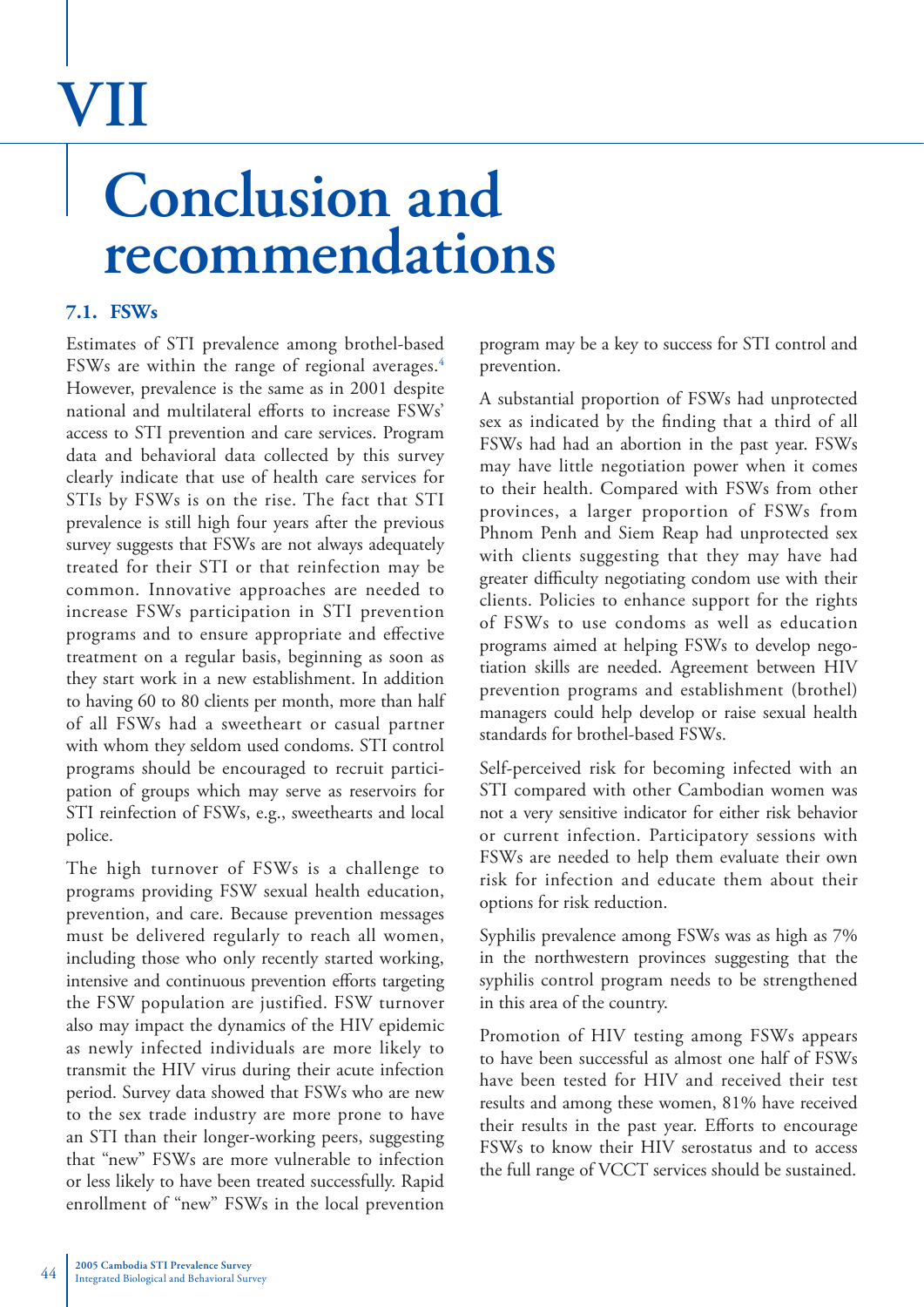#### **7.2. Police**

The sentinel group of policemen surveyed comprised mostly middle-aged married men (about 40 years old, on average). Overall, 29% of police reported having had non-marital partners in the past three months, and 8% reported having had unprotected sex with such a partner in the past three months. Although the proportion of police who had sex with FSWs (25%) in the past three months was much larger than the proportion who had sex with a sweetheart (10%) during the same time period, 88% always used condoms with FSWs whereas only 39% used condoms consistently with sweethearts. In total, the prevalence of any STI among police was 2.1%. Among police who reported that they had never had an STI, 3% were currently infected. Prevention programs targeting police should explore innovative messages to address issues of risk assessment, sexual health, and the importance of consistent condom use with all non-marital partners.

#### **7.3. MSM**

Results of this survey suggest that transgender MSM, as a group, are highly vulnerable to HIV and other STIs—a large proportion of transgender MSM reported practicing several high risk behaviors (e.g., unprotected receptive anal sex), and a high prevalence of STIs, including rectal chlamydia, was found. Non-transgender MSM reported having a large number of partners, both male and female, including FSWs and women from the general population. Because of their frequent practice of unprotected sex with other men and FSWs, non-transgender MSM may serve as a bridge for transmission of HIV and STIs between two or more subpopulations. Their sexual encounters with FSWs establish clear epidemiologic links for the transmission of STI between FSWs and MSM.

The prevalence of rectal STIs among MSM in our sample was higher than that of urethral infections. Training and guidance of physicians to diagnose and treat rectal STIs among MSM should be included in STI curricula. Developing comprehensive sexual health information and ensuring the availability of health care for transgenders and other MSM would be an asset to Cambodia's STI control program.

HIV prevalence was high among both transgender (17%) and non-transgender MSM (5%) in Phnom Penh. STIs are also prevalent among these two populations as 21% of transgender and 5% of other MSM were carrying one or more bacterial STIs. Except for rectal chlamydia, STI prevalence was lower among MSM in the provinces than among those in Phnom Penh.

Because of their distinctly different behavioral profiles, transgender and non-transgender MSM should be included as separate sentinel groups in future rounds of surveillance.

#### **7.4. Intersecting epidemics**

The fact that Cambodia's HIV epidemic is considered concentrated does not mean that HIV is confined within certain subpopulations and if contained in one group will not spread to others. This survey found mixing between groups at variable risk for HIV (e.g., frequent unprotected sex between nontransgender MSM and various groups of women). Because sexual connections cross group boundaries, the STI and HIV epidemics are not confined within certain subpopulations. Control of the STI epidemic among MSM as well as among FSWs and their partners is essential to reducing Cambodia's HIV epidemic.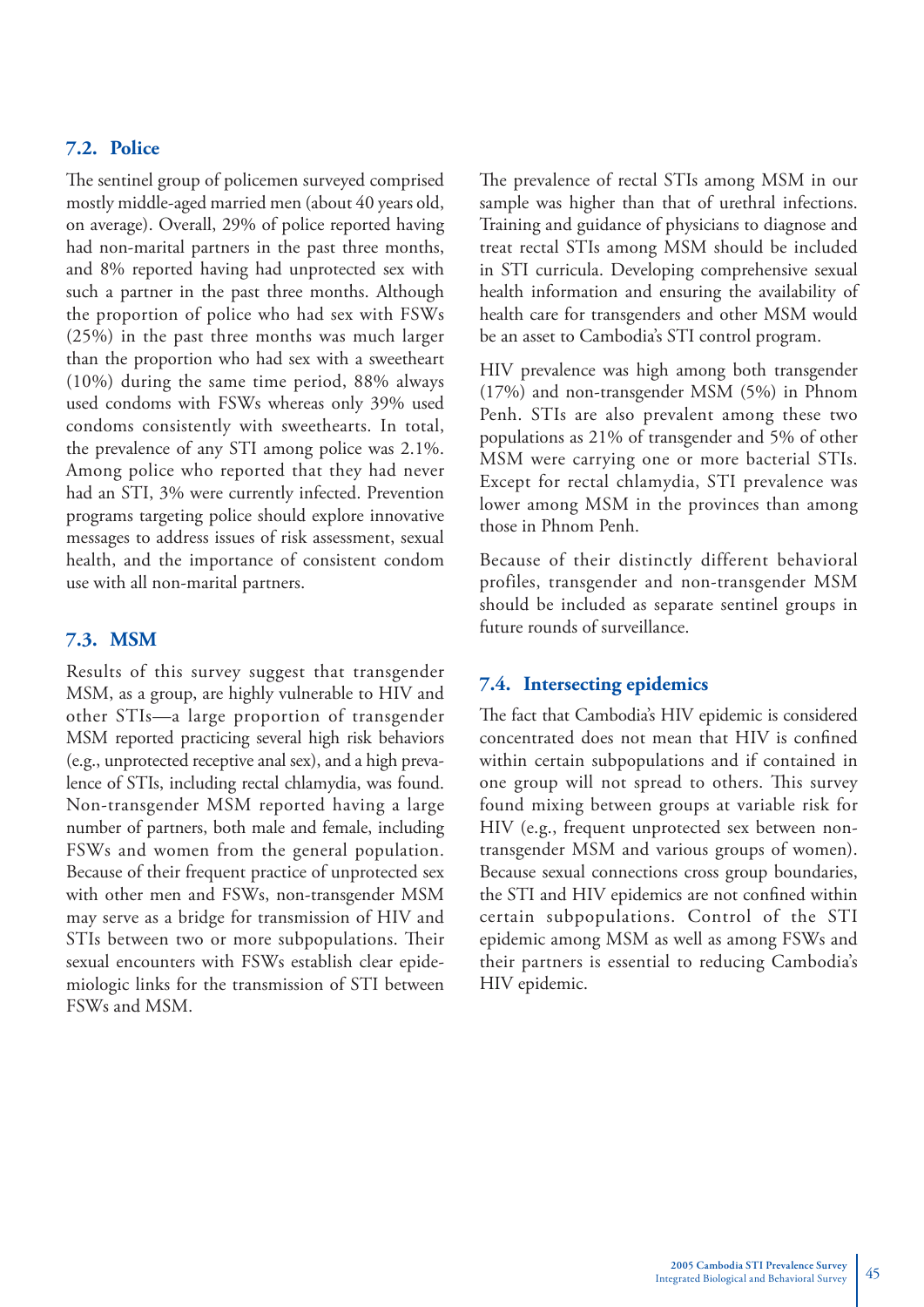# **VIII**

### **References**

- **1.** Sopheab H, Morineau G, Gorbach P. *Cambodia 2003 Behavioral Surveillance Survey.* Phnom Penh: National Center for HIV/AIDS, Dermatology, and STDs; 2005.
- **2.** Lazzarin A, Saracco A, Musicco M, Nicolosi A. Man-to-woman sexual transmission of the human immunodeficiency virus: risk factors related to sexual behavior, man's infectiousness, and woman's susceptibility. *Arch Intern Med*. 1991;151:2411-2416.
- **3.** European Study Group on Heterosexual Transmission of HIV. Comparison of female to male and male to female transmission of HIV in 563 stable couples *BMJ*. 1992;304:809-813.
- 4. Bourne C, Donovan B. Epidemiology of sexually transmitted infections in Asia and the Pacific. In: Kumar B, Gupta S, eds. *Sexually transmitted infections*. New Delhi, India: Elsevier Press; 2005:44-56.
- **5.** Ryan C, Gorbach P. *HIV and sexually transmitted diseases in Cambodia: prevalence of infections,*  evaluation of treatment flowcharts, and assessment of risk and health-seeking behavior. Seattle: University of Washington; 1996.
- **6.** Girault P, Saidel T, Song N, et al. *Sexual behavior, STIs and HIV among men who have sex with men in Phnom Penh, Cambodia, 2000*. Phnom Penh: Family Health International; 2002.
- **7.** Leng HB, Wantha SS, Sun LP, et al. *2001 Cambodia STI Prevalence Survey*. Phnom Penh: National Center for HIV/AIDS, Dermatology and STDs; 2001.
- **8.** Sopheab H, Neal J. *Integrated HIV, STD and Behavior Surveillance Survey in Bantey Meanchey Province, Cambodia*. Phnom Penh: National Center for HIV/AIDS, Dermatology, and STDs; 2003.
- **9.** Morineau G, Ngak S, Sophat P. *When you fall in love you have to pay for it. Men who have sex with men in Phnom Penh, Cambodia. Population size and sex trade*. Phnom Penh: Family Health International; 2004.
- **10.** Quinn TC, Gaydos C, Shepherd M, et al. Epidemiologic and microbiologic correlates of Chlamydia trachomatis infection in sexual partnerships. *JAMA*. 1996;276(21):1737-1742.
- **11.** Plummer FA, Simonsen JN, Cameron DW, et al. Cofactors in male-female sexual transmission of human immunodeficiency virus type 1. *J Infect Dis*. 1991;163(2):233-239.
- **12.** McCormack WM, Stumacher RJ, Johnson K, Donner A. Clinical spectrum of gonococcal infection in women. *Lancet*. 1977;1(8023):1182-1185.
- **13.** Low N, Daker White G, Barlow D, Pozniak AL. Gonorrhoea in inner London: results of a cross sectional study. *BMJ*. 1997;314(7096):1719-1723.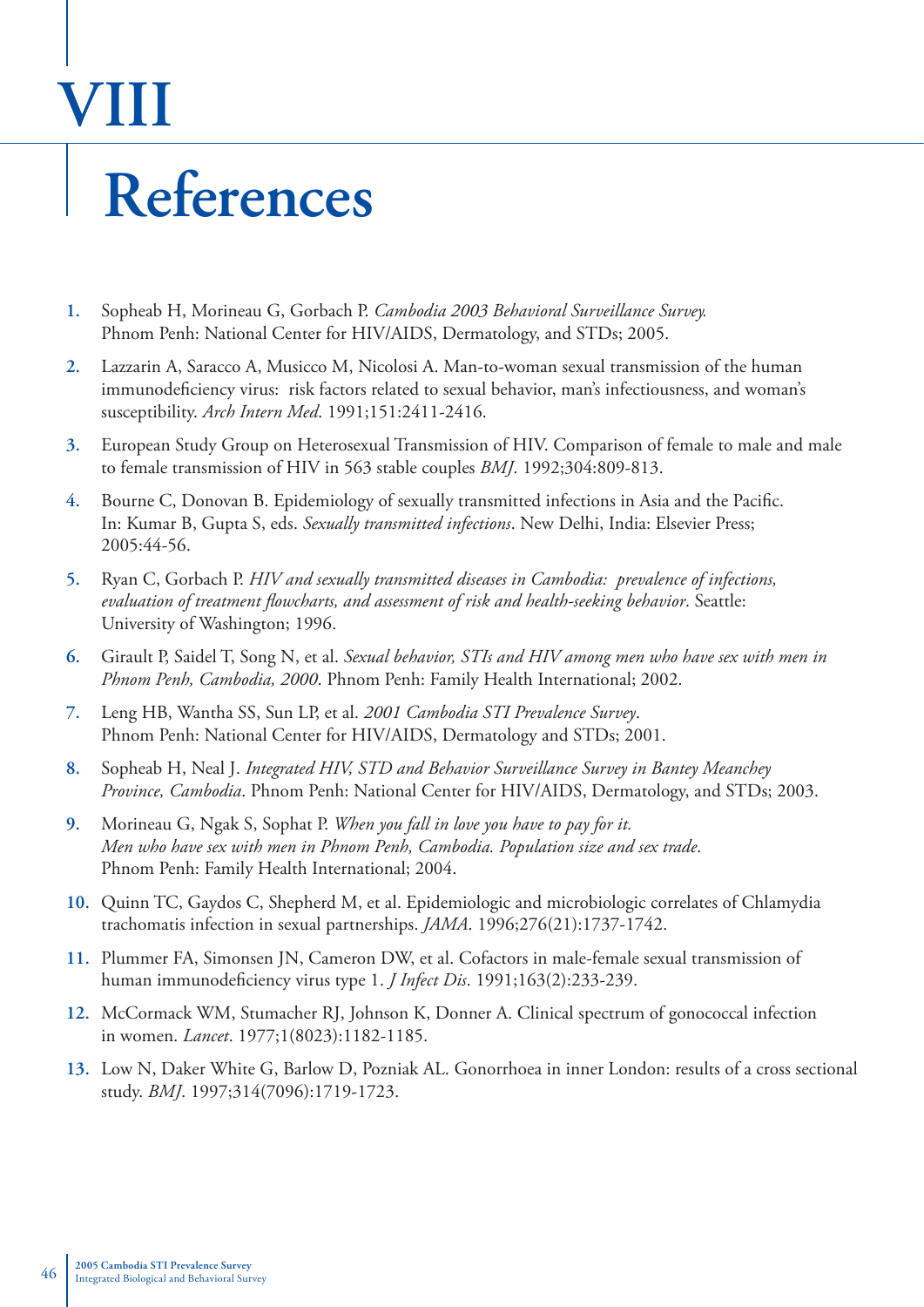- 14. Hook EW, Handsfield HH. Gonococcal infections in the adult. In: Holmes K, Mardh P-A, Sparling F, et al., eds. *Sexually transmitted diseases*. 3rd edition. New York: McGraw-Hill; 1999:451-466.
- 15. Quinn TC, Corey L, Chaffee RG, Schuffler MD, Brancato FP, Holmes KK. The etiology of anorectal infections in homosexual men. *Am J Med*. 1981;71(3):395-406.
- 16. Meheus A, Antal GM. The endemic treponematoses: not yet eradicated. *World Health Stat Q*. 1992;45(2-3):228-237.
- 17. Cameron DW, Simonsen JN, D'Costa LJ, et al. Female to male transmission of human immunodeficiency virus type 1: risk factors for seroconversion in men. *Lancet*. 1989;2(8660):403-407.